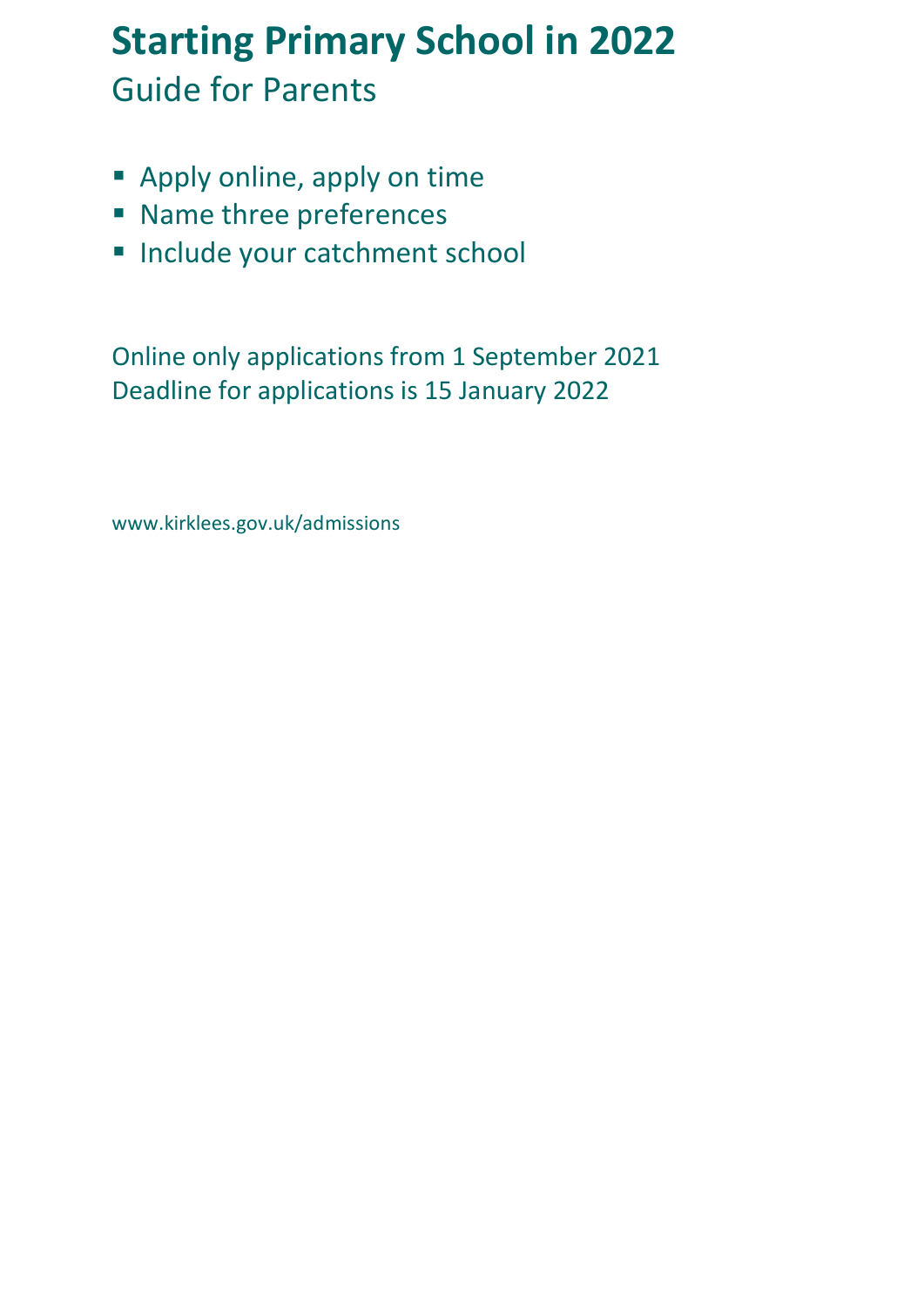# **Contents**

| A message from Jo-Anne Sanders, Service Director for Learning and Early Support4                         |  |
|----------------------------------------------------------------------------------------------------------|--|
|                                                                                                          |  |
|                                                                                                          |  |
|                                                                                                          |  |
|                                                                                                          |  |
|                                                                                                          |  |
|                                                                                                          |  |
|                                                                                                          |  |
|                                                                                                          |  |
|                                                                                                          |  |
|                                                                                                          |  |
|                                                                                                          |  |
| 11(d) How do I know which schools are in my Priority Admission Area or 'catchment' area?11               |  |
|                                                                                                          |  |
|                                                                                                          |  |
|                                                                                                          |  |
|                                                                                                          |  |
|                                                                                                          |  |
|                                                                                                          |  |
|                                                                                                          |  |
|                                                                                                          |  |
|                                                                                                          |  |
| 3(c) Will my child transfer automatically from the nursery, early years or foundation stage unit in a    |  |
|                                                                                                          |  |
| 3(e) Do I have to include my Priority Admission Area (PAA) or "catchment" school in my preferences? .16  |  |
| 3(f) Do I have to include the linked junior or middle school in my preferences?16                        |  |
| 3(g) Are there disadvantages in applying for a school outside the Priority Admission (catchment) Area?16 |  |
|                                                                                                          |  |
|                                                                                                          |  |
|                                                                                                          |  |
|                                                                                                          |  |
|                                                                                                          |  |
|                                                                                                          |  |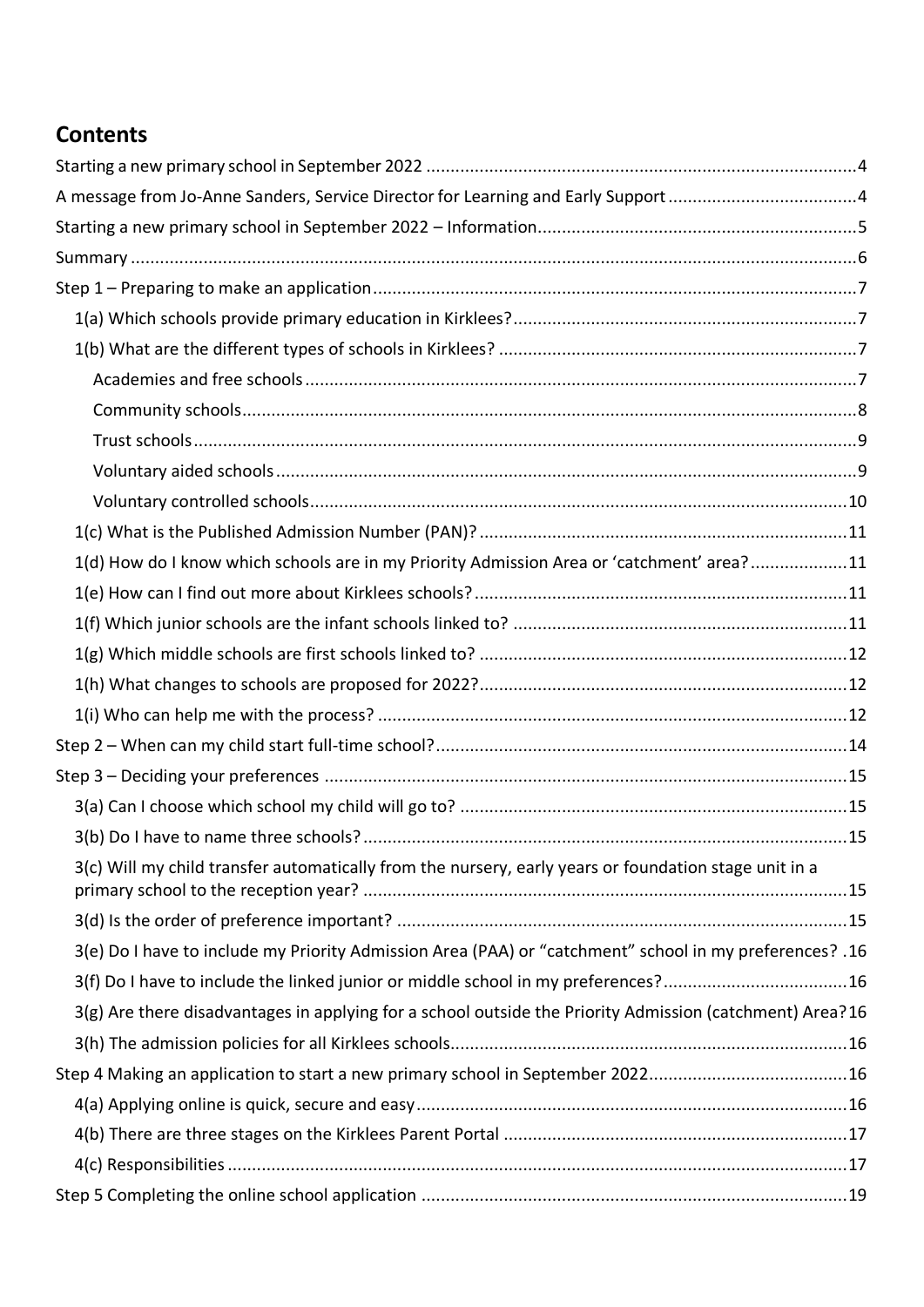| 5(a) Which schools require extra information as well as the Kirklees Parent Portal application?19   |  |
|-----------------------------------------------------------------------------------------------------|--|
|                                                                                                     |  |
| 5(c) What do I do if I live outside Kirklees but would like my child to attend a Kirklees school?20 |  |
| 5(d) What do I do if I want my child to attend an independent (fee paying) school? 20               |  |
|                                                                                                     |  |
|                                                                                                     |  |
| 5(g) What should I do if my child has special educational needs (SEN) or disability? 21             |  |
|                                                                                                     |  |
| 5(i) What if I want my child to be educated outside their chronological age group 21                |  |
|                                                                                                     |  |
|                                                                                                     |  |
|                                                                                                     |  |
|                                                                                                     |  |
|                                                                                                     |  |
|                                                                                                     |  |
| 7(b) How does the admissions authority decide which children are allocated places? 24               |  |
| 7(c) Does the school a child currently attends affect which school will be allocated?25             |  |
|                                                                                                     |  |
| 7(e) When will parents/carers find out which school their child has been allocated?26               |  |
| 7(f) What happens if a parent/carer moves house after places have been allocated?26                 |  |
|                                                                                                     |  |
|                                                                                                     |  |
|                                                                                                     |  |
| 8(a) What happens if my child does not qualify for a place at any of my preferred schools?26        |  |
|                                                                                                     |  |
|                                                                                                     |  |
|                                                                                                     |  |
|                                                                                                     |  |
| If your change of preference no longer includes a school for which you have lodged an appeal, the   |  |
|                                                                                                     |  |
|                                                                                                     |  |
|                                                                                                     |  |
|                                                                                                     |  |
|                                                                                                     |  |
| 9(d) How does infant class size affect the allocation of places and admission appeals?29            |  |
|                                                                                                     |  |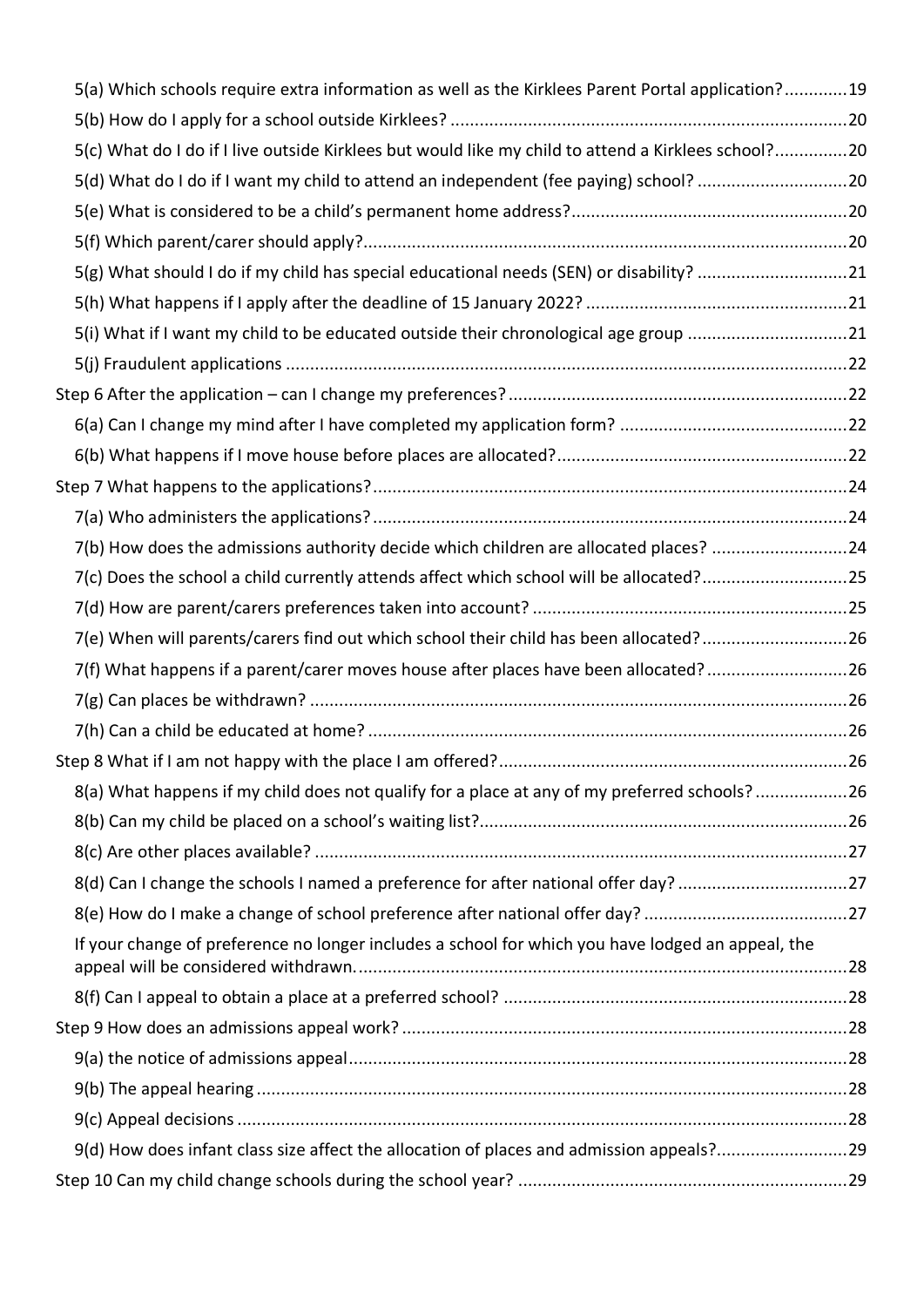| 13(b) special schools with provision for primary aged children and young people 46        |  |
|-------------------------------------------------------------------------------------------|--|
|                                                                                           |  |
| Step 14 Admission arrangements 2022-23 for Kirklees schools providing primary education48 |  |
|                                                                                           |  |
|                                                                                           |  |
|                                                                                           |  |
|                                                                                           |  |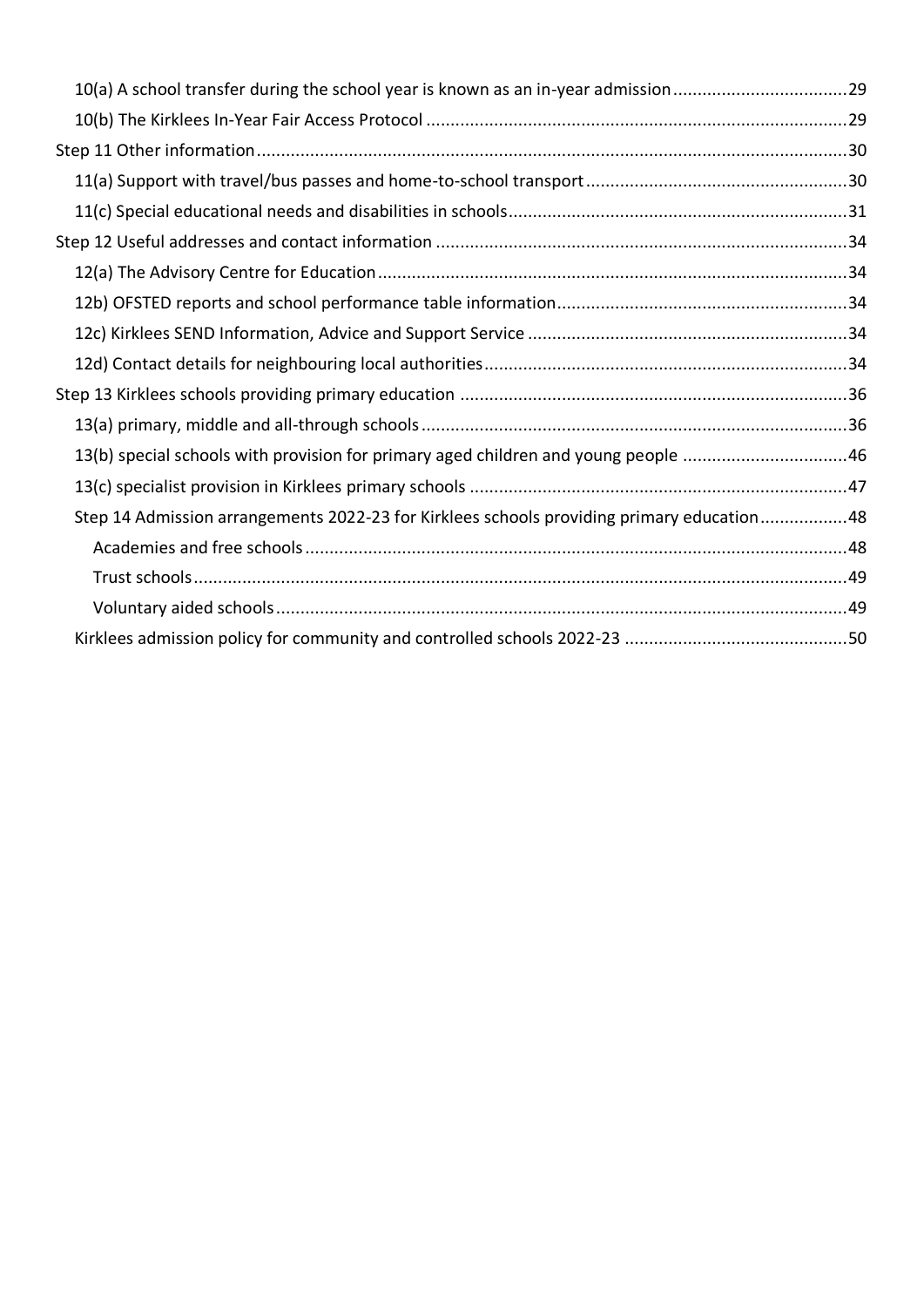# <span id="page-4-0"></span>**Starting a new primary school in September 2022**

<span id="page-4-1"></span>A message from Jo-Anne Sanders, Service Director for Learning and Early Support

#### **Dear Parent/Carer**

We are pleased that you are considering a place in one of our schools for your child. Kirklees is a great place to grow up, live and learn. We want every child to fulfil their unique potential and to secure the best possible education, both in and beyond the classroom. Our aim is to develop young people that will have the skills needed for a successful future.

You will find in this booklet all the information you need about admissions to primary schools in Kirklees.

We are exceptionally proud of the quality of education that our schools in Kirklees offer. This reflects children and young people's own commitment and talent as well as the hard work of staff, and the support from parents and carers.

These levels of achievement mean that our young people are well placed to acquire the skills to take the next big step in their life, more education, an apprenticeship, training or employment with training. A rich educational offer gives young people the best chance of good employment and the skills which create an environment for business growth in Kirklees, therefore improving the economy of our local area.

We appreciate how important your child's learning is and we want to work in partnership with you to ensure that your child has access to the highest possible standards of education, care and wider learning opportunities within our school system.

A tremendous amount of hard work goes into our local education and learning partnership, from those who work in schools, our governors, and from staff across the local authority. These partnerships work well because of our shared commitment to help young people to do their very best.

Don't forget, all applications for school places will need to be completed online using the Kirklees Parent Portal on our [website,](https://www.kirklees.gov.uk/beta/admissions/apply-primary-school-place.aspx) the process is quick, easy and secure and please do remember to make your application before the deadline on 15 January 2022, it's **really** important to get it in on time.

We hope this guide provides you with clear and useful information to help you apply for a school place in Kirklees. We have included information about transfer and admissions procedures, but there is so much more information available from individual schools. All schools are different and we hope that you will find time to arrange a visit to some of them or to send for a prospectus from any schools that interest you. All our schools make opportunities available to allow prospective parents to visit the school and talk to staff and we would encourage you to find out as much information as you can before you make your preferences.

**We hope your child will enjoy a happy and successful education here in Kirklees and we look forward to welcoming your child to one of our schools in September 2022.**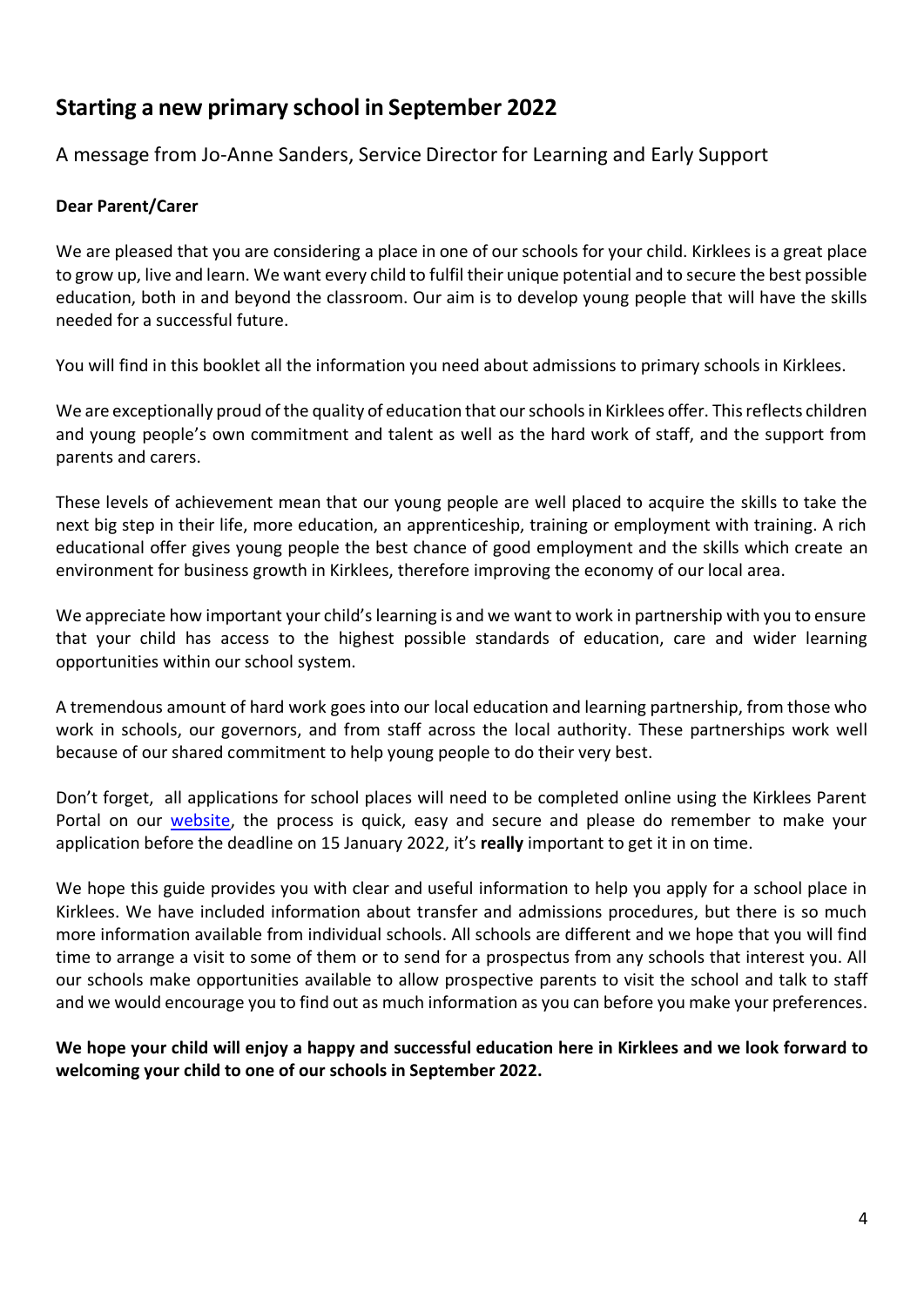## <span id="page-5-0"></span>**Starting a new primary school in September 2022 – Information**

The information in this guide is for the school year starting in September 2022.

It is correct on 31st August 2021, but there may be changes before or after September 2022 and we aim to update the website to reflect any changes.

This Guide for Parents – starting a new primary school in 2022 is available to download as a pdf file or a paper copy may be obtained on request from:

[Kirklees Pupil Admissions](https://www.kirklees.gov.uk/beta/schools-and-education.aspx#admissions) Telephone 01484 225007 [Email Kirklees Pupil Admissions](mailto:pupiladmissions@kirklees.gov.uk)

#### **Key dates for starting a new Primary School/transferring to Junior/Middle School in September 2022**

#### **1 September 2021**

You can [apply online via the Kirklees Parent Portal](https://www.kirklees.gov.uk/beta/admissions/apply-primary-school-place.aspx)

#### **15 January 2022**

The closing date for applications. Remember – a late application can severely reduce your chances of obtaining a place at your preferred school.

#### **15 February 2022**

The latest reasonable date for evidence of a significant house move.

#### **19 April 2022**

Email offers are sent to applicants.

#### **23 May 2022**

The last day for requesting an appeal for starting community and voluntary controlled schools in September 2022. Academies, free schools, trust schools and voluntary aided schools may have different closing dates for appeals. You must contact them directly.

#### **June 2022 onwards**

Appeal hearings take place.

#### **31 December 2022**

Waiting lists close for community and voluntary controlled schools. Academies, free schools, trust schools and voluntary aided schools may have different closing dates for waiting lists. Please contact them directly.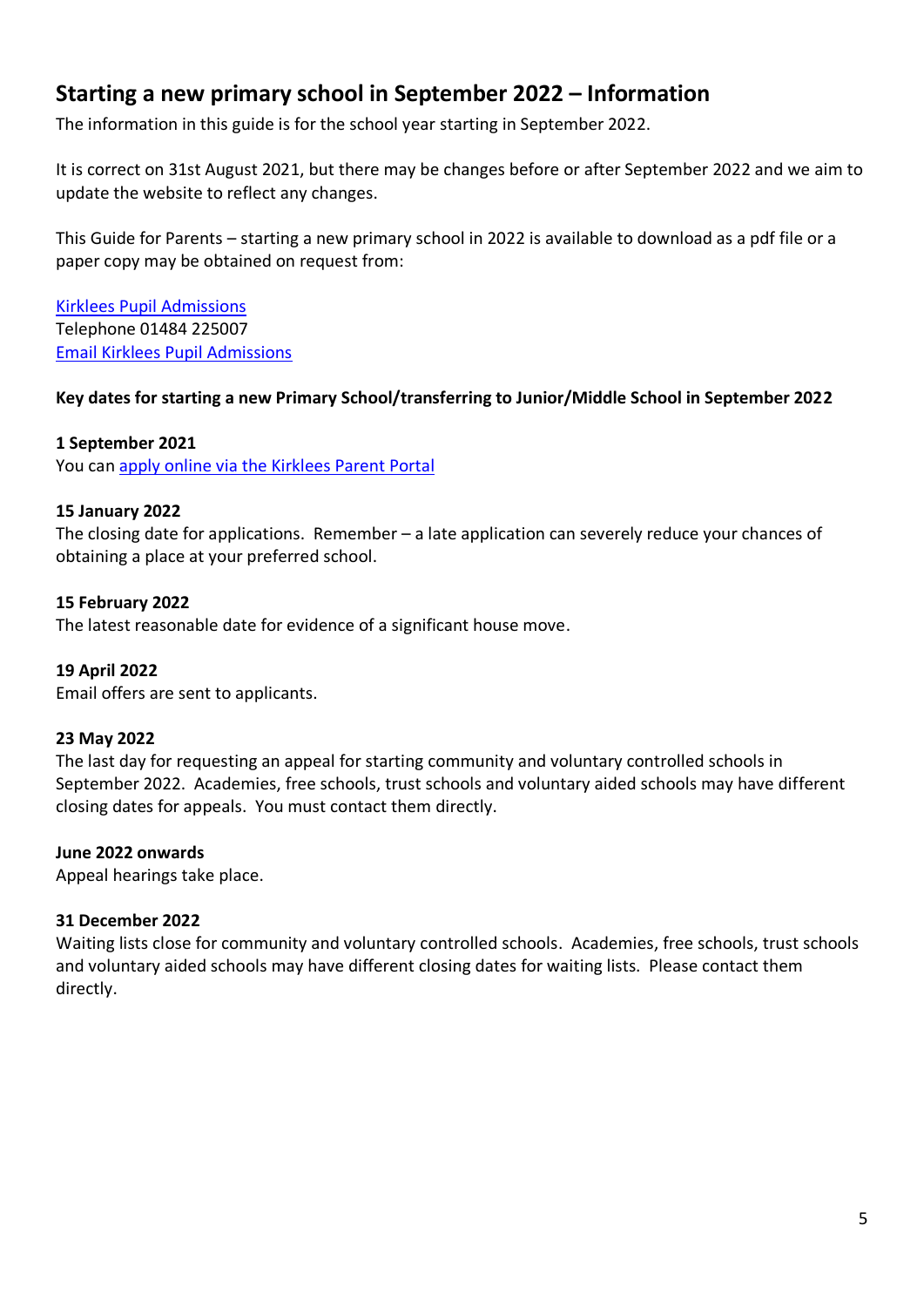### <span id="page-6-0"></span>**Summary**

Kirklees organises admissions for young people starting a primary school for the first time in September 2022, so that Kirklees parents/carers only need to make one application to apply for a place at any primary school in Kirklees and/or any other local authority.

Applications must be made [online](https://www.kirklees.gov.uk/beta/admissions/apply-primary-school-place.aspx) to Kirklees Pupil Admissions by the closing date of **15 January 2022**.

Kirklees residents mus[t apply online.](https://www.kirklees.gov.uk/beta/admissions/apply-primary-school-place.aspx)

Kirklees Council will send all Kirklees parents/carers an offer of one school place on National Offer Day – 19 April 2022. If the place offered is at an academy, free school, trust school or voluntary aided school or at a school in another local authority, Kirklees makes the offer on behalf of the admission authority for that school.

Parents/carers who live in other council areas and not in Kirklees must apply through their local council. A contact list for neighbouring Local Authorities is included on [page 33.](#page-34-4)

Important – is your child at a school nursery<sup>1</sup>?

A place in a school nursery does not automatically give you a place in the Reception class at a school.

Children who attend the school's nursery do not receive guaranteed places or have a higher priority for places in the school unless the admission policy includes this in the school's oversubscription criteria.

You must make a separate application for a place in a reception class.

 $<sup>1</sup>$  nursery, early years or foundation stage unit</sup>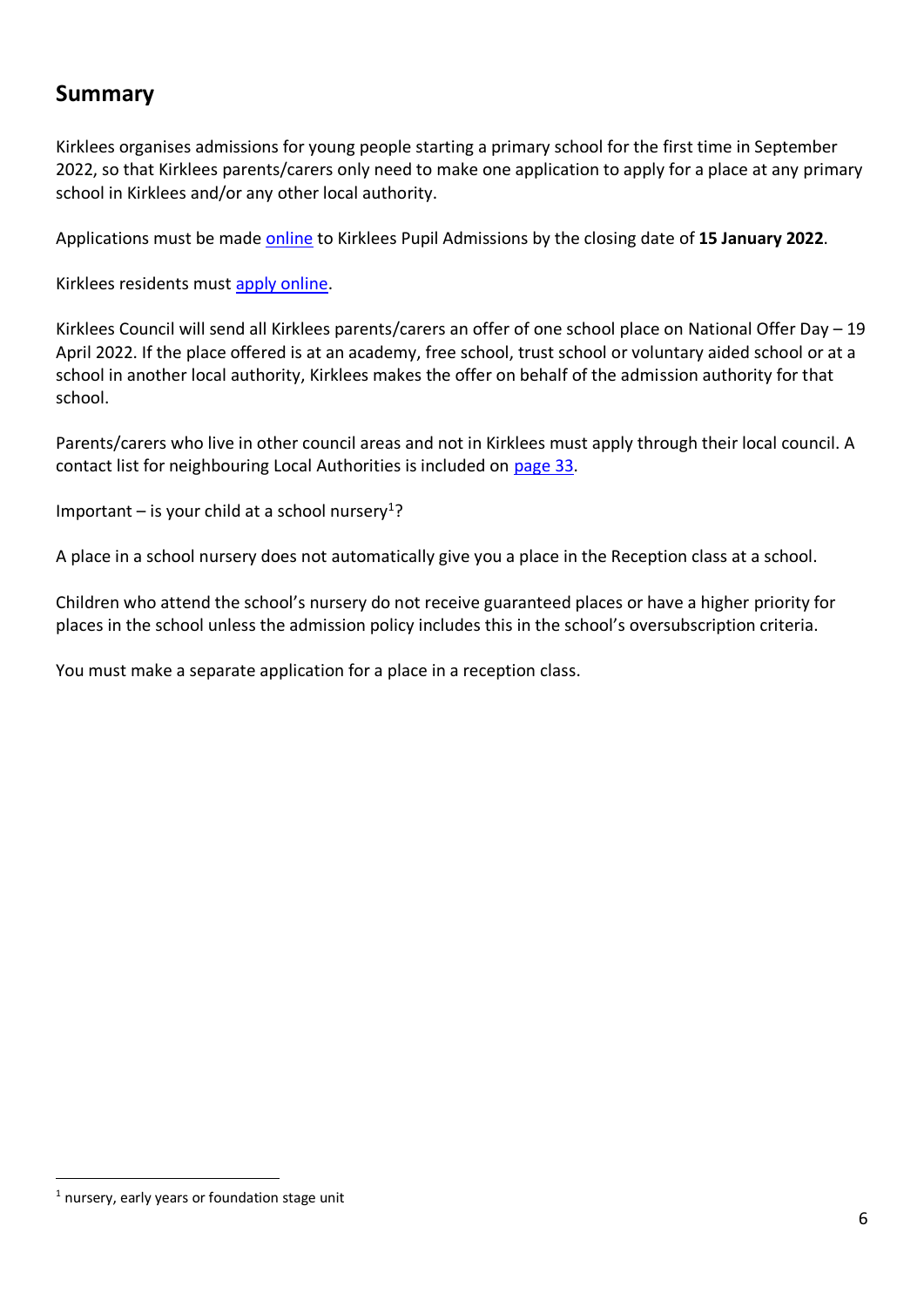### <span id="page-7-0"></span>**Step 1 – Preparing to make an application**

#### <span id="page-7-1"></span>*1(a) Which schools provide primary education in Kirklees?*

See the full list on [page 35](#page-36-0)

#### <span id="page-7-2"></span>*1(b) What are the different types of schools in Kirklees?*

<span id="page-7-3"></span>**Academies and free schools** – state schools that are independent of the local authority. The governing body or academy trust is responsible for deciding who is given a place.

Batley Grammar School Beaumont Primary Academy Birdsedge First School Birstall Primary Academy Boothroyd Primary Academy Brambles Primary Academy Carlinghow Academy Christ Church CE Academy Co-op Academy Smithies Moor Diamond Wood Community Academy Fieldhead Primary Academy Field Lane J I & N School Healey J I & N School Heaton Avenue, A SHARE Primary Academy Helme Church of England Academy Hillside Primary School Hill View Academy – part of Impact Education Multi Academy Trust Kirkburton Middle School<sup>2</sup> Kirkheaton Primary School – part of South Pennine Academies Lepton CofE Primary Academy Lily Park, A SHARE Primary Academy Lindley CE Infant School Lindley Junior School Luck Lane, A SHARE Primary Academy Marsden Junior School Meltham Moor Primary School Millbridge, A SHARE Primary Academy Netherton I & N School New Mill Infant School New Mill Junior School Old Bank Academy Orchard Primary Academy Our Lady of Lourdes Catholic Primary Academy – part of Blessed Peter Snow Catholic Academy Trust Overthorpe CofE Academy Scissett CE Academy Scissett Middle School<sup>3</sup> Shelley First School Skelmanthorpe Academy

 $2$  Middle schools admit children from Year 6 – Year 8

 $3$  Middle schools admit children from Year 6 – Year 8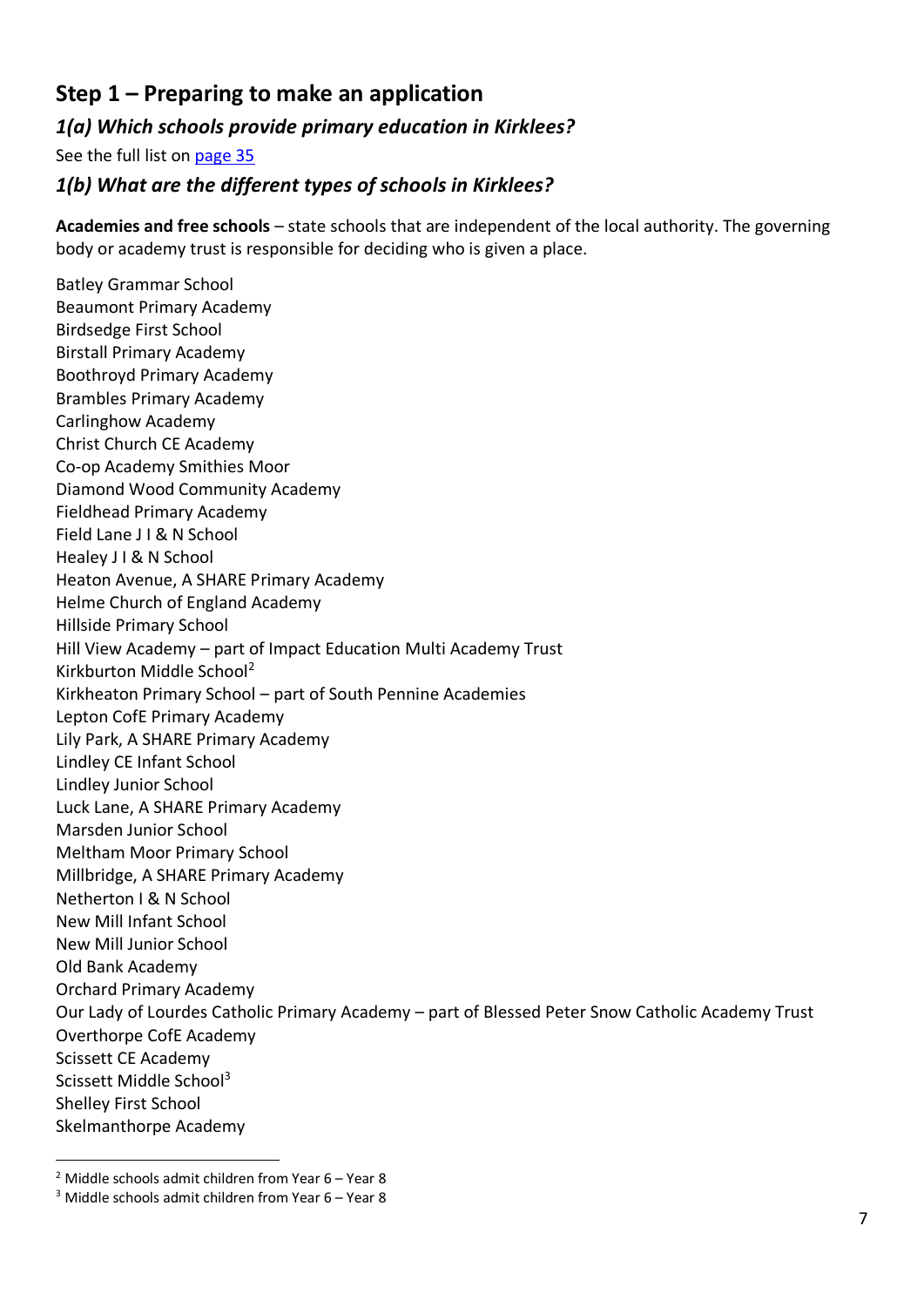St Aidan's CE Academy St Patrick's Catholic Primary Academy (Huddersfield) – part of Blessed Peter Snow Catholic Academy Trust Thornhill J & I School Woodside Green, A SHARE Primary Academy

<span id="page-8-0"></span>**Community schools** – Kirklees Council is responsible for deciding who is given a place

Ashbrow School Berry Brow I & N School Birkby I & N School Birkby Junior School Carlton J & I School Clough Head J & I School Crossley Fields J & I School Dalton School Junior Infant and Nursery Denby Dale First & Nursery School Earlsheaton Infant School Eastborough J I & N School Emley First School Fixby J & I School Gomersal Primary School Grange Moor Primary School Hade Edge J & I School Hartshead J & I School Hepworth J & I School High Bank J I & N School Hightown J I & N School Hinchliffe Mill J & I School Holme J & I School Holmfirth J I & N School Hopton Primary School Howard Park Community School Hyrstmount Junior School Kaye's F & N School Linthwaite Clough J I & EY School Lydgate J & I School Manorfield I & N School Marsden I & N School Mill Lane Primary School Moldgreen Community Primary School Moorlands Primary School Mount Pleasant Primary School Netherhall Learning Campus Junior School Netherthong Primary School Newsome Junior School Nields J I & N School Norristhorpe J & I School Park Road J I & N School Pentland I & N School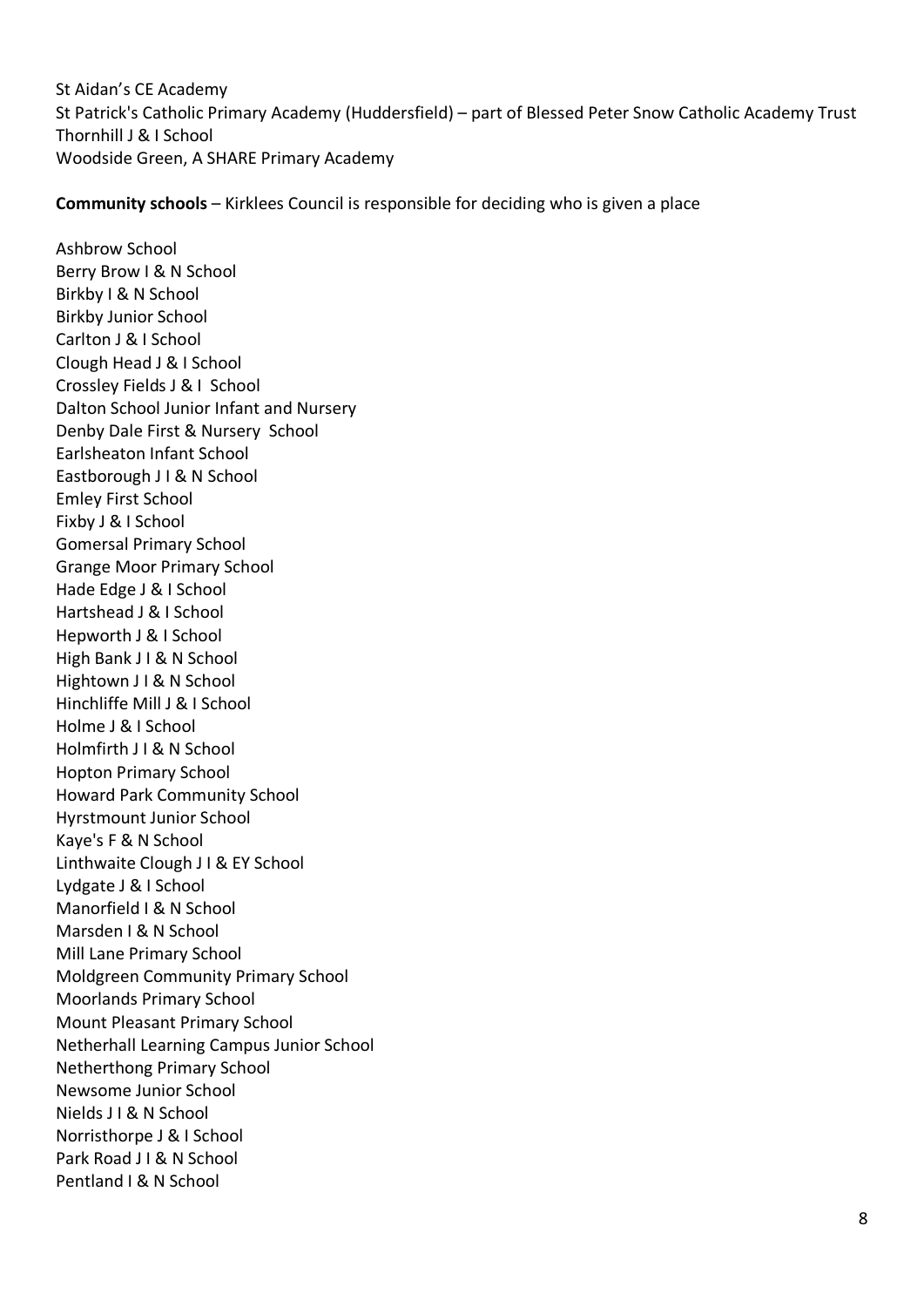Purlwell I & N School Reinwood Community Junior School Reinwood I & N School Rowley Lane J I & N School Scapegoat Hill J & I School Scholes J & I School (Holmfirth) Scholes Village Primary School Shaw Cross I & N School Shepley First School Spring Grove J I & N School Upperthong J & I School Warwick Road Primary School Wellhouse J & I School Westmoor Primary School Wilberlee J & I School

<span id="page-9-0"></span>**Trust schools** – Foundation schools supported by a charitable trust. The governing body is responsible for deciding who is given a place

Crow Lane Primary & Foundation Stage School Golcar J I & N School Heckmondwike Primary School Littletown J I & N School Paddock J I & N School

<span id="page-9-1"></span>**Voluntary aided schools** – the governing body is responsible for deciding who is given a place

All Hallows' CE (VA) Primary School Batley Parish CE (VA) J I & N School Cumberworth CE (VA) First School Denby CE (VA) First School Holy Spirit Catholic Primary School Kirkburton CE (VA) First School Linthwaite Ardron CE(VA) J & I School South Crosland CE (VA) Junior School St John's CE (VA) J & I School St Joseph's Catholic Primary School (Dewsbury) St Joseph's Catholic Primary School (Huddersfield) St Mary's Catholic Primary School St Patrick's Catholic Primary School (Birstall) St Paulinus Catholic Primary School St Peter's CE (VA) J I & EY School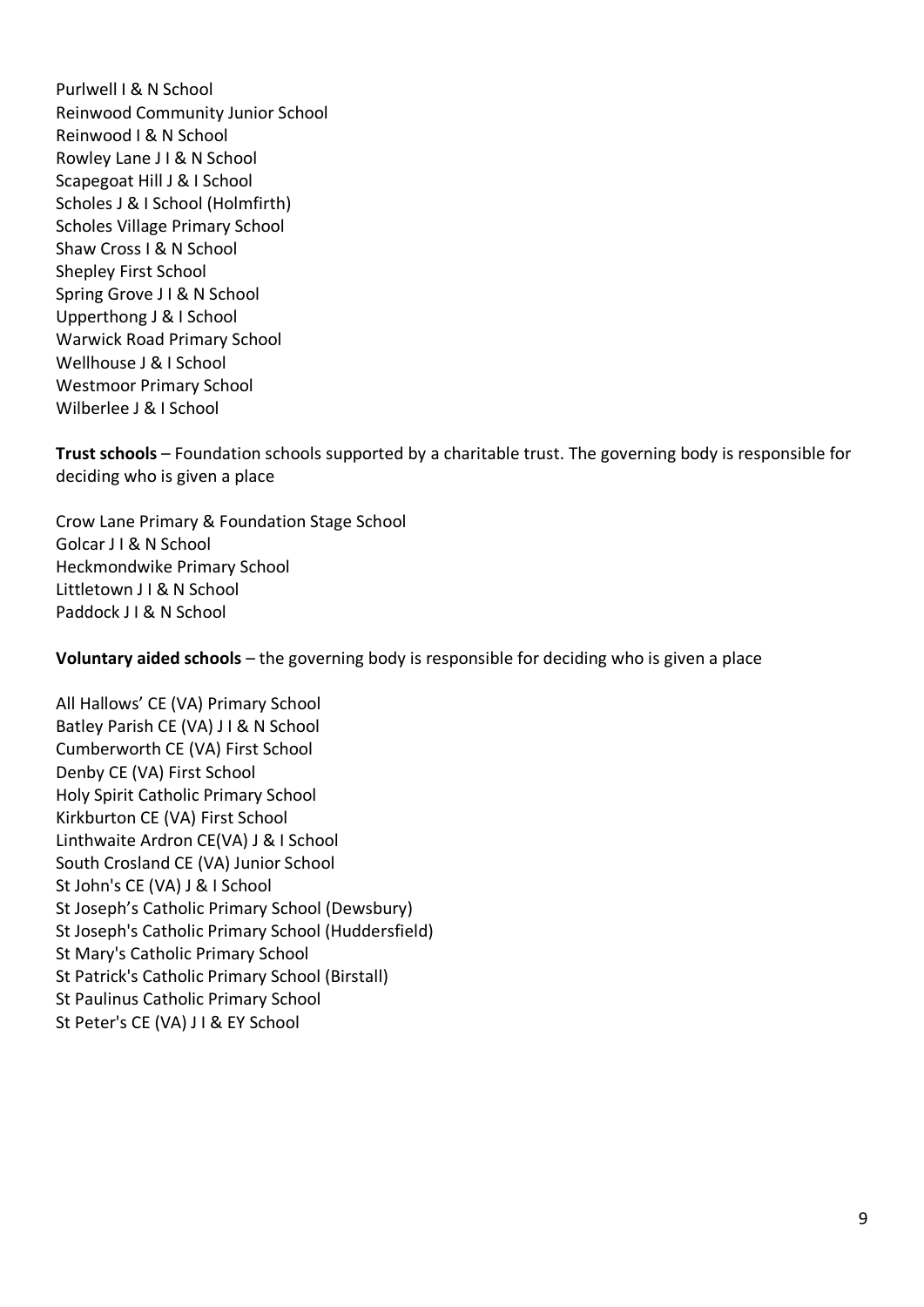<span id="page-10-0"></span>**Voluntary controlled schools** – Kirklees Council is responsible for deciding who gets a place.

Battyeford CE (VC) Primary School Birkenshaw CE (C) Primary School Brockholes CE (VC) J & I School Bywell CE (VC) Junior School Crowlees CE (VC) J & I School East Bierley CE (VC) Primary School Farnley Tyas CE (VC) First School Flockton CE (VC) First School Gomersal St Mary's CE (C) Primary School Hanging Heaton CE (VC) J & I School Headfield CE (C) Junior School Headlands CE (VC) J I & N School Highburton CE (VC) First School Honley CE (VC) Junior, Infant & Nursery School Lowerhouses CE (VC) J I & EY School Meltham CE (VC) Primary School Netherhall St James CofE (VC) Infant & Nursery School Oak CofE Primary School Ravensthorpe CE (VC) Junior School Roberttown CE (VC) J & I School Savile Town CE (VC) I & N School Slaithwaite CE (VC) J & I School St John's CE (VC) Infant School – due to become an an all-through primary from September 2022 St Thomas CE (VC) Primary School Staincliffe CE (VC) Junior School Thornhill Lees CE (VC) I & N School Thurstonland Endowed (VC) First School Whitechapel Church of England Primary School Windmill CE (VC) Primary School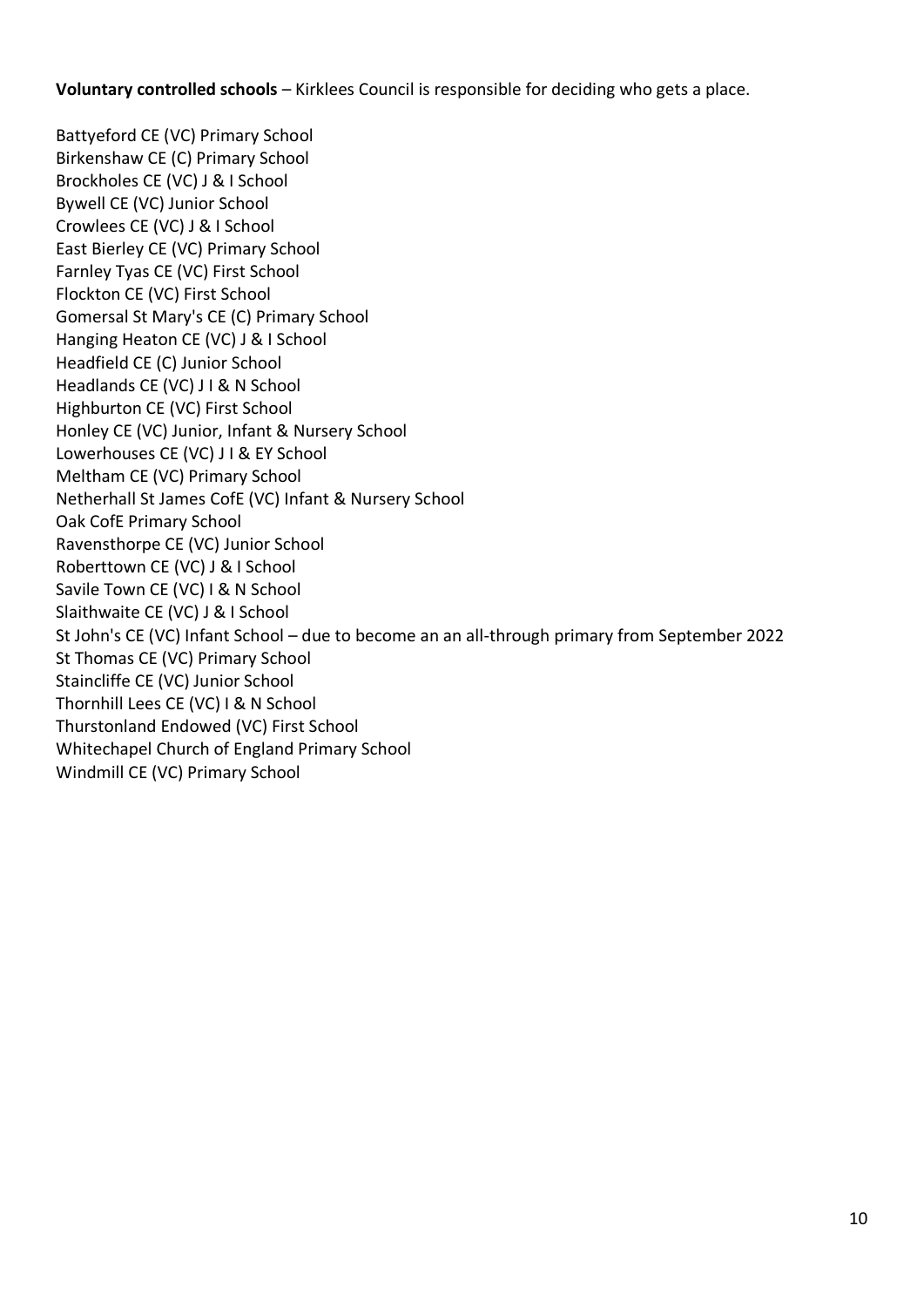### <span id="page-11-0"></span>*1(c) What is the Published Admission Number (PAN)?*

The PAN is the number of pupils admitted to the normal years of entry in a school. The PANs for Kirklees schools are shown in the [list](#page-36-0) of schools in this document.

### <span id="page-11-1"></span>*1(d) How do I know which schools are in my Priority Admission Area or 'catchment' area?*

All community and voluntary controlled schools have a Priority Admission Area (PAA). It has this name because children living there normally have priority for admission over children who live elsewhere. Some people refer to it as the 'catchment' area.

Academies, free schools, trust schools, voluntary aided schools have their own admissions policy which is made by the governing body of each school. Their policy may or may not include a PAA. You can view these schools using Where's my nearest? which will show all schools in your location. You can also check [schools](https://mapping.kirklees.gov.uk/connect/analyst/mobile/#/main?mapcfg=Priority%20Admission%20Areas%20(Public))  [and priority admission areas](https://mapping.kirklees.gov.uk/connect/analyst/mobile/#/main?mapcfg=Priority%20Admission%20Areas%20(Public)) or contact Kirklees Pupil Admissions. If you do not live in Kirklees, you will not be in the Priority Admission Area of any Kirklees school.

### <span id="page-11-2"></span>*1(e) How can I find out more about Kirklees schools?*

Visit school websites for up-to-date information.

Schools produce a prospectus, which includes information about the school including the school's aims, organisation and facilities. Copies of the prospectus are available from the school. You may wish to visit a school. Please contact the school to request an appointment.

### <span id="page-11-3"></span>*1(f) Which junior schools are the infant schools linked to?*

Every separate infant school in Kirklees is linked to a junior phase school. These are shown in the list below. The majority of children transfer from the infant school to the linked junior school. In order to strengthen the continuity for children to a level comparable to that in an all-through primary school there is an admission criterion for children at linked infant and junior schools – see section  $7(c)$ .

Berry Brow I & N School and Newsome Junior School Birkby I & N School and Birkby Junior School Diamond Wood Community Academy<sup>4</sup> and Ravensthorpe CE(VC) Junior School Earlsheaton Infant School and Bywell CE(VC) Junior School New Mill Infant School and New Mill Junior School Lindley CE Infant School<sup>5</sup> and Lindley Junior School<sup>6</sup> Manorfield I & N School and Staincliffe CE(VC) Junior School Netherhall St James CofE (VC) Infant and Nursery School and Netherhall Learning Campus Junior School Netherton I & N School and South Crosland CE(VA) Junior School<sup>7 & 8</sup> Pentland I & N School and Headfield CE(C) Junior School Purlwell I & N School and Hyrstmount Junior School Reinwood I & N School and Reinwood Community Junior School Savile Town CE(VC) I & N School and Headfield CE(C) Junior School Shaw Cross I & N School and Bywell CE(VC) Junior School St John's CE(VC) Infant School <sup>9</sup>and Westmoor Primary School

<sup>&</sup>lt;sup>4</sup> [See the admission policy for each academy and CE \(VA\) school on our website](https://www.kirklees.gov.uk/beta/schools/search-for-a-school/default.aspx)

<sup>&</sup>lt;sup>5</sup> [See the admission policy for each academy and CE \(VA\) school on our website](https://www.kirklees.gov.uk/beta/schools/search-for-a-school/default.aspx)

<sup>&</sup>lt;sup>6</sup> [See the admission policy for each academy and CE \(VA\) school on our website](https://www.kirklees.gov.uk/beta/schools/search-for-a-school/default.aspx)

<sup>&</sup>lt;sup>7</sup> [See the admission policy for each academy and CE \(VA\) school on our website](https://www.kirklees.gov.uk/beta/schools/search-for-a-school/default.aspx)

<sup>8</sup> [Admissions to Netherton I&N School only](https://www.kirklees.gov.uk/beta/schools/search-for-a-school/default.aspx)

<sup>9</sup> Due to become an all-through primary school from September 2022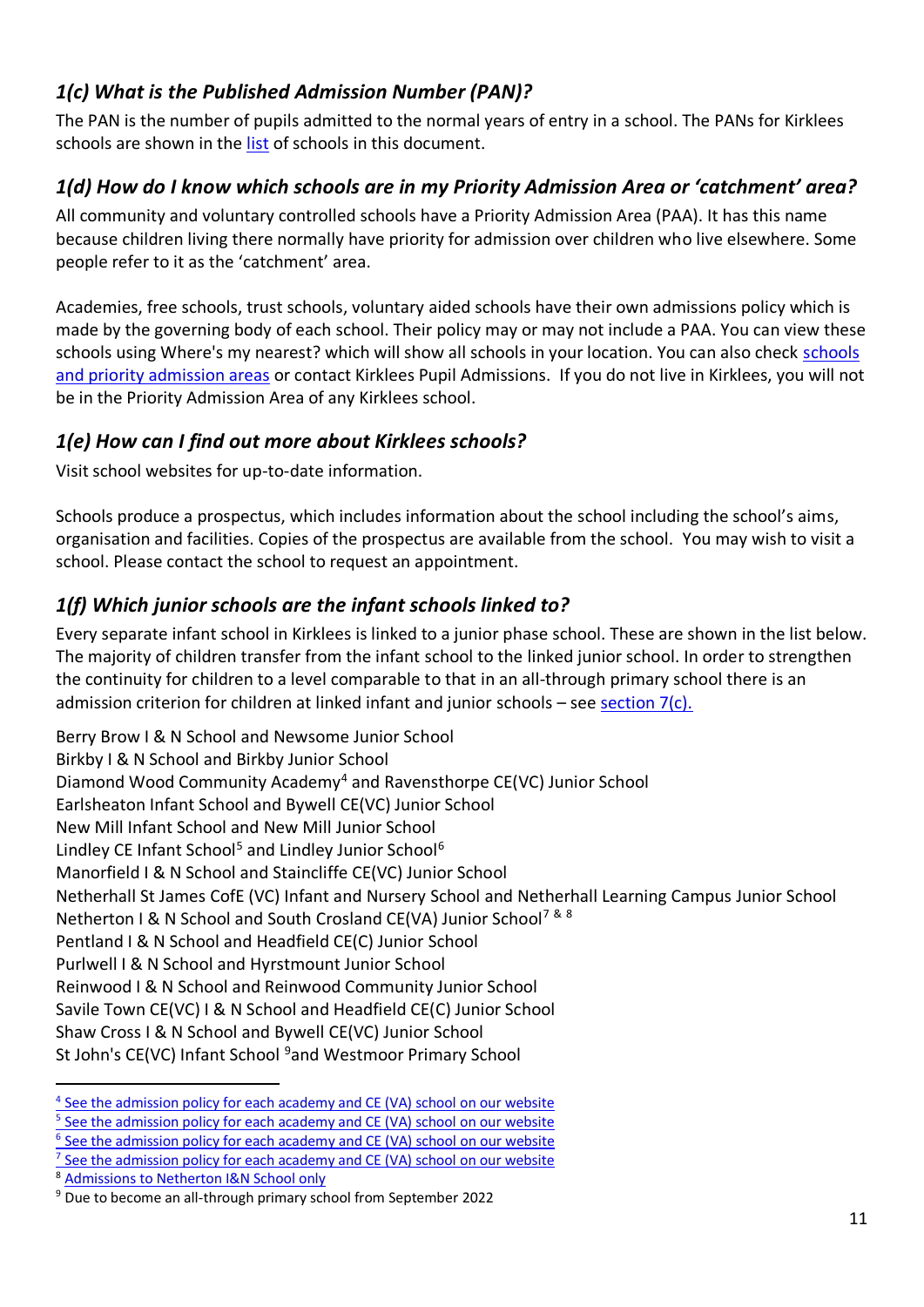Thornhill Lees CE(VC) I & N School and Headfield CE(C) Junior School

### <span id="page-12-0"></span>*1(g) Which middle schools are first schools linked to?*

The schools in the Denby Dale, Kirkburton and Shelley area of Kirklees are organised in a "3-tier" system of first, middle and high schools with transfers between schools at ages 10 and 13. The first schools are linked to the two middle schools, as shown in the table below. Almost all children transfer from a first school to a middle school at age 10. As this age of transfer only applies to the schools in the Denby Dale, Kirkburton and Shelley area of Kirklees, and to maintain continuity for children in the system, there is an additional admission criterion specifically for children attending first schools  $-$  see section  $7(c)$ .

#### **Kirkburton Middle School**<sup>10</sup>

Emley First School Farnley Tyas CE (VC) First School Highburton CE (VC) First School Kirkburton CE (VA) First School Shelley First School Shepley First School Thurstonland Endowed (VC) First School

#### **Scissett Middle School**<sup>11</sup>

Birdsedge First School Cumberworth CE (VA) First School Denby CE (VA) First School Denby Dale First & Nursery School Flockton CE (VC) First School Kaye's First & Nursery School Scissett CE Academy Skelmanthorpe Academy St Aidan's CE Academy

### <span id="page-12-1"></span>*1(h) What changes to schools are proposed for 2022?*

Following a recent decision by the Office of the School Adjudicator St John's CE (VC) Infant School will begin to extend their age range from 4 – 7 years, to 4 – 11 years, year or year, with effect from September 2022 to become an all-through primary school. Please see the school's [website](https://www.stjohnsceinfantschool.co.uk/) for further information.

At the time of writing, SHARE MAT have been considering some changes to how the primary phase of Royds Hall all-through school is organised. Please see Lily Park's [website](https://www.lilyparkprimary.org.uk/) for further information.

Further changes can happen throughout the year and for the most up to date information please visit the school organisation section of the [Kirklees website.](https://www.kirklees.gov.uk/beta/schools/school-organisation-and-planning.aspx)

### <span id="page-12-2"></span>*1(i) Who can help me with the process?*

- You can ask your local Kirklees school for help
- Kirklees Customer Service Centres at either [Huddersfield](https://communitydirectory.kirklees.gov.uk/communityDirectory/organisationdetails.aspx?orgid=1220) or [Dewsbury](https://communitydirectory.kirklees.gov.uk/communityDirectory/organisationdetails.aspx?orgid=671) (Subject to Covid-19 restrictions)
- Your local Library [and Information Centre \(LIC\).](https://www.kirklees.gov.uk/beta/leisure-and-culture.aspx#libraries) (Subject to Covid-19 restrictions)

 $10$  Middle schools admit children from Year 6 – Year 8

<sup>&</sup>lt;sup>11</sup> Middle schools admit children from Year  $6 -$  Year 8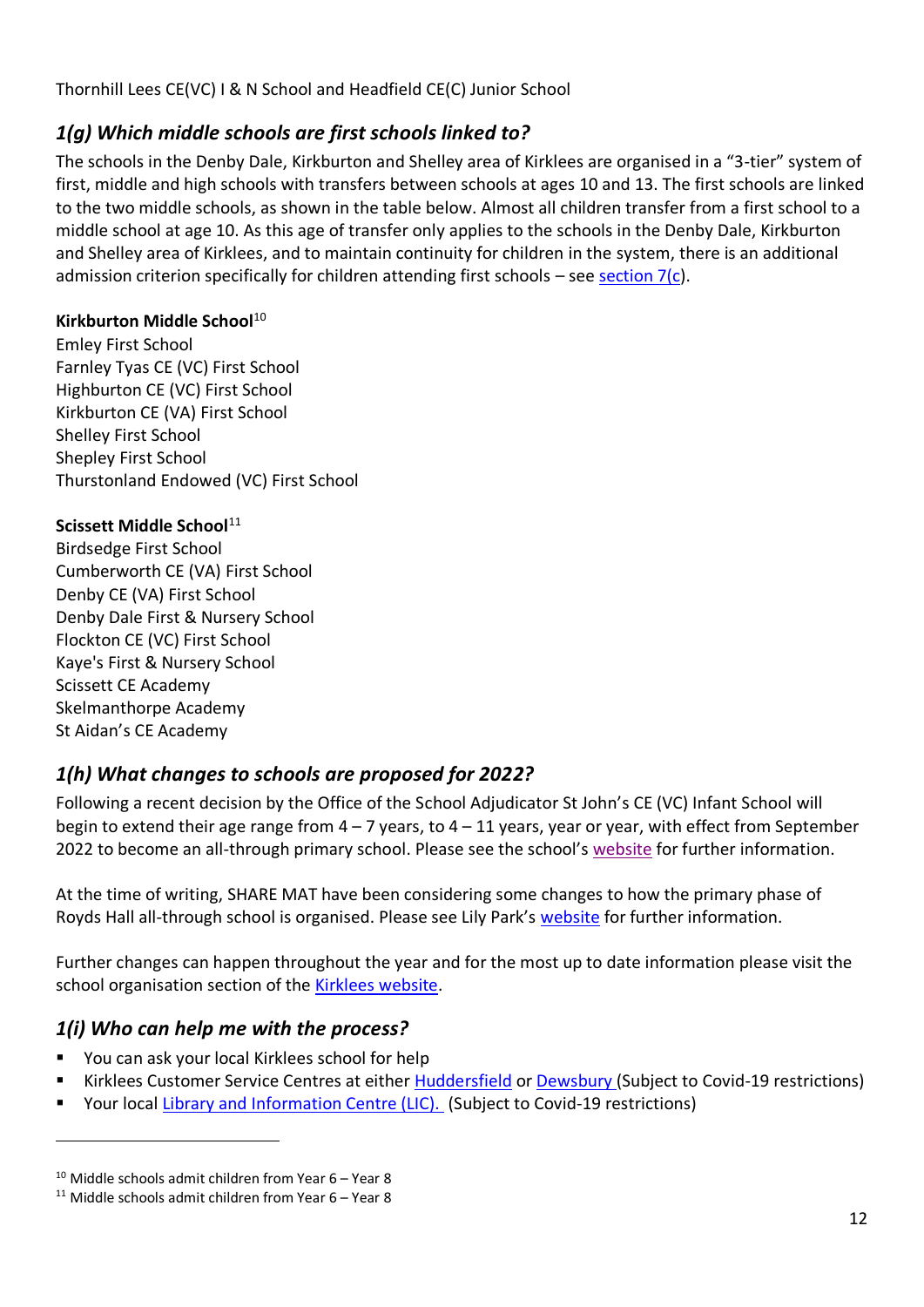- During office hours (8:00 18:00) Monday to Friday, you can select the Live Chat link on the Kirklees [Parent Portal](https://www.kirklees.gov.uk/beta/admissions/apply-primary-school-place.aspx)
- Contact Kirklees Pupil Admissions (9:00 17:00) Monday to Friday, on 01484 225007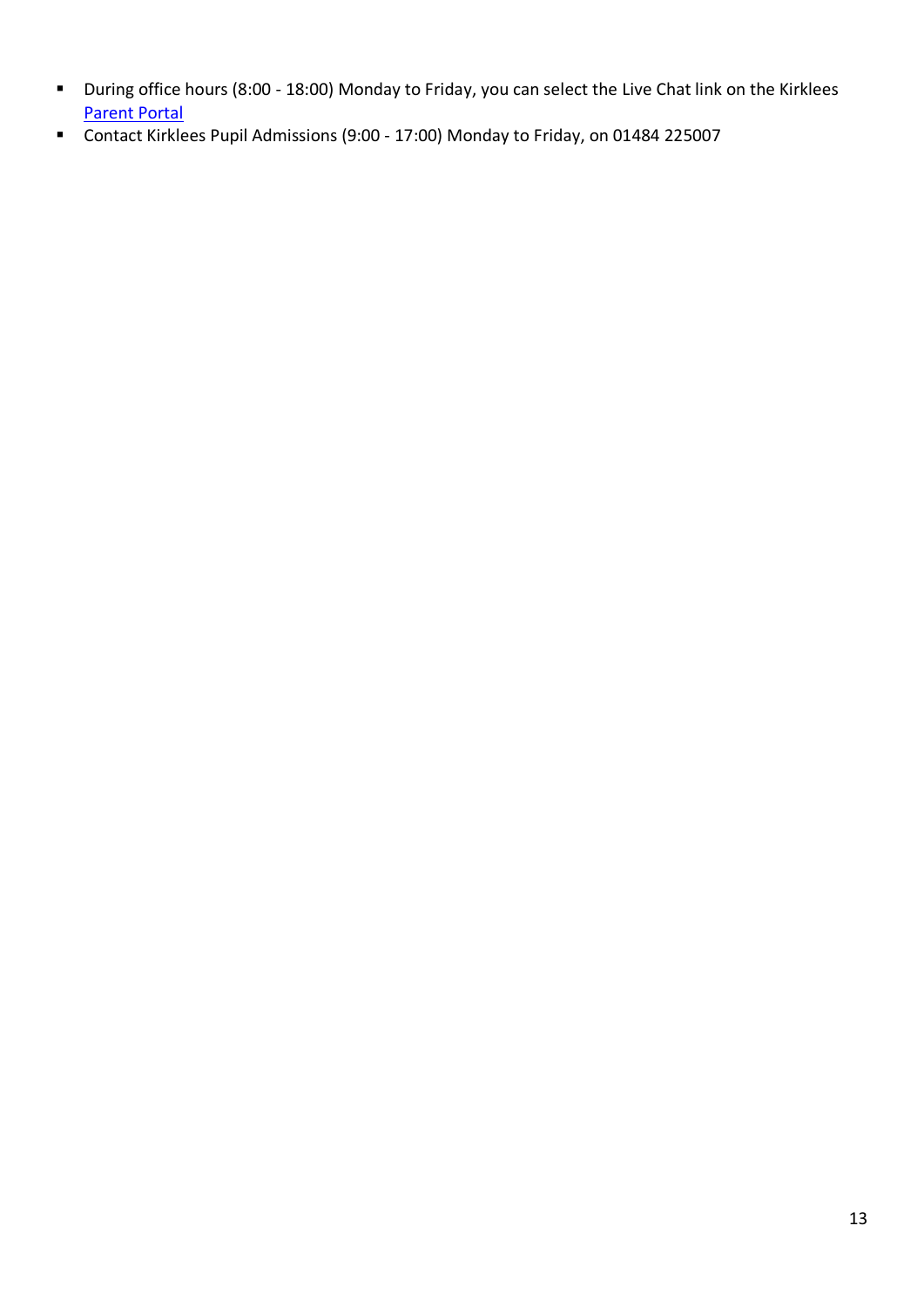# <span id="page-14-0"></span>**Step 2 – When can my child start full-time school?**

All children can start school in the September following their fourth birthday.

This means that children born between 1 September 2017 and 31 August 2018 can start full-time school in September 2022.

Children can start school later in the school year, or request to attend part-time, until they reach "statutory school age" which is the beginning of the term following their fifth birthday. This is detailed below.

| Children born between    | Can wait to start full time school or request to attend part time until |
|--------------------------|-------------------------------------------------------------------------|
| 1 Sep 2017 & 31 Dec 2017 | the start of the Spring term on 3 January 2023                          |
| Children born between    | Can wait to start full time school or request to attend part time until |
| 1 Jan 2018 & 31 Mar 2018 | the start of the Summer term on 17 April 2023                           |

|                                                                             |                                                                                                                                | or:                                                                                                                                                                                                                                                                               |
|-----------------------------------------------------------------------------|--------------------------------------------------------------------------------------------------------------------------------|-----------------------------------------------------------------------------------------------------------------------------------------------------------------------------------------------------------------------------------------------------------------------------------|
| Children born between<br>1 Apr 2018 & 31 Aug 2018<br>known as Summer born:- | Can wait to start full time school<br>or request to attend part time<br>until the start of the Summer<br>term on 17 April 2023 | Can wait to start full time school<br>until the start of the Autumn<br>term in September 2023 - BUT<br>the allocated place for Reception<br>in 2022-23 is not kept open and<br>parents have to re-apply for a<br>place in year 1 <sup>12</sup> or Reception for<br>September 2023 |

You must [apply online](https://www.kirklees.gov.uk/beta/admissions/apply-primary-school-place.aspx) for a reception place **by 15 January 2022**, no matter when your child will start reception during the 2022-2023 school year.

Once your child has been offered a place, the school must hold the place for your child during the same school year and not offer it to another child.

Parents should contact their child's allocated school after places have been allocated to discuss any requests to start later in the year or to attend on a part time basis.

For [Summer born](https://www.gov.uk/government/publications/summer-born-children-school-admission) children, if you feel that your [Summer born](https://www.gov.uk/government/publications/summer-born-children-school-admission) child's needs are such that they would benefit from starting or transferring school a year later please refer to the DfE [guidance,](https://www.gov.uk/government/publications/summer-born-children-school-admission) [apply online](https://www.kirklees.gov.uk/beta/admissions/apply-primary-school-place.aspx) in the normal admission round for 2022, and also email [Pupil Admissions](mailto:pupiladmissions@kirklees.gov.uk) to make your request. The request will be considered by the Admission Authority of the school/s you are applying for after the relevant closing date for applications. The Admission Authority will make a decision on the basis of the circumstances of the case and in the best interests of the child concerned, taking into account the views of the headteacher and any supporting information provided by the parent. An agreement to a request does not mean that your child can automatically be allocated a place at one of your preferred school as all admissions must be dealt with according to the published admission arrangements and oversubscription criteria for the school/academy.

<sup>&</sup>lt;sup>12</sup> contact Kirklees Pupil Admissions for further information and guidance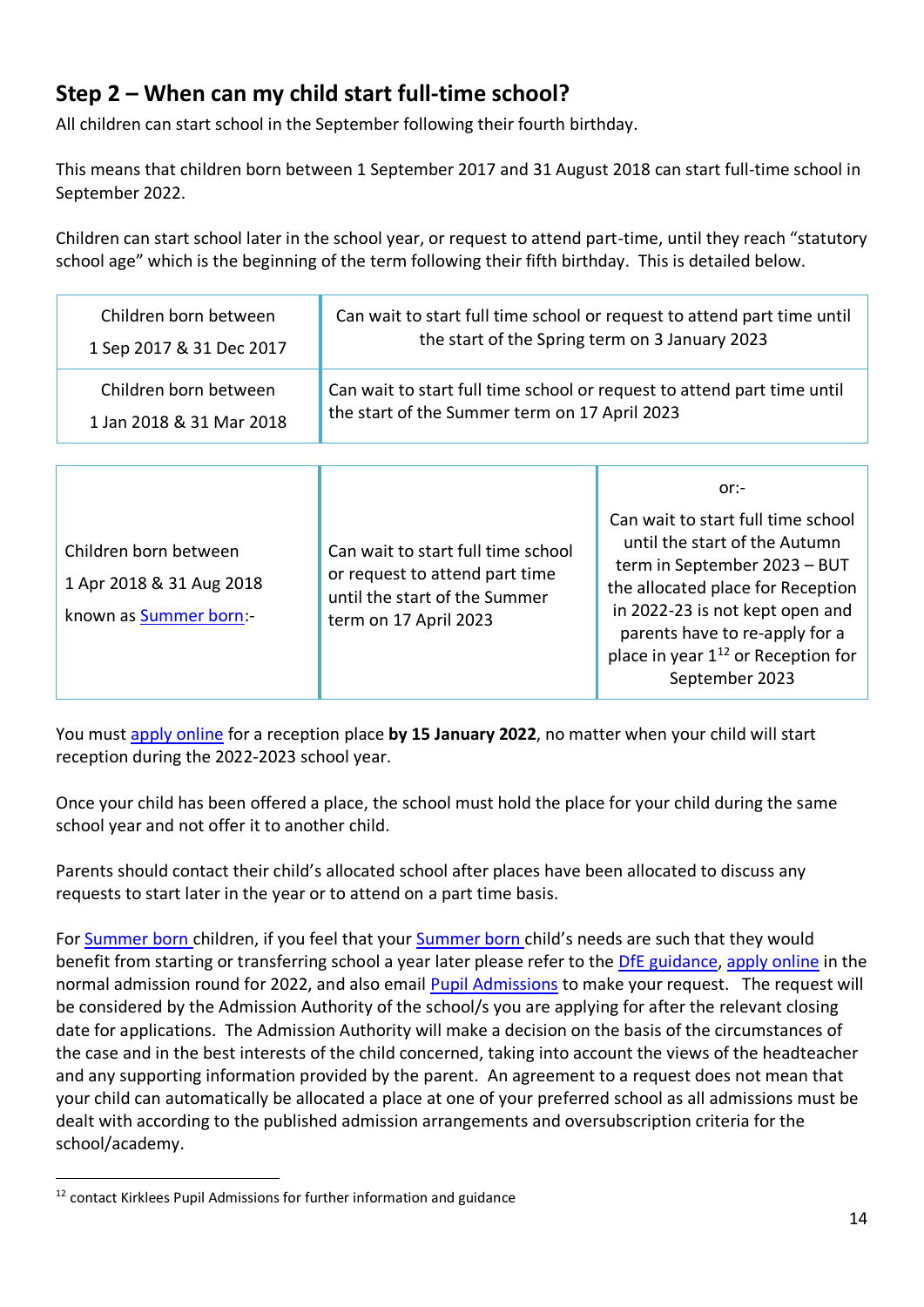#### **Important** - is your child at a school nursery<sup>13</sup>?

A place in a school nursery does not automatically give you a place in the Reception class at a school. Children who attend the school's nursery do not receive guaranteed places or have a higher priority for places in the school unless the admission policy includes this in the school's oversubscription criteria.

You must make a separate application for a place in a reception class.

# <span id="page-15-0"></span>**Step 3 – Deciding your preferences**

### <span id="page-15-1"></span>*3(a) Can I choose which school my child will go to?*

The law on admissions gives parents and carers the right to express a preference for the school they wish their child to attend. Parents/carers can choose which schools to put on their application and the order of preference.

Naming a school does not guarantee that a child will be allocated a place there, although the council does try to meet as many preferences as possible.

For September 2021, 98.9% (over 98% in 2020) of local families were allocated places at one of their preferred primary schools. 92.2% were allocated their first preference for Reception. For transfers to junior school 95.9% were allocated their first preference, and for transfers to middle school 97.4% were allocated their first preference.

### <span id="page-15-2"></span>*3(b) Do I have to name three schools?*

Parents/carers are very strongly advised to name a second and third preference school in case a place is not available at the first preference.

If you name one school more than once it is treated as a single preference.

All your preferences are assessed equally to decide if your child qualifies for a place. If your child qualifies at more than one school you will be offered a place at your higher preference school.

### <span id="page-15-3"></span>*3(c) Will my child transfer automatically from the nursery, early years or foundation stage unit in a primary school to the reception year?*

No. There is no automatic right of transfer. Application procedures for part-time early education are completely separate from those for full-time school.

Parents of children who are admitted for nursery provision must apply for a place at the school if they want their child to transfer to the reception class; attendance at a nursery or co-located children's centre does not guarantee admission to the school.

### <span id="page-15-4"></span>*3(d) Is the order of preference important?*

Yes, it is very important. When a child qualifies for a place at more than one of the schools named, they will be offered a place at the highest preference school.

You should name the school that you would most like your child to attend as your first preference.

 $13$  nursery, early years or foundation stage unit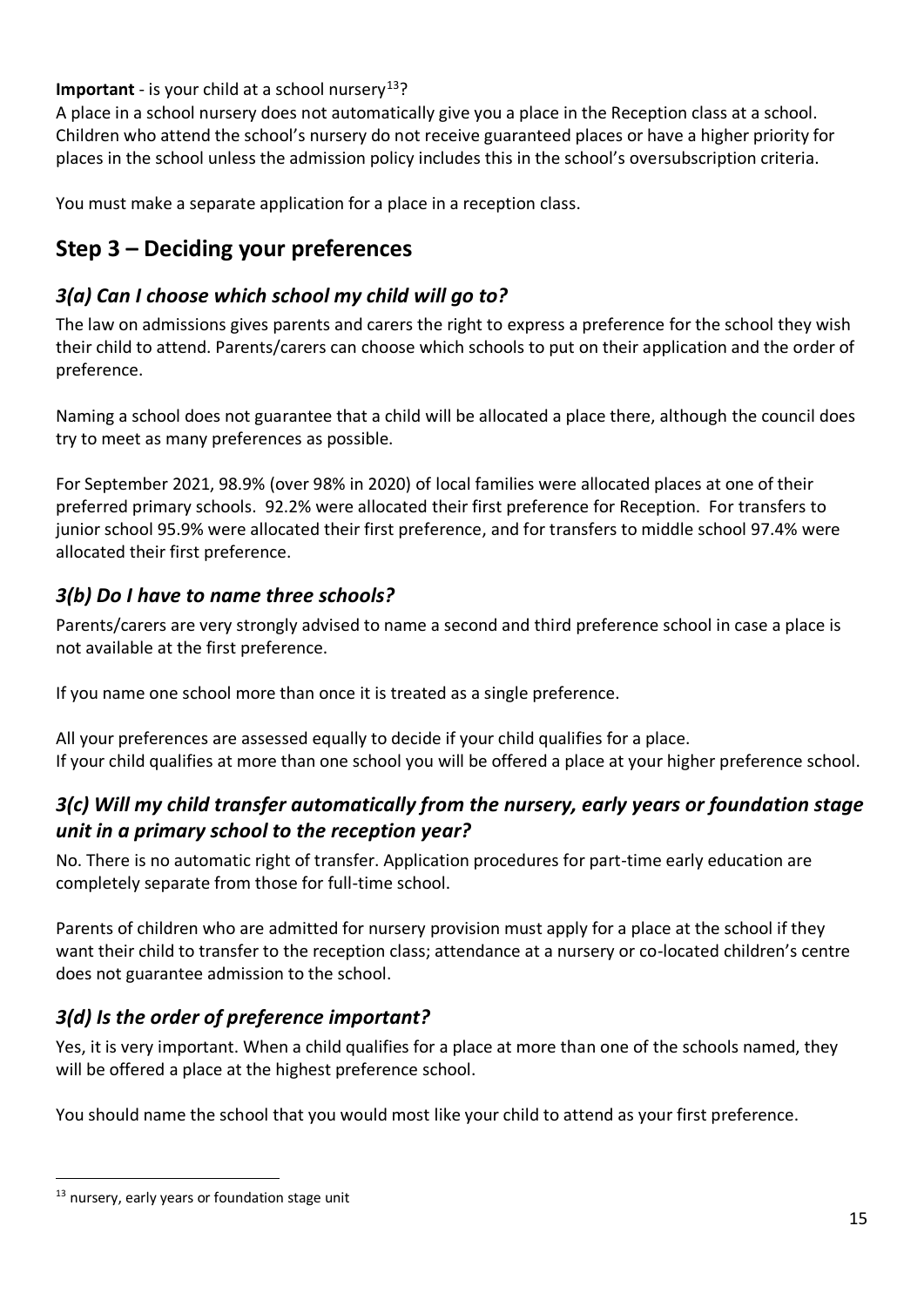A higher preference does not give a higher priority for a place. Places at schools are allocated according to the admission criteria for the school.

### <span id="page-16-0"></span>*3(e) Do I have to include my Priority Admission Area (PAA) or "catchment" school in my preferences?*

#### You are strongly advised to.

If you do not name your PAA school, it may not be available as an alternative later on if a place is not available at any of your preferred schools. Your PAA school may fill with children who named it as a preference. You would then be offered a place at the nearest available school which could be some distance from your home.

### <span id="page-16-1"></span>*3(f) Do I have to include the linked junior or middle school in my preferences?*

No – see [section](#page-25-0) 1(f) and  $1(g)$ , but your child may have a higher priority at the linked school – see section  $7(c)$ .

### <span id="page-16-2"></span>*3(g) Are there disadvantages in applying for a school outside the Priority Admission (catchment) Area?*

Your child will potentially be of lower priority for a place, as will any younger brothers or sisters who wish to follow in future years.

#### <span id="page-16-3"></span>*3(h) The admission policies for all Kirklees schools*

The admission policies [for all Kirklees schools](https://www.kirklees.gov.uk/beta/admissions/policies-and-publications.aspx) and the number of preferences from the previous year can be viewed at **Admissions statistics** which will help you to judge if your application is likely to be successful.

The 2022-23 admission arrangements for Kirklees schools providing primary education can be found at [Kirklees admission policy for community and controlled schools 2022-23.](https://www.kirklees.gov.uk/beta/admissions/policies-and-publications.aspx)

[See Step 14 for information on Admission arrangements 2022-23 for own admission authority schools.](#page-48-0)

The chances of obtaining a place at a school a long way away from where you live may well be less than at a school nearer to your home.

A breakdown of how places were allocated in previous years can be found on the [Kirklees website.](https://www.kirklees.gov.uk/beta/admissions/policies-and-publications.aspx)

# <span id="page-16-4"></span>**Step 4 Making an application to start a new primary school in September 2022**

Kirklees Parents/carers must make an application online between **1 September 2021 and 15 January 2022**

### <span id="page-16-5"></span>*4(a) Applying online is quick, secure and easy*

- [apply online](https://www.kirklees.gov.uk/beta/admissions/apply-primary-school-place.aspx) on the [Kirklees website](https://www.kirklees.gov.uk/beta/admissions/apply-primary-school-place.aspx)
- access the website using your smartphone, tablet or computer
- access the website at your local [Library and Information Centre \(LIC\).](https://www.kirklees.gov.uk/beta/leisure-and-culture.aspx#libraries) (Subject to Covid-19 restrictions)
- or by visiting a Kirklees Customer Service Centre at either [Huddersfield](https://communitydirectory.kirklees.gov.uk/communityDirectory/organisationdetails.aspx?orgid=1220) or [Dewsbury](https://communitydirectory.kirklees.gov.uk/communityDirectory/organisationdetails.aspx?orgid=671) (Subject to Covid-19 restrictions)
- you will need an active email address. If you don't have an active email address, maybe a friend or a family member can help you or visit a Kirklees Customer Service Centre at either [Huddersfield](https://communitydirectory.kirklees.gov.uk/communityDirectory/organisationdetails.aspx?orgid=1220) or [Dewsbury.](https://communitydirectory.kirklees.gov.uk/communityDirectory/organisationdetails.aspx?orgid=671) **Caution!** An email address can only be used once for each account that is created on the Kirklee[s Parent Portal](https://www.kirklees.gov.uk/beta/admissions/apply-primary-school-place.aspx)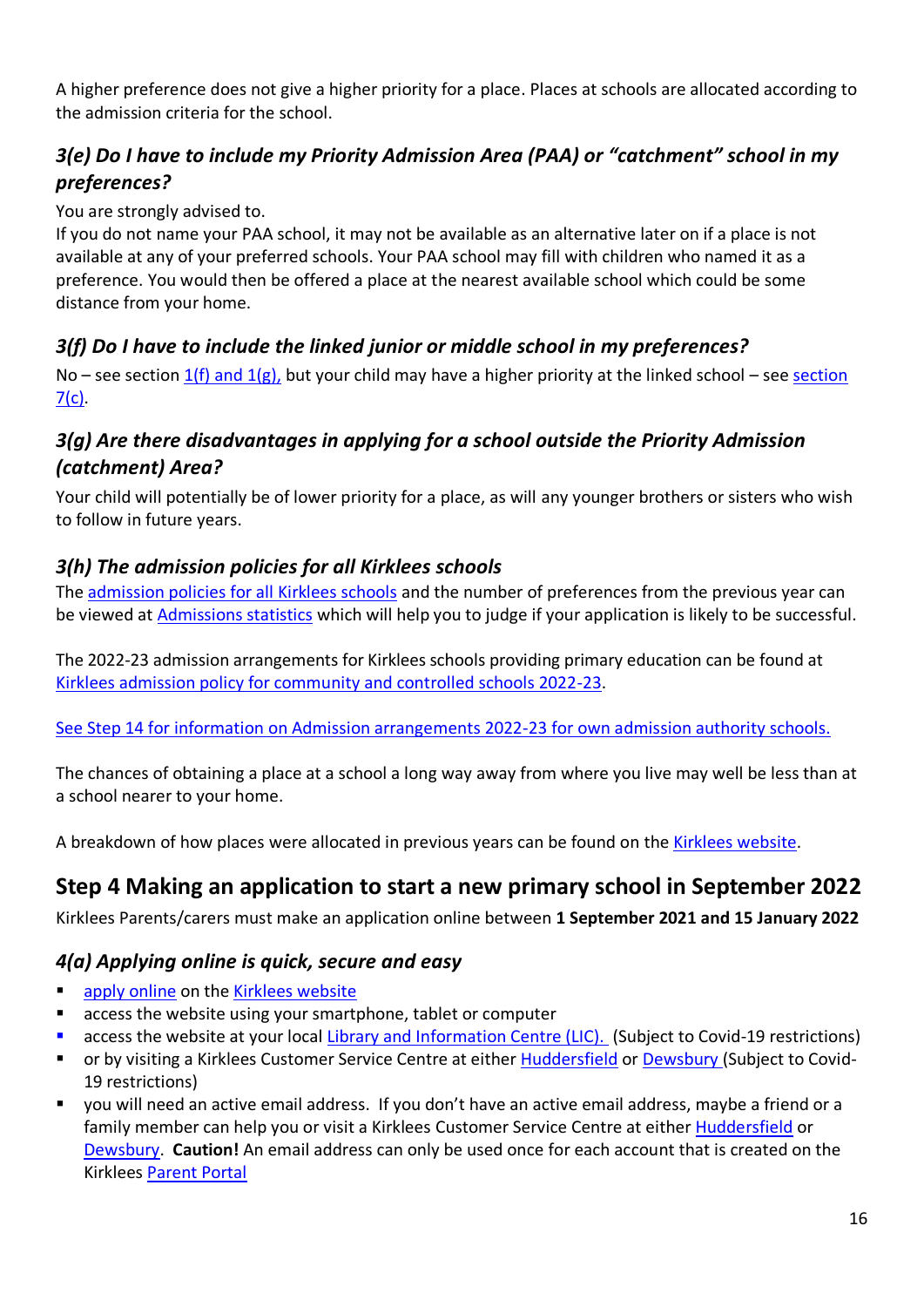- applications can be made to Kirklees Pupil Admissions at any time from 1 September 2021 to 15 **January 2022**
- an email confirmation of receipt is sent for your records when the application is submitted
- the system guides applicants through the process and checks for errors before you submit your application
- unfinished applications can be saved and completed later
- an email offer is sent on 19 April 2022 (national offer day) you will also be able to view your offer by logging into your Kirklees [Parent Portal](https://www.kirklees.gov.uk/beta/admissions/apply-primary-school-place.aspx) account from 08:30 am on this date

#### <span id="page-17-0"></span>*4(b) There are three stages on the Kirklees Parent Portal*

If you do not complete all three stages, your application is not complete and cannot be processed.

#### **Stage 1**

Create an account (if you have not already created one in a previous year). If you are the legal parent/guardian, enter your details and follow the link that will be sent to the email address you have used. The process will verify your account and provide you with a link that will take you to the login page of the Kirklees [Parent Portal.](https://www.kirklees.gov.uk/beta/admissions/apply-primary-school-place.aspx)

#### **Stage 2**

Add your child's details (if you have not already done so in a previous year).

#### **Stage 3**

Add your three preference schools. Check the application and then submit the application.

### <span id="page-17-1"></span>*4(c) Responsibilities*

#### **Kirklees LA will:**

- ensure the information parents need to apply, is in this guide for parents and that the guide for parents is available on the Kirklees website
- ensure that the [Parent Portal](https://www.kirklees.gov.uk/beta/admissions/apply-primary-school-place.aspx) is set up and working from 1 September for the relevant years, to apply
- ensure that applications are processed in line with the published admission arrangements for Community and Voluntary Controlled Schools. (For own admission authority schools the governing body are responsible for processing the applications in line with their published admission arrangements – see  $1(b)$  [in this guide](#page-7-2) for the different types of schools in Kirklees
- be available to contact by email or telephone during office hours (Mon-Fri 9am 5pm) to provide help, advice and support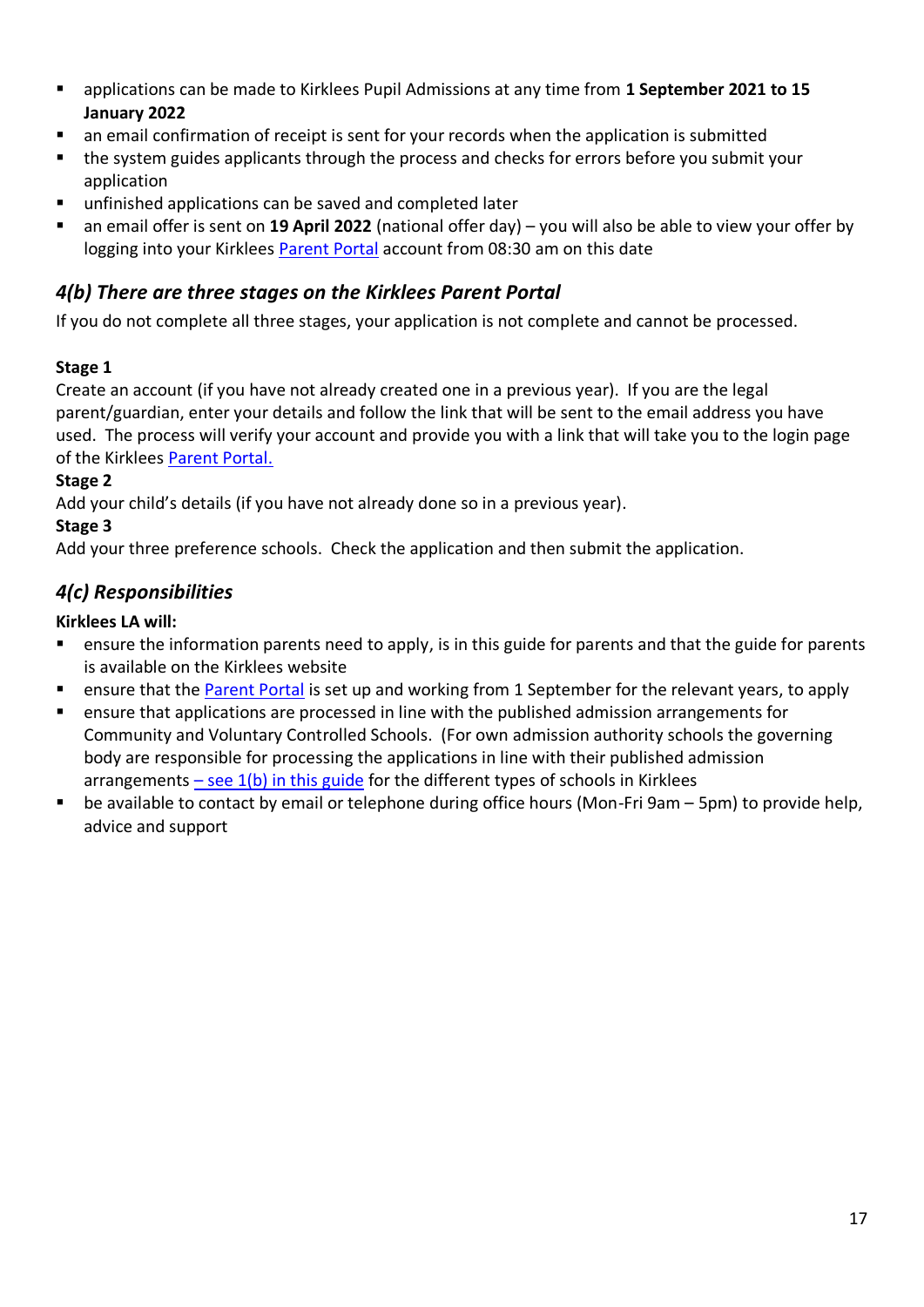#### **Kirklees parents are responsible for:**

- reading and understanding the guide for parents. You must contact [Kirklees Pupil Admissions](http://www.kirklees.gov.uk/admissions) if you do not understand something or have any questions
- applying on time (before the closing date of 15 January 2022)
- completing all 3 stages of the online application on the **Parent Portal** [please see section 4\(b\)](#page-17-0)
- **•** providing correct information on their application  $-\frac{\text{please see section 5(i)}}{\text{Beta}(i)}$  'Fraudulent applications'
- keeping pupil admissions informed of any changes in circumstances, such as a change of address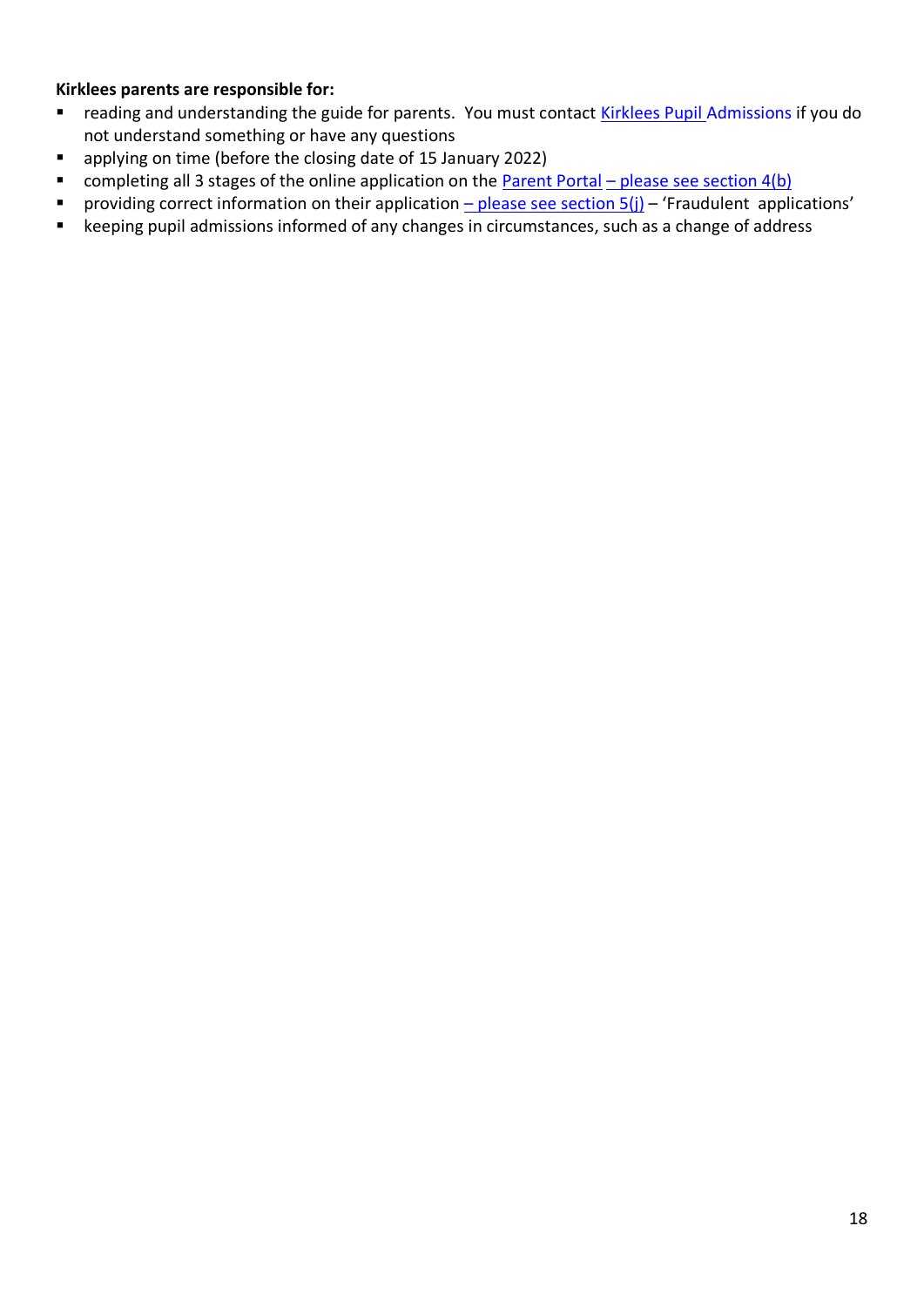# <span id="page-19-0"></span>**Step 5 Completing the online school application**

## <span id="page-19-1"></span>*5(a) Which schools require extra information as well as the Kirklees Parent Portal application?*

#### **Academy/Free Schools**

| <b>School</b>                         | <b>Information</b> | Where is the form?              | <b>Return Date</b> |
|---------------------------------------|--------------------|---------------------------------|--------------------|
| <b>Batley Grammar School</b>          | Registration       | In school prospectus, on school | return             |
|                                       | Form               | website or from the school      | directly to        |
|                                       |                    | office                          | the school         |
|                                       |                    |                                 | by 4:00 pm         |
|                                       |                    |                                 | on 15.01.22        |
| Christ Church CE Academy              | School             | obtain from the school          | return to          |
| Lindley CE Infant School              | Supplementary      |                                 | the school         |
| Our Lady of Lourdes Catholic Primary  | Information        |                                 | by 15.01.22        |
| Academy - part of Blessed Peter       | Form               |                                 |                    |
| <b>Snow Catholic Academy Trust</b>    |                    |                                 |                    |
| Scissett CE Academy                   |                    |                                 |                    |
| St Aidan's CE Academy                 |                    |                                 |                    |
| St Patrick's Catholic Primary Academy |                    |                                 |                    |
| (Huddersfield) part of Blessed Peter  |                    |                                 |                    |
| <b>Snow Catholic Academy Trust</b>    |                    |                                 |                    |

#### **Catholic VA Schools**

| <b>School</b>                        | <b>Information</b>    | Where is the form?     | <b>Return Date</b> |
|--------------------------------------|-----------------------|------------------------|--------------------|
| Holy Spirit Catholic Primary School  | Supplementary         | obtain from the school | return to          |
| St Joseph's Catholic Primary School  | Information           |                        | the school         |
| (Dewsbury)                           | Form for              |                        | by 15.01.22        |
| St Joseph's Catholic Primary School  | Admission to a        |                        |                    |
| (Huddersfield)                       | Voluntary             |                        |                    |
| St Mary's Catholic Primary School    | <b>Aided Catholic</b> |                        |                    |
| St Patrick's Catholic Primary School | School                |                        |                    |
| (Batley)                             |                       |                        |                    |
| St Paulinus Catholic Primary School  |                       |                        |                    |

#### **Church of England VA schools**

| <b>School</b>                         | <b>Information</b> | Where is the form?     | <b>Return Date</b> |
|---------------------------------------|--------------------|------------------------|--------------------|
| All Hallows' CE (VA) Primary School   | Supplementary      | obtain from the school | return to          |
| Batley Parish CE(VA) J I & N School   | Information        |                        | the school         |
| Cumberworth CE(VA) First School       | Form for           |                        | by 15.01.22        |
| Denby CE(VA) First School             | Admission to a     |                        |                    |
| Helme Church of England Academy       | Voluntary          |                        |                    |
| Kirkburton CE(VA) First School        | Aided Church       |                        |                    |
| Linthwaite Ardron CE(VA) J & I School | of England         |                        |                    |
| St John's CE(VA) J & I School         | School             |                        |                    |
| St Peter's CE(VA) J I & EY School     |                    |                        |                    |
| South Crosland CE(VA) Junior School   |                    |                        |                    |

**Remember**! a school must be named on the Kirklees online application for a child to be considered for a place at that school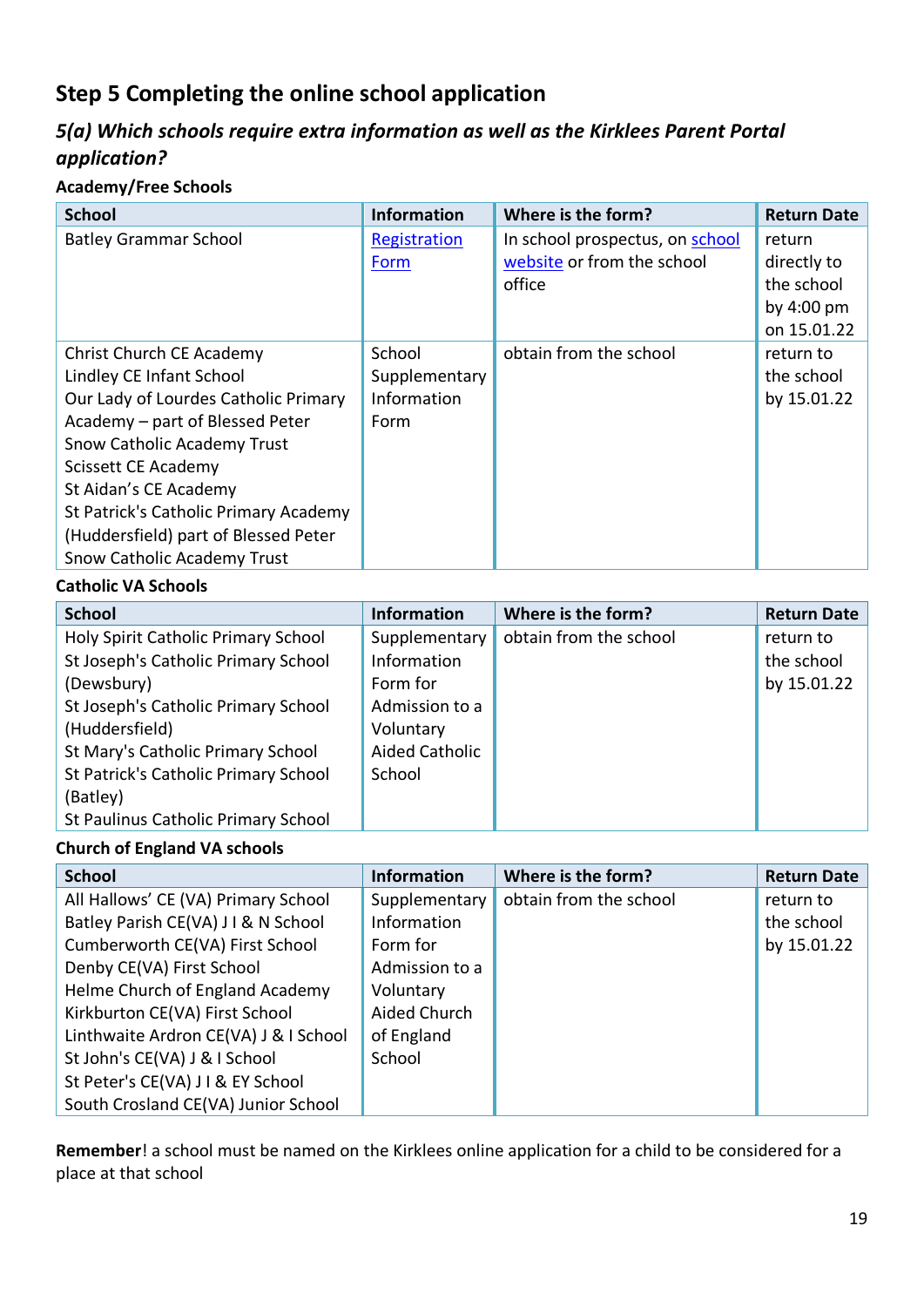### <span id="page-20-0"></span>*5(b) How do I apply for a school outside Kirklees?*

You must make the school one of your three preferences.

If the school you want to name as a preference is not listed on the Kirklees [Parent portal,](https://www.kirklees.gov.uk/beta/admissions/apply-primary-school-place.aspx) please contact [Kirklees Pupil Admissions.](https://www.kirklees.gov.uk/beta/schools-and-education.aspx#admissions)

Information about the school's admission criteria will be available on the school website website (see [page](#page-34-4)  [33](#page-34-4) for a contact list of neighbouring local authorities). For example, if you wish to apply for a school in Halifax you should refer to the Calderdale authority website.

If you name a school outside Kirklees the details of your request will be passed to the local authority which maintains the school.

#### <span id="page-20-1"></span>*5(c) What do I do if I live outside Kirklees but would like my child to attend a Kirklees school?*

You must make the Kirklees school one of your preferences on the application to the council where you live. Your local council will pass details of your application to Kirklees Pupil Admissions.

#### <span id="page-20-2"></span>*5(d) What do I do if I want my child to attend an independent (fee paying) school?*

You will need to make your own arrangements. Kirklees does not provide help with fees, transport or other costs. Do not include independent schools among your preferences.

### <span id="page-20-3"></span>*5(e) What is considered to be a child's permanent home address?*

A child is normally regarded as living with a parent or carer and the parent/carer's address will be used for admissions purposes. The parent/carer's address is the one you live in.

A child cannot be 'lodged' with a friend or relation to gain a place at a school.

Under the Kirklees admission policy, only one address can be used as a child's permanent address.

Where a child's parents live at different addresses and the child spends time at each address we will consider the following when deciding which address should be used for admissions purposes:

- the amount of time spent at each address
- which parent has parental responsibility for the child
- who receives child benefit for the child
- where the child is registered for medical and dental care
- any residency or custody orders made by the courts

Documentary evidence will be requested to support information given about the above.

#### <span id="page-20-4"></span>*5(f) Which parent/carer should apply?*

It doesn't matter which parent/carer applies however, the parent/carer who does apply must have legal parental responsibility for the child.

It must be agreed which parent/carer will apply as you can only submit one application for each child.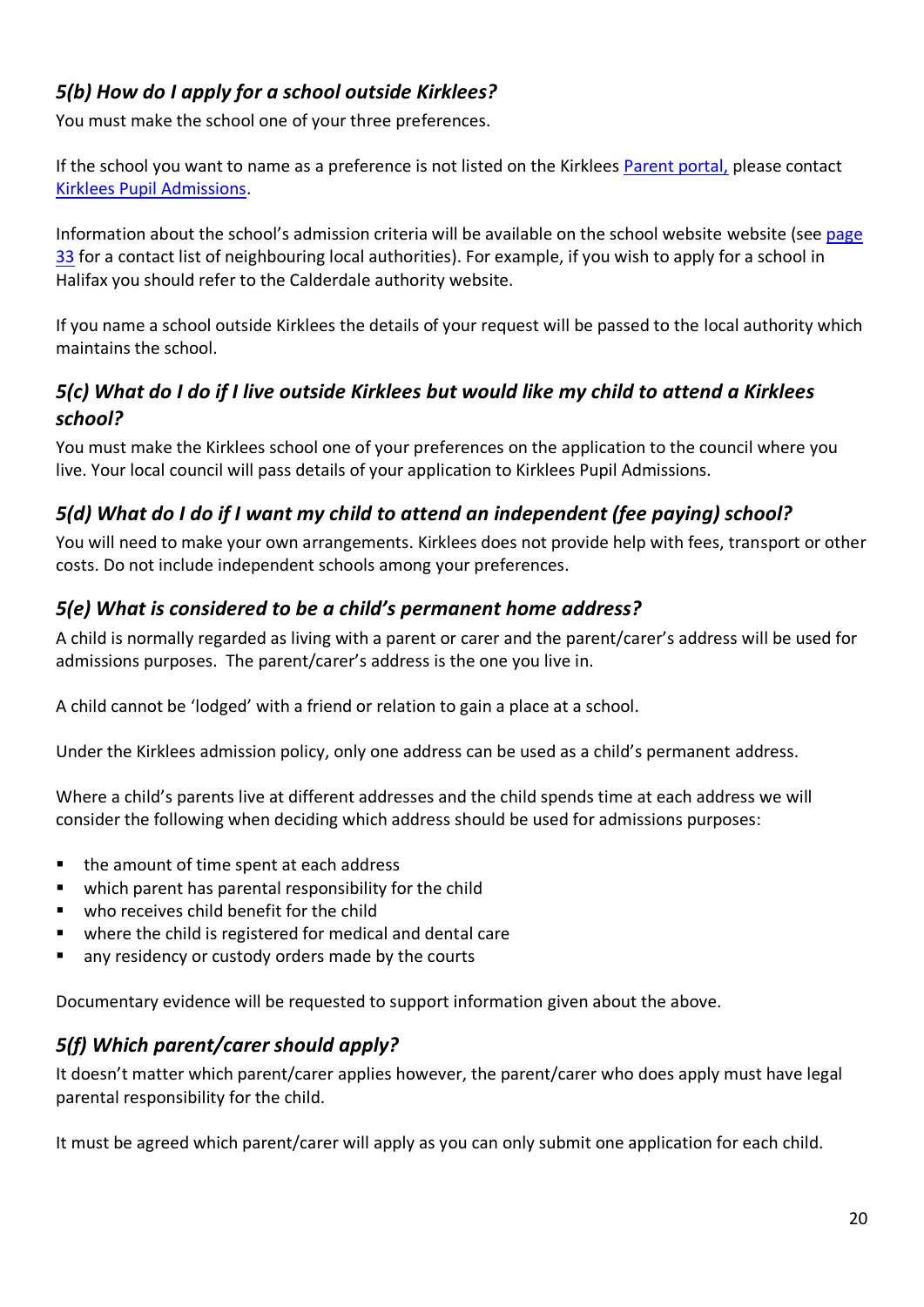If more than one application is submitted this may reduce your chances of getting your preferred school. If it cannot be agreed which parent/carer will apply you may need to seek legal advice. The allocation of a school place MUST be based on the child's permanent address. Please see [section 5\(e\).](#page-20-3) 

## <span id="page-21-0"></span>*5(g) What should I do if my child has special educational needs (SEN) or disability?*

You cannot request a place online at a special school or request a place at a specialist provision at a mainstream school. If your child has an Education Health & Care plan and you want to request a place at a special school or specialist provision at a mainstream school you will need to contact your child's [SEND](https://www.kirklees.gov.uk/beta/special-education/special-educational-needs-support-in-school.aspx) caseworker.

If you are requesting a place at a mainstream school (and not a special school) you should complete the online form naming your preferred school(s).

If your child has an Education Health & Care plan it is very important that you state this on your application. The [Special Educational Needs Disability Assessment & Commissioning Team](https://www.kirklees.gov.uk/beta/special-education/special-educational-needs-support-in-school.aspx) will assess whether the school is suitable to meet your child's needs.

If your child has special educational needs or disability but does not have a plan your application will be considered in the same way as all other applications and the admission criteria will apply in the normal way.

### <span id="page-21-1"></span>*5(h) What happens if I apply after the deadline of 15 January 2022?*

Applications submitted to Kirklees Pupil Admissions after the closing date will be considered as a late application unless, in Kirklees' judgement, there are significant and exceptional reasons for it not being received on time. We would need proof of such special circumstances.

Late applications are not considered until all on-time applicants have been allocated school places. This severely reduces the chances of obtaining a place at any preferred schools as popular schools may already be full.

### <span id="page-21-2"></span>*5(i) What if I want my child to be educated outside their chronological age group*

<span id="page-21-3"></span>You can request a place for your child outside their normal chronological age group, for example, if you child is a [Summer born](https://www.gov.uk/government/publications/summer-born-children-school-admission) child, if your child is gifted and talented, your child has experienced problems such as ill health or if your child has already been educated outside their chronological age in their current school.

A request for a child to be educated outside their chronological age group should be discussed with Kirklees Pupil Admissions as soon as possible between **1 September 2021 and before 15 January 2022**.

All requests are considered individually, however it is the view of Kirklees local authority that wherever possible, children should be educated with their chronological peers.

For [Summer born](https://www.gov.uk/government/publications/summer-born-children-school-admission) children, if you feel that your [Summer born](https://www.gov.uk/government/publications/summer-born-children-school-admission) child's needs are such that they would benefit from starting or transferring school a year later please refer to the [DfE guidance,](https://www.gov.uk/government/publications/summer-born-children-school-admission) [apply online](https://www.kirklees.gov.uk/beta/admissions/apply-primary-school-place.aspx) in the normal admission round for 2022, and also email [Pupil Admissions](mailto:pupiladmissions@kirklees.gov.uk) to make your request. The request will be considered by the Admission Authority of the school you are applying for after the relevant closing date for applications. The Admission Authority will make a decision on the basis of the circumstances of the case and in the best interests of the child concerned, taking into account the views of the headteacher and any supporting information provided by the parent. An agreement to a request does not mean that your child can automatically be allocated a place at one of your preferred school as all admissions must be dealt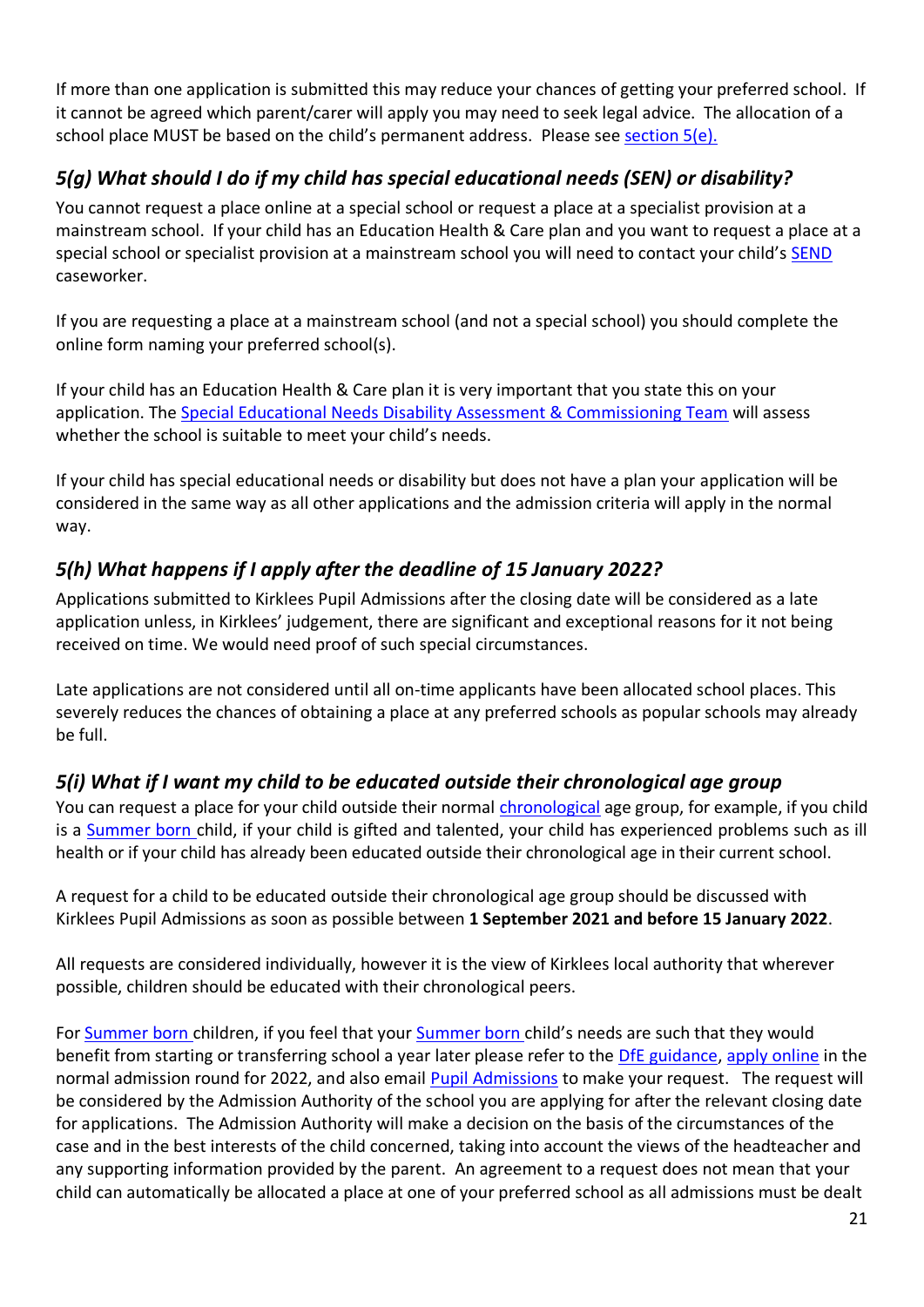with according to the published admission arrangements and oversubscription criteria for the school/academy.

### <span id="page-22-0"></span>*5(j) Fraudulent applications*

Where Kirklees Council has made an offer of a place at a school based on intentionally misleading or fraudulent information, which has effectively denied a place to a child with a higher right of admission, the offer of a place will be withdrawn. If the authority does withdraw an offer of a place, parents will be offered an alternative school place and told of the right to appeal to an independent appeal panel.

# <span id="page-22-1"></span>**Step 6 After the application – can I change my preferences?**

### <span id="page-22-2"></span>*6(a) Can I change my mind after I have completed my application form?*

Up to the closing date of 15 January 2022, you may change your preferences on the [parent portal](https://www.kirklees.gov.uk/beta/admissions/apply-primary-school-place.aspx) if you have not received an email to say Kirklees local authority has downloaded your application, by logging into your user account.

If you have received an email to say that Kirklees local authority **has downloaded** your application you can only change your school preferences by sending your changes in an email to [Kirklees Pupil Admissions.](mailto:pupiladmissions@kirklees.gov.uk)

After the closing date you cannot change your preferences without a genuine reason for doing so, such as a significant change of address. We will require proof of a change of circumstances. Learning that your child is suitable or not suitable for a selective school will not be considered reason to allow you to change your preference. See [section 8\(d\)](#page-27-1) for details of how to change school preferences after national offer day.

### <span id="page-22-3"></span>*6(b) What happens if I move house before places are allocated?*

If you are due to move house during the period when people are making applications, you must seek advice from [Kirklees Pupil Admissions,](https://www.kirklees.gov.uk/beta/schools-and-education.aspx#admissions) as a change of address may affect your offer of a school place.

You will be required to provide written proof of your child's home address or the reasons for a change in a child's permanent home address.

Proof of change of address will be accepted until the latest reasonable date before the final allocation of school places. It is expected that the allocation process for children transferring to junior or middle school and for the reception year group will take place on 21 March 2022 which means that the latest reasonable date for evidence of a significant house move will be **15 February 2022.**

If you move between this date and the National Offer Date (19 April) you must inform [Kirklees Pupil](https://www.kirklees.gov.uk/beta/schools-and-education.aspx#admissions)  [Admissions.](https://www.kirklees.gov.uk/beta/schools-and-education.aspx#admissions) Your new address can only be used for correspondence purposes until after National Offer Day.

We will withdraw school places offered based on an address later found to be intentionally misleading or fraudulent.

What evidence is required of a house move? Written evidence is required to confirm that a parent/carer has moved to a new address (please see below for examples of written evidence), all ties to a previous property have been given up, for example the property has been sold, or that the tenancy has expired. If the property is still owned it would no longer be available if it is rented to another tenant.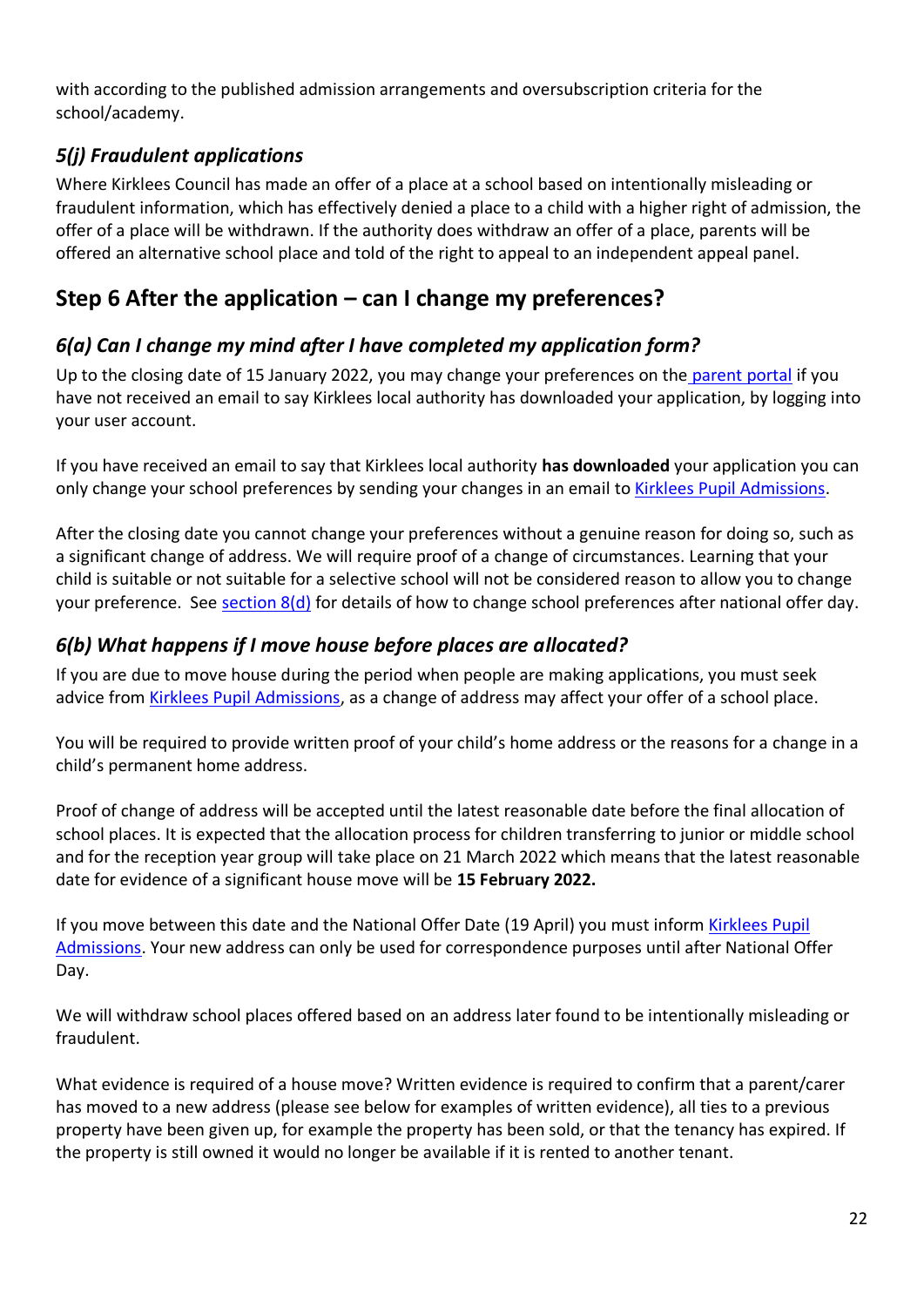Kirklees Pupil Admissions may ask a Kirklees officer to visit you to verify that you are resident at the address you state as your home address on your application.

**If the move involved the sale and purchase of properties** - suitable written evidence would be a letter from solicitors, which details the exchange of contracts on both properties and the actual completion date. A letter of intent to buy is not enough.

**If the move involved renting a property** - suitable independent written evidence (e.g. from an estate agent or solicitor) would be the signed tenancy agreement or lease including the start and end date. A letter from a solicitor or estate agent would also be required to confirm either the sale of an existing property or the ending of a previous tenancy.

**If the move involved returning to live in a property that is already owned** - suitable written evidence of the date that the parent/carer has resumed living in the property and that they intend to remain living there for the foreseeable future is required. If property has been rented out then evidence will be required to provide the end of tenancy agreement as documentary evidence.

**If the move was to live with a member of the family** – evidence of child benefit is required, showing the child is resident at the relevant address. If a child has moved to live with a parent/carer at an existing address, then evidence of child benefit is required, showing where the child is now residing.

A copy of child benefit annual statement can be obtained by contacting [the Child Benefit Enquiry Line](https://www.gov.uk/government/organisations/hm-revenue-customs/contact/child-benefit) on 0300 200 3100 in the UK or +44 161 210 3086 outside the UK.

OR;

Confirmation of child benefit can be obtained from HMRC – using the [Child Benefit online service](https://www.gov.uk/log-in-register-hmrc-online-services)

Kirklees Pupil Admissions may ask a Kirklees Officer to visit you to verify that you are resident at the address you state on your application form.

**Important!** – if you change your address on the [Parent Portal](https://www.kirklees.gov.uk/beta/admissions/apply-primary-school-place.aspx) after you have submitted your application you MUST also contact Pupil Admissions for advice. Changes on the [Parent Portal](https://www.kirklees.gov.uk/beta/admissions/apply-primary-school-place.aspx) after an application has been submitted DO NOT automatically update on your application.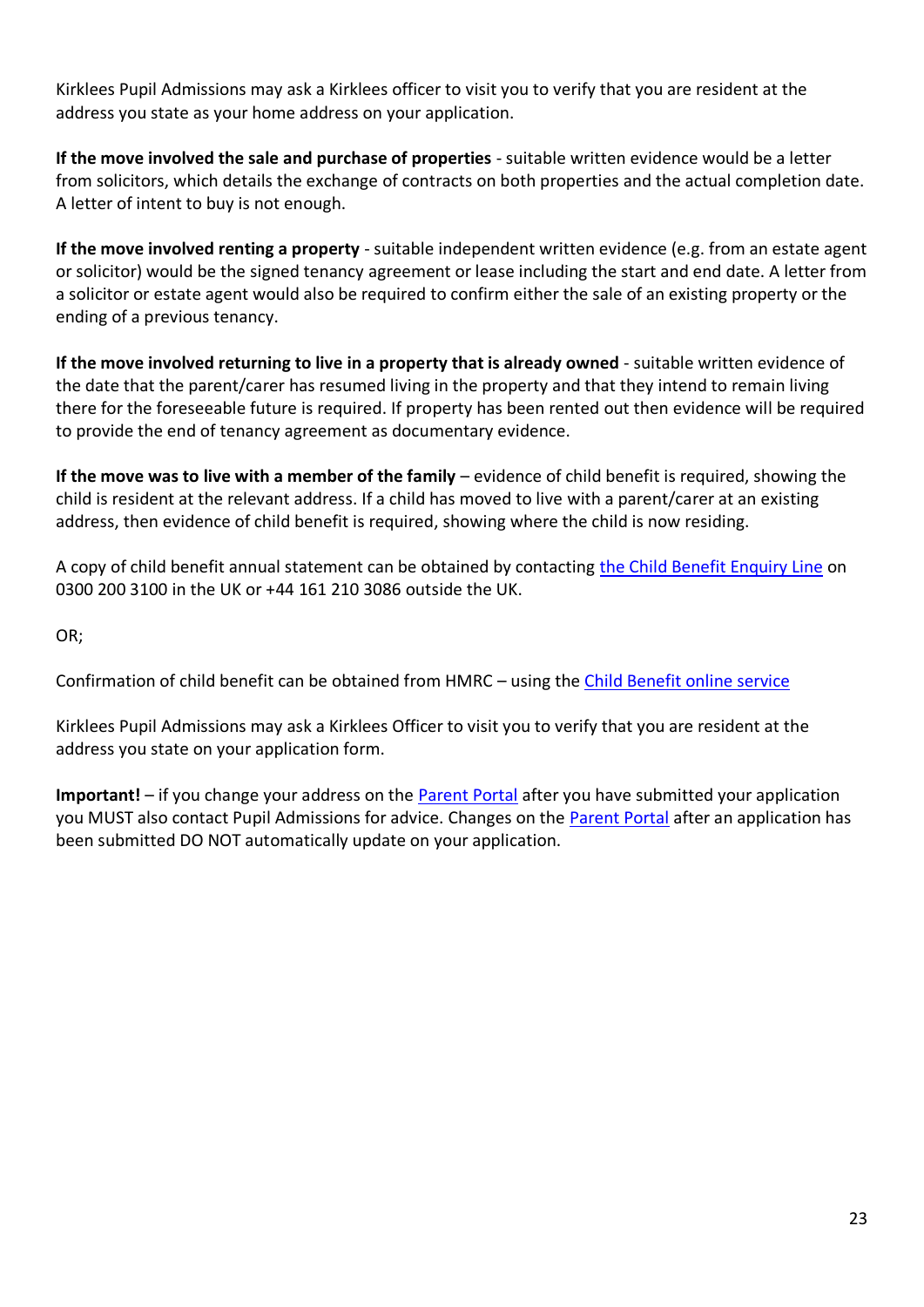# <span id="page-24-0"></span>**Step 7 What happens to the applications?**

### <span id="page-24-1"></span>*7(a) Who administers the applications?*

All the preferences named on the application will be assessed to decide which schools a child qualifies for a place, according to the admission criteria for the school.

Preferences for community and voluntary controlled schools are assessed by the Kirklees local authority, which is the admission authority for these schools.

Preferences for academies, free schools, trust schools and voluntary aided schools are assessed by the schools' governing bodies or the academy trusts, which are the admission authorities for these schools. Kirklees Pupil Admissions sends details of all applications to the school's governing body/academy trust.

Some schools also ask parents to complete a [School Supplementary Information Form](https://www.kirklees.gov.uk/beta/admissions/apply-primary-school-place.aspx) to provide the additional information used by the governing body to apply the school admission criteria. Batley Grammar School requires parents to complete a [Registration Form.](http://www.batleygrammar.co.uk/Admissions-2020/) [See section 5\(a\)](#page-19-1) above.

Kirklees Pupil Admissions does not disclose a parents' order of preference to academies, free schools, trust schools and voluntary aided schools. The governing body/academy trust will determine the order of priority each application is ranked according to the school's oversubscription criteria and provide Kirklees Pupil Admissions with a list, which ranks all the applications for that school.

Preferences for schools in other local authorities are assessed by the admission authorities for these schools. Kirklees Pupil Admissions will send details of all applications to the relevant local authority for the school. The relevant local authority assesses which children qualify for a place at the school.

### <span id="page-24-2"></span>*7(b) How does the admissions authority decide which children are allocated places?*

If there are fewer applicants than there are places available, everyone who applies will be offered a place. When there are more applicants than there are places available children are offered places by using the admission criteria which are considered in order. These criteria can also be called oversubscription criteria. Please follow this link for full details of the admission criteria for [Kirklees admission policy for community](https://www.kirklees.gov.uk/beta/admissions/policies-and-publications.aspx)  [and controlled schools 2022-23.](https://www.kirklees.gov.uk/beta/admissions/policies-and-publications.aspx)

Follow this [link](#page-7-1) for the list of schools providing primary education in Kirklees.

The [Kirklees admission policy for community and controlled schools 2022-23](#page-48-0) are:

Priority 1<sup>14</sup> children in public care (looked after children) and all previously looked after children, including those children who appear (to the admission authority) to have been in state care outside of England and ceased to be as a result of being adopted;

 $14$  A "looked after child" is defined as a child who, at the time of making the application is: in the care of a local authority, or being provided with accommodation by a local authority in the exercise of their social services functions (see the definition in Section 22(1) of the Children Act 1989) A "previously looked after child" is defined as a child: who was previously looked after but ceased to be so because they were adopted or became subject to a Special Guardianship order or a Child Arrangements order, or who has been in state care outside of England and ceased to be so as a result of being adopted

If you are making an application under the priority for a previously looked after child, you will need to complete a Previously looked after child Supplementary Information Form (PLAC) SIF available online under Section 7 Guidelines for applying. This should be submitted, with a copy of the court order, so the Local Authority can verify this priority.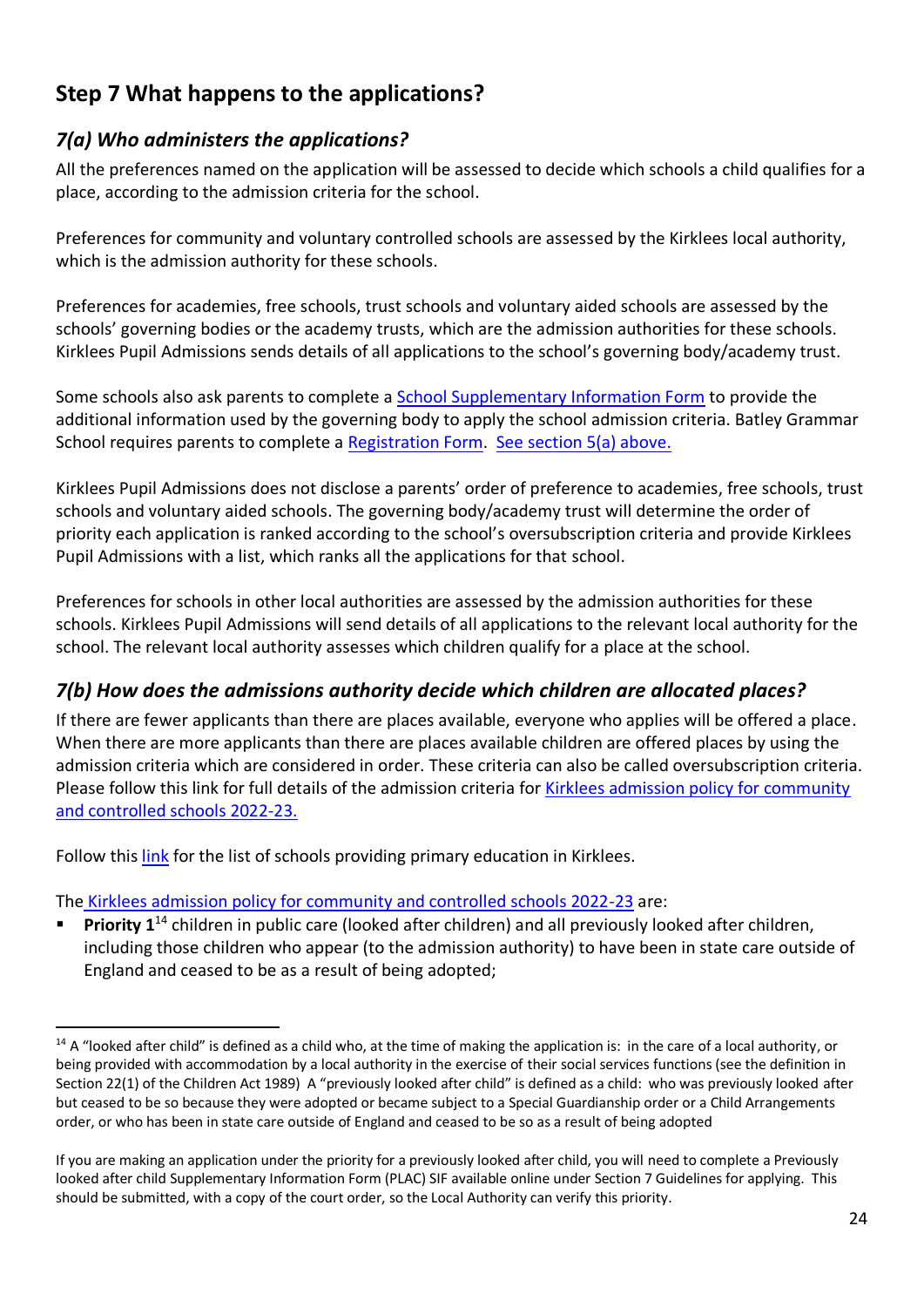- **Priority 2** children who live in the school's Priority Admission Area (PAA) who have a brother or sister attending from the same address at the date of admission (the sibling rule);
- **Priority 3** children who live in the school's PAA;
- Priority 4 children who live outside the school's PAA who have a brother or sister attending from the same address at the date of admission (the sibling rule);
- **Priority 5** children who live outside the school's PAA.

Community and voluntary controlled schools will admit children with Special Educational Needs where the school is named on the Education Health and Care Plan.

### <span id="page-25-0"></span>*7(c) Does the school a child currently attends affect which school will be allocated?*

In most cases NO. The allocation of places at Kirklees schools that use the admission criteria outlined above, is based on the child's permanent home address and whether they will have any siblings attending the school at the date of their admission.

#### The **two exceptions** to this are:

In the Denby Dale - Shelley area where higher priority is given under each admission criterion 3 – 6 listed above (up to the PAN) to children attending a first school in the middle school's PAA – [see section \(1\)g](#page-12-0) above and [Admission Arrangements](https://www.kirklees.gov.uk/beta/schools/search-for-a-school/default.aspx) on the Kirklees website.

For linked infant and junior schools – see section  $1(f)$  above.

The Kirklees admission criteria for linked infant and junior, community and voluntary controlled schools:

- **Priority 1** children in public care (looked after children) and children previously looked after
- **Priority 2** children who live in the school's Priority Admission Area (PAA) who have a brother or sister attending either (infant or junior) school from the same address at the date of admission (the sibling rule)
- **Priority 3** children who attend a listed infant school (with priority for the linked junior school)
- **Priority 4** children who live in the school's PAA
- Priority 5 children who live outside the school's PAA who have a brother or sister attending either (infant or junior) school from the same address at the date of admission (the sibling rule)
- **Priority 6** children who live outside the school's PAA

Schools will admit children with an Education, Health and Care Plan where the Plan names the school.

If one child is due to start full time school in September 2022 and a sibling is due to transfer to junior school in September 2022, allocations are run first for the transfer to junior school.

### <span id="page-25-1"></span>*7(d) How are parent/carers preferences taken into account?*

If a child qualifies for a place at only one of their preferred schools, parents/carers will be offered a place at that school.

If a child qualifies for a place at more than one of their preferred schools, parents/carers will be offered a place at the highest preference school where the child qualifies.

If a child does not qualify for a place at any of the preferred schools and they live in Kirklees, parents/carers will be offered a place at the PAA (catchment) school if places are available, or the next nearest available school (this is why you are strongly recommended to name your catchment school as one of your three preference schools).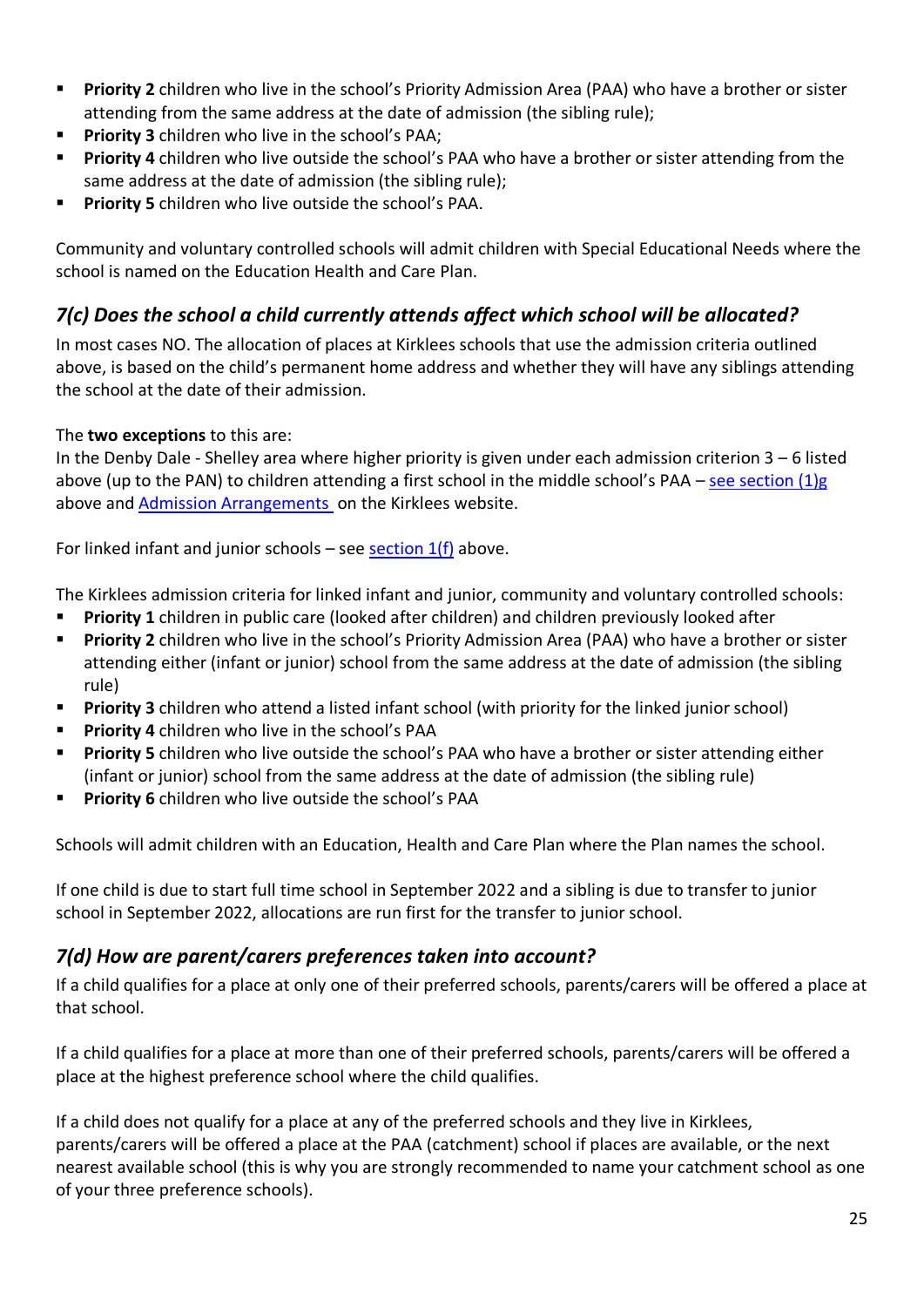### <span id="page-26-0"></span>*7(e) When will parents/carers find out which school their child has been allocated?*

Applicants will receive an offer email on 19 April 2022 and will also be able to view the offer online on their [parent portal](https://www.kirklees.gov.uk/beta/admissions/apply-primary-school-place.aspx) account on this date.

Kirklees Pupil Admissions cannot tell parents/carers over the telephone which school has been allocated. After National Offer Day children are automatically placed on waiting lists for any higher preference [Kirklees Community or Voluntary controlled schools](#page-7-1) where they have been refused a place – [see section](#page-26-6)  [8\(b\).](#page-26-6)

### <span id="page-26-1"></span>*7(f) What happens if a parent/carer moves house after places have been allocated?*

If a parent/carer changes address after the offer of a school place then they can retain the place which has been allocated. If the school offered is no longer suitable parents/carers should contact Kirklees Pupil Admissions to get information about schools with vacancies in the new area.

### <span id="page-26-2"></span>*7(g) Can places be withdrawn?*

Once a place has been allocated it is not usually withdrawn. However, occasionally it becomes clear that a mistake was made during the allocation process, which has resulted in a child being allocated a place to the detriment of other children of a higher priority. In such circumstances it may be necessary for the place to be withdrawn. A place would not normally be withdrawn for this reason if the child had started at the school. The resulting vacancy would be reallocated to the child who should have qualified for the place, had the mistake not been made. This may not necessarily be the child who is at the top of the school's waiting list at the point when the place is withdrawn.

### <span id="page-26-3"></span>*7(h) Can a child be educated at home?*

The law allows parents/carers to educate a child at home. However, the law states that parents/carers must make sure the child gets "sufficient full-time education suitable to their age, ability and aptitude and to any special educational needs they may have". If a parent/carer wishes to educate a child at home Kirklees must be informed as the local authority has a duty to ensure that a child is receiving efficient education. Further information can be found at [Elective Home Education.](https://www.kirklees.gov.uk/beta/schools/elective-home-education.aspx) Please contact [Kirklees Pupil](https://www.kirklees.gov.uk/beta/schools-and-education.aspx#admissions)  [Admissions.](https://www.kirklees.gov.uk/beta/schools-and-education.aspx#admissions)

# <span id="page-26-4"></span>**Step 8 What if I am not happy with the place I am offered?**

### <span id="page-26-5"></span>*8(a) What happens if my child does not qualify for a place at any of my preferred schools?*

If your child does not qualify for a place at any of the schools you have named as a preference and you live in Kirklees, you will be allocated a place at the PAA school if places are available. If a place is not available at the PAA school, a place will be allocated at the nearest school where places are available (This is why you are strongly recommended to name your catchment school as one of your three preference schools).

### <span id="page-26-6"></span>*8(b) Can my child be placed on a school's waiting list?*

Your child's name will automatically be placed on the waiting list for any Kirklees community or voluntary controlled school where they have been refused a place.

Waiting lists for Kirklees community or voluntary controlled schools will be kept open until 31 December 2022.

Waiting lists include on time and late applicants, in strict priority order according to the school's published admission criteria and not according to when their application was received.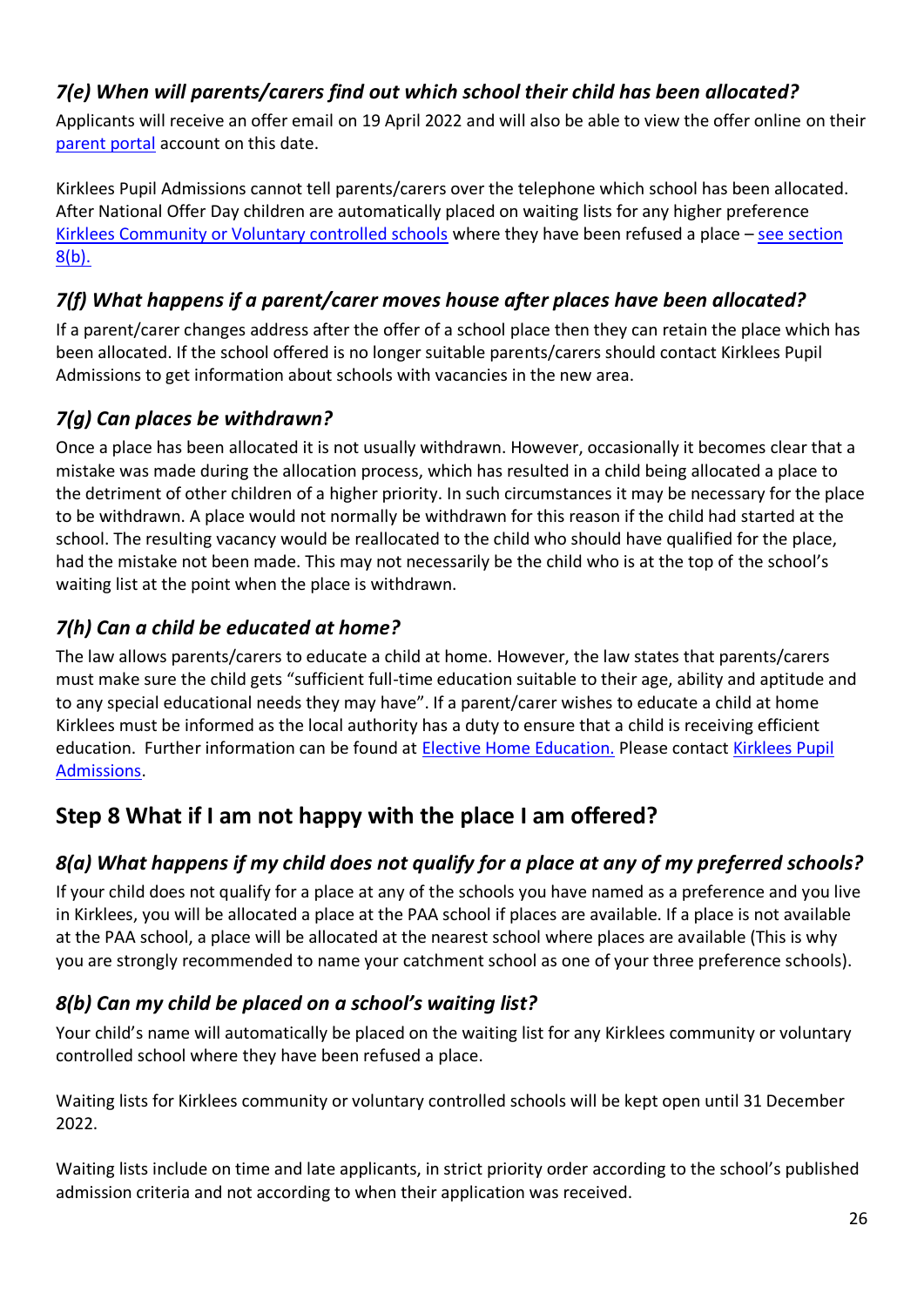Kirklees Pupil Admissions will contact you if a place becomes available for your child. We will ask you to complete and return a reply slip within 10 days to confirm whether you wish to accept the place offered. If you do not return your reply slip within 10 days we will assume that you wish to accept the place offered and we will withdraw the school place previously allocated.

The academies, free schools, trust schools and voluntary aided schools [in Kirklees](#page-7-2) and schools in other local authorities may have different procedures for their waiting lists. You should obtain this information directly from the school or the local authorities.

### <span id="page-27-0"></span>*8(c) Are other places available?*

If you are not happy with the school allocated and want to ask for an alternative, please contact [Kirklees](https://www.kirklees.gov.uk/beta/schools-and-education.aspx#admissions)  [Pupil Admissions](https://www.kirklees.gov.uk/beta/schools-and-education.aspx#admissions) for details of schools with vacancies.

You are strongly advised not to decline the school place allocated without first securing a place at an alternative school.

### <span id="page-27-1"></span>*8(d) Can I change the schools I named a preference for after national offer day?*

After national offer day there is a 'two week window' where Kirklees parents can write [to Kirklees Pupil](mailto:pupiladmissions@kirklees.gov.uk)  [Admissions](mailto:pupiladmissions@kirklees.gov.uk) and change the school preference(s). We call this the re-allocation period.

If you do not live in Kirklees but would like to change your school preferences to include a Kirklees school you will need to contact your home local authority (the one you live in) for advice.

After the two weeks have passed all the changes of school preference received during the two weeks are processed together in one 'batch' so that any places that may have become available at a school are offered to the child(ren) that qualify against the published admissions criteria for the school.

Kirklees Pupil Admissions will write to parents with the outcome of their change of preference. The process can take several weeks depending on the number of changes of preference received.

Change of preferences or late applications received after the first two weeks are then processed in 'weekly batches'.

### <span id="page-27-2"></span>*8(e) How do I make a change of school preference after national offer day?*

Changes of school preferences should be made in writing to Kirklees Pupil Admissions (by [email](mailto:pupiladmissions@kirklees.gov.uk) or letter). You should include your child's initials, your child's date of birth, your child's address, what your original school preferences were and in what preference order, and what you are changing your preference schools to and in what preference order you want them to be considered.

In Kirklees you can name three preference schools.

We advise that the allocated school remains one of your preferences as we strongly advise against declining the school place offered without first securing a place at an alternative school.

If the school offered was not one of your original preferred schools you do not need to make this school one of your change of preference schools.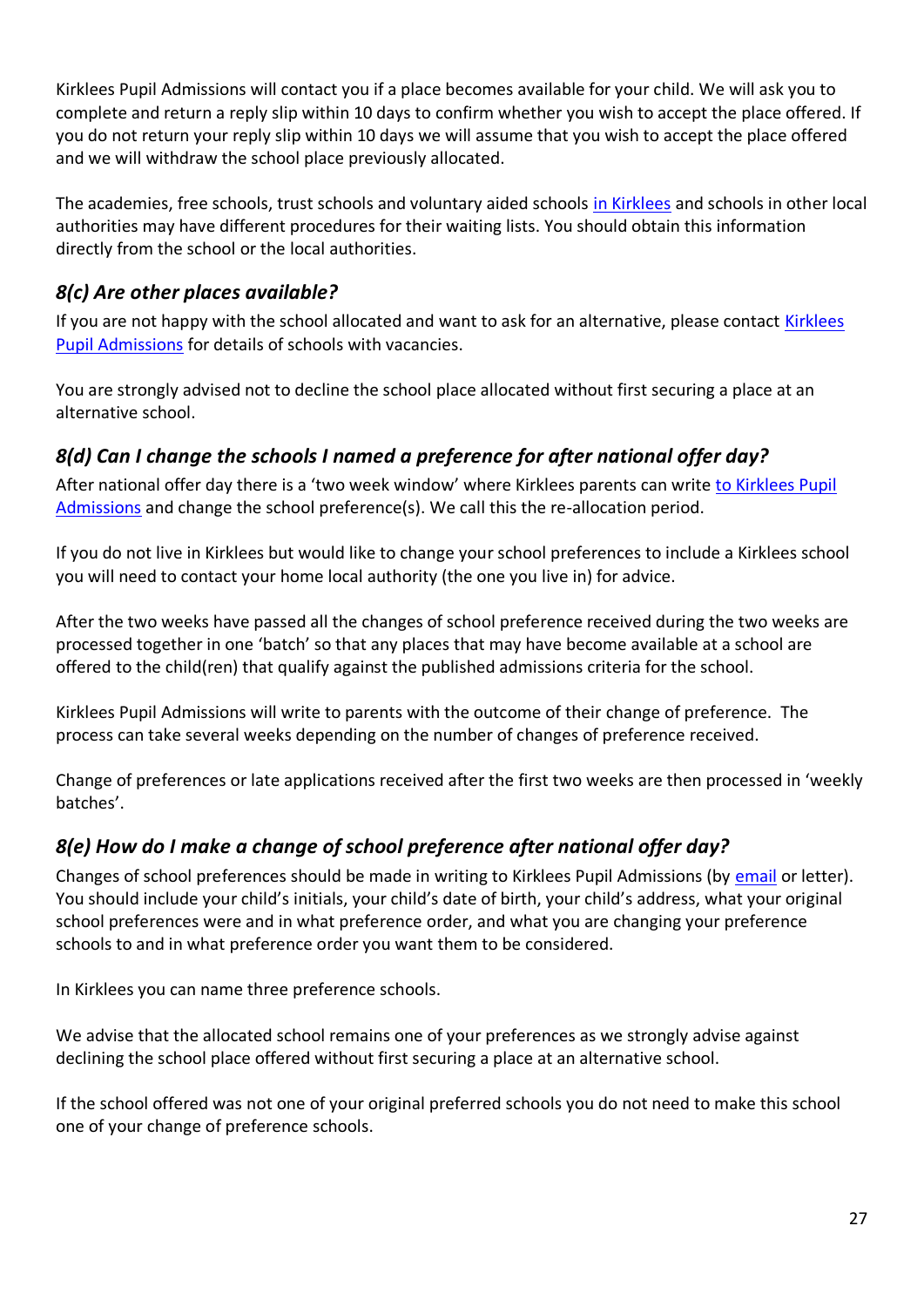<span id="page-28-0"></span>If your change of preference no longer includes a school for which you have lodged an appeal, the appeal will be considered withdrawn.

### <span id="page-28-1"></span>*8(f) Can I appeal to obtain a place at a preferred school?*

You can appeal to an independent appeal panel to try to secure a place at any school you were refused.

#### **Community and voluntary controlled schools** - Details of how to appeal can be found at [appeal online.](https://www.kirklees.gov.uk/beta/admissions/about-admission-appeals.aspx)

If all three preferences have been refused, it is possible to appeal for each of them. There would be a separate hearing for each school that you were appealing.

**Academies, free schools, trust schools and voluntary aided schools** - contact the school to enquire about the appeal process.

<span id="page-28-2"></span>**Schools outside Kirklees** - contact the [other local authority](#page-34-4) to enquire about the appeal process.

### **Step 9 How does an admissions appeal work?**

#### <span id="page-28-3"></span>*9(a) the notice of admissions appeal*

If you miss the [last date to ask for an appeal](https://www.kirklees.gov.uk/beta/admissions/about-admission-appeals.aspx) it may result in a delay in hearing your appeal. You must [appeal online.](https://www.kirklees.gov.uk/beta/admissions/about-admission-appeals.aspx)

The Kirklees Legal and Governance Team will arrange the appeal hearing and will write to you approximately two weeks ahead of your appeal to advise of the date and time of your hearing.

It is very important for you to stay within any timetable given for your appeal process and that you state all the information on which your appeal is based in your written statement of appeal.

#### <span id="page-28-4"></span>*9(b) The appeal hearing*

The clerk of the appeal panel will write to you about the appeal hearing and explain the procedures. An independent appeal panel hears appeals. It is made up of three people, including: at least one 'lay' member (a member of the public with no specialist education experience) and at least one 'independent' person who has experience in education and who is familiar with educational conditions in our area or who is a parent of a registered pupil at a school.

Appeal hearings will take place from June 2022 onwards. Further information about the appeal hearing can be found on the [Kirklees website.](https://www.kirklees.gov.uk/beta/admissions/about-admission-appeals.aspx)

### <span id="page-28-5"></span>*9(c) Appeal decisions*

The clerk of the appeal panel will write to you to tell you the decision. The independent appeal panel's decision is final and binding on the admission authority, the school and the parent. It is not possible to have a second appeal for the same school in the same year unless there has been a significant and material change in circumstances since the original appeal.

Kirklees Pupil Admissions cannot tell parents/carers the outcome of appeals over the telephone.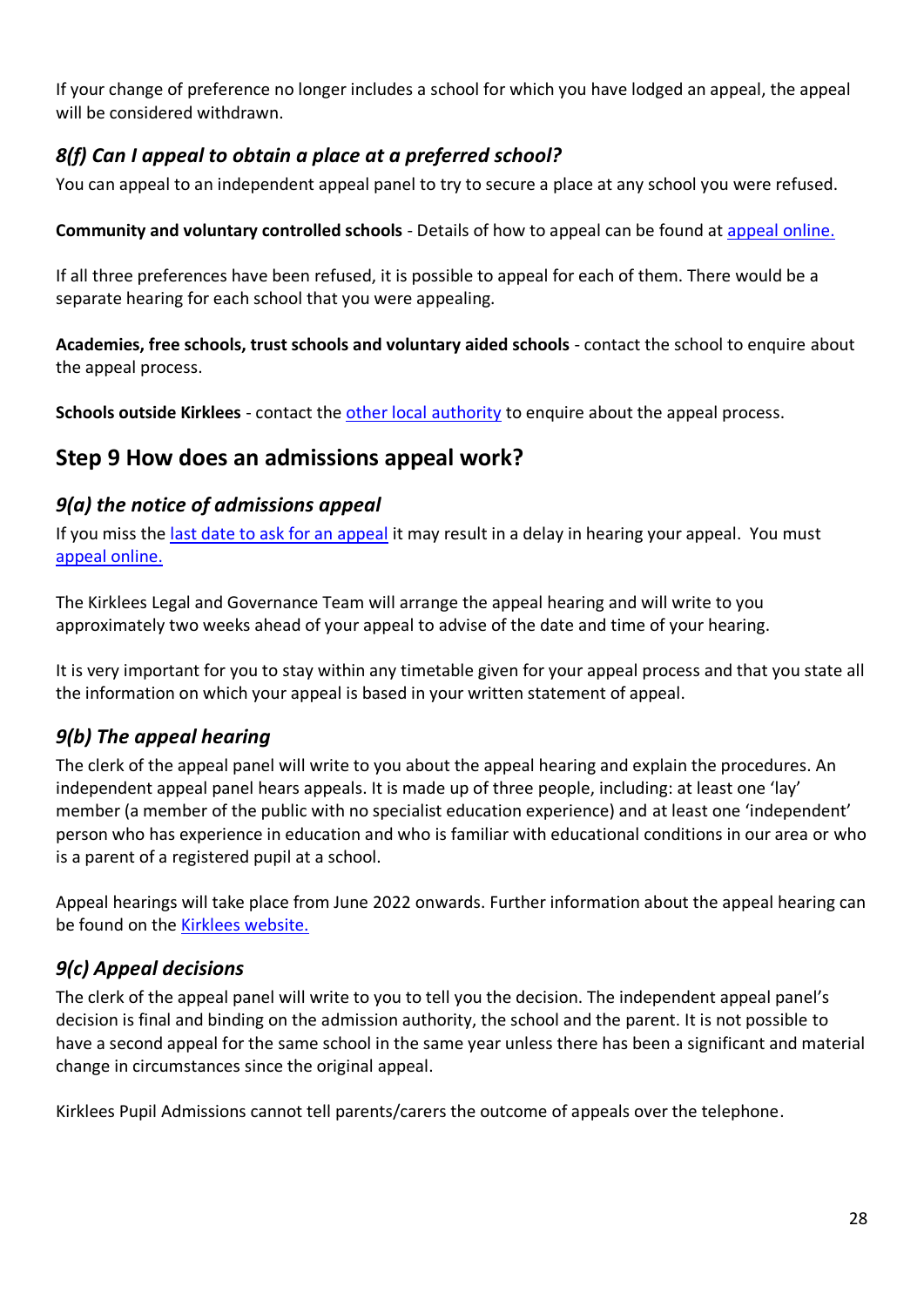### <span id="page-29-0"></span>*9(d) How does infant class size affect the allocation of places and admission appeals?*

Government legislation rules that no infant child can be taught in a class of more than 30 children with a single qualified teacher. The number of places available for each school (the PAN) is determined to ensure that infant class sizes do not exceed 30 children.

The infant class size limit may affect how an appeal against refusal of admission to a school might be considered.

If you would like further information about the infant class size legislation please refer to [our pupil](https://www.kirklees.gov.uk/beta/admissions/about-admission-appeals.aspx)  [admission appeals process](https://www.kirklees.gov.uk/beta/admissions/about-admission-appeals.aspx) or the [Department of Education website.](https://www.gov.uk/government/publications/school-admissions-appeals-code)

# <span id="page-29-1"></span>**Step 10 Can my child change schools during the school year?**

#### <span id="page-29-2"></span>*10(a) A school transfer during the school year is known as an in-year admission*

There are two different types of in-year admission:

- When parents/carers are moving house and want their child to move to a school closer to their new home.
- When parents/carers are not moving house, or whose change of address is not a significant one, (i.e. over 2 miles for Key Stage  $1^{15}$  or 3 miles for Key Stage  $2^{16}$  and above), but would like their child to change school.

Transferring a pupil from one primary school to another can be unsettling for friendship groups, can disrupt attendance and can break the continuity of learning as schools are likely to have differing curriculum patterns.

All applications for Kirklees schools, including those from parent/carers living outside Kirklees, must be made on the Kirklees [In-Year Common Application Form \(ICAF\).](https://www.kirklees.gov.uk/beta/schools-and-education.aspx#admissions) If you wish to make an application to more than one school, you will need to complete a separate ICAF for each application. The completed ICAF should be returned directly to the school/academy you name on the form.

The ICAF and guidance notes can be obtained;

- from schools in Kirklees
- from the [Kirklees Council website](https://www.kirklees.gov.uk/beta/schools-and-education.aspx#admissions)
- by calling Kirklees Pupil Admissions on 01484 225007 and the ICAF and guidance notes can be posted to you

#### <span id="page-29-3"></span>*10(b) The Kirklees In-Year Fair Access Protocol*

All local authorities have a [Fair Access Protocol,](https://www.gov.uk/government/publications/fair-access-protocols-in-school-admissions) which exists to ensure that unplaced children, especially the most vulnerable, are offered a place at a suitable school as quickly as possible.

All Kirklees schools participate in the [Fair Access Protocol](https://www.gov.uk/government/publications/school-admissions-code--2) which provides a safety net for those children for whom the normal admission arrangements are not appropriate.

<sup>15</sup> KS1 – Key Stage 1 (Reception, Year 1 and Year 2)

 $16$  KS2 – Key Stage 2 (Years 3 to 6)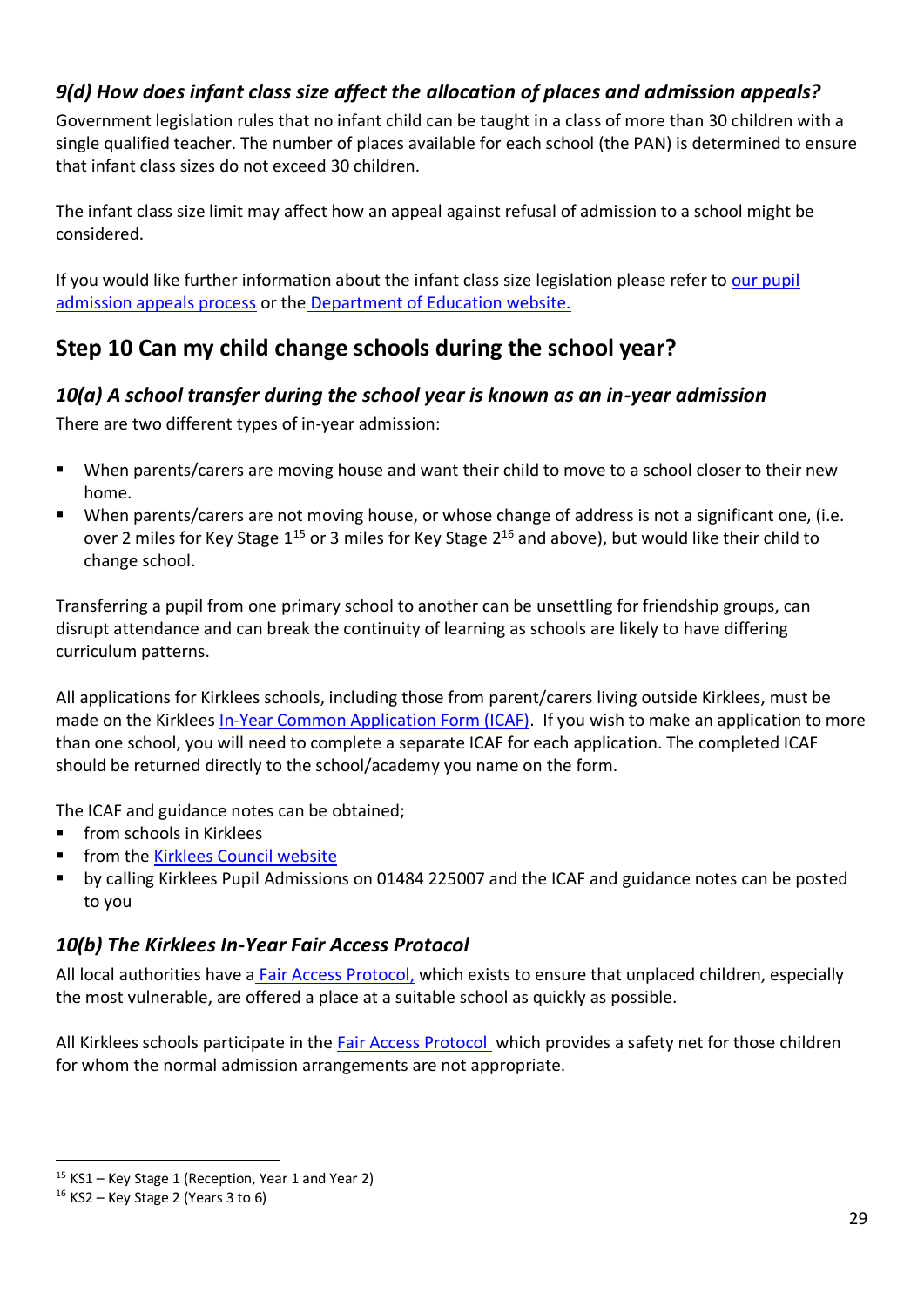# <span id="page-30-0"></span>**Step 11 Other information**

#### <span id="page-30-1"></span>*11(a) Support with travel/bus passes and home-to-school transport*

Following a consultation process, Kirklees Council's Cabinet agreed in January 2018 to develop a new Home to School Transport policy which reverts the service to statutory provision only. Work is now underway to scope out further engagement and actions that the Council want to undertake to develop that new policy.

To make sure there is enough time to undertake the more detailed work, the new School Transport policy will not be in place immediately. This means that the **existing** travel policy will continue to apply for all parents and carers making decisions about school preferences this Autumn, for admissions in September 2022. Children and Young People will receive subsidised travel assessed under the existing criteria, and will continue to do so even when the new policy is subsequently introduced, unless:

- they change address
- they change schools
- or, if their pass is based on their financial circumstances, where there is a relevant change of circumstances

You may wish to bear this in mind when choosing a school for your child.

**Bus passes** contact: [email School Bus Pass Team](mailto:free.buspasses4schools@kirklees.gov.uk) or telephone 01484 221000 (ask for School Bus Pass Team).

For further information please refer to the Kirklees Home to School Transport Policy which can be accessed on the [Kirklees Council website.](http://www.kirklees.gov.uk/beta/schools/school-transport.aspx)

#### **11b) Special educational needs and disabilities in schools**

#### **What is special educational needs or disabilities [\(SEND\)](https://www.kirklees.gov.uk/beta/special-education/special-educational-needs-support-in-school.aspx)?**

Children and young people wit[h SEND](https://www.kirklees.gov.uk/beta/special-education/special-educational-needs-support-in-school.aspx) all have learning difficulties or disabilities that make it harder for them to learn than most children and young people of the same age. These children and young people may need extra or different help from that given to others. In recognition of this, the Council has created a new unit, "Travel Assessment Unit" where the team will work closely with families and other departments to assess, plan and provide safe, efficient and effective travel solutions to improve outcomes for our most vulnerable children and young people.

Travel Assessment Unit contact details are: [email travel assessment](mailto:travel.assessment@kirklees.gov.uk) tel: 01484 221000 Ext. 70449 or 07891 432867

- Bus passes  $-$  [visit the school transport website](http://www.kirklees.gov.uk/schooltransport)
- <span id="page-30-2"></span>Transport for pupils with special educational needs and disabilities – [visit the school transport](http://www.kirklees.gov.uk/schooltransport) website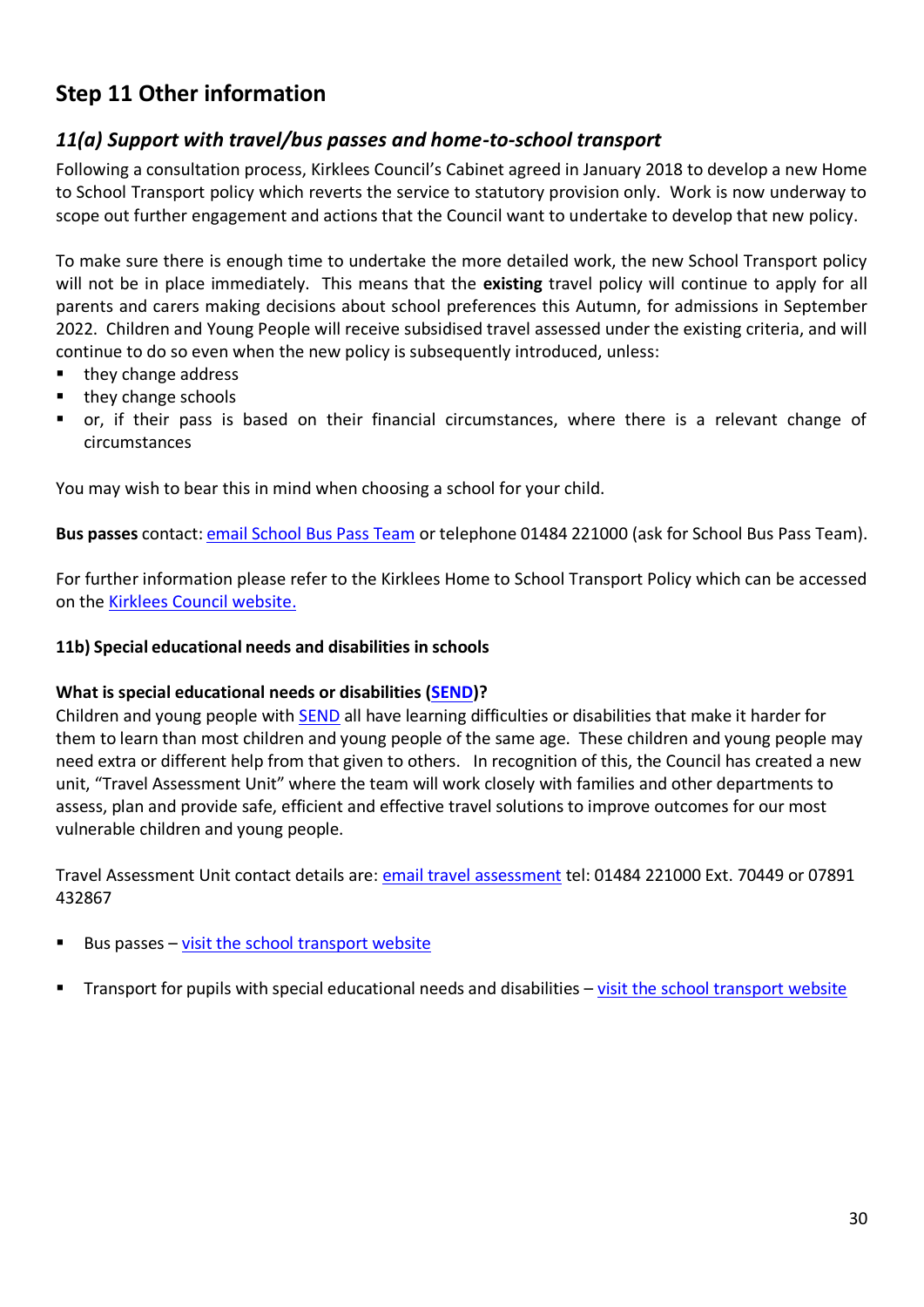#### <span id="page-31-0"></span>*11(c) Special educational needs and disabilities in schools*

#### **What is a special educational needs or disabilities [\(SEND\)?](https://www.kirklees.gov.uk/beta/special-education/special-educational-needs-support-in-school.aspx)**

Children and young people with special educational needs or disabilities (SEND) all have learning difficulties or disabilities that make it harder for them to learn than most children and young people of the same age. These children and young people may need extra or different help from that given to others.

**What you should do if you suspect your child has a special educational need or disability [\(SEND\)](https://www.kirklees.gov.uk/beta/special-education/special-educational-needs-support-in-school.aspx)** If your child is of school age, you should first discuss this with your child's teacher. They will listen and explain what they think and what will happen next.

If your child is pre-school, there is Early Years support for children from birth to age 7 with special educational needs provided by the [Educational Psychology and Early Years Team.](https://www.kirklees.gov.uk/beta/special-education/educational-psychology.aspx) You can [email](mailto:dewsbury.psychology@kirklees.gov.uk)  [Educational Psychology and Early Years Team](mailto:dewsbury.psychology@kirklees.gov.uk) or telephone 01924 483744.

Parents/carers can also access independent information, advice and support by contacting [Kirklees](http://www.kias.org.uk/)  [Information Advice and Support Service \(KIAS\).](http://www.kias.org.uk/)

For further information about the support and services that children and young people aged 0-25, who have special educational needs and disabilities and their families can get, please visit [Kirklees Local Offer.](https://www.kirkleeslocaloffer.org.uk/)

#### **Meeting special educational needs and disabilities in schools and settings [\(SEND\)](https://www.kirklees.gov.uk/beta/special-education/special-educational-needs-support-in-school.aspx)**

Most children and young people with special educational needs and disabilities [\(SEND\)](https://www.kirklees.gov.uk/beta/special-education/special-educational-needs-support-in-school.aspx) will have their needs met by support that is usually available in local mainstream early years settings, schools or colleges. This is called SEND Support and more information on this can be found on the [Kirklees Local Offer](https://www.kirkleeslocaloffer.org.uk/) (special educational needs and disabilities support in schools [\(SEND\)\)](https://www.kirklees.gov.uk/beta/special-education/special-educational-needs-support-in-school.aspx). Schools, settings and colleges can ask for support from services across education, health and social care to help them to meet SEND requirements. All education settings should use their 'best endeavours' to meet the needs of children and young people with special educational needs and disabilities.

Schools must involve the student and their parents or carers to agree how the young person's needs will be met, draw up a plan of what is expected and of the support that the school and any other relevant agencies will give and review progress at least once a term.

#### **Moving up through school**

Choosing a school can be difficult. It is important that you find out all you can before you make your choice. Your local school could be an Academy, a Free school, a Trust school or a Church school. Whatever kind of school it is, it will have a Special Educational Needs Coordinator (SENCO).

#### **What is a SENCO?**

The SENCO is responsible for making sure that all pupils with special educational needs and disabilities [\(SEND\)](https://www.kirklees.gov.uk/beta/special-education/special-educational-needs-support-in-school.aspx) have the provision they need in order to thrive and make progress.

#### **Discovery**

Find out more about the school you have in mind for your child to see if what they offer meets yours and your child's needs. You can visit the school website, request a prospectus (if they provide one) and also make a visit in person.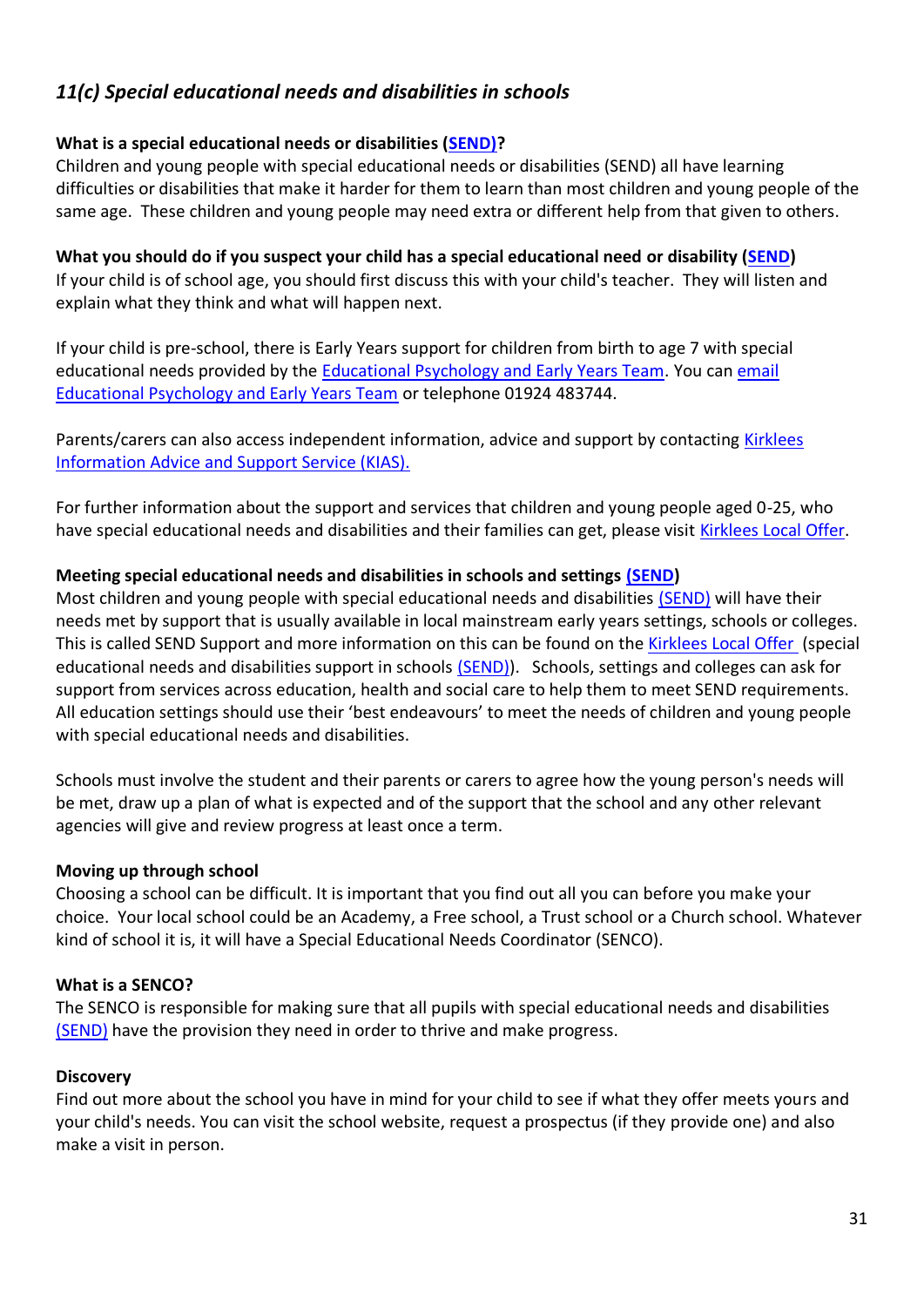Talk to the Head Teacher or SENCO about any particular questions you may have. You could ask them about how they will support your child in their learning, how much knowledge of SEND the staff have, how many subjects your child would take, or the after school clubs that are available.

It will also give you the chance to look around the classrooms, meet the staff, and think about how your child would travel there each day. When you have decided upon a school you would like, you must apply for a place there.

#### **Education, Health and Care (EHC) Plans**

If your child has an Education Health and Care Plan, the process of applying for a school place happens through the legal EHC needs assessment, planning and review process rather than through the normal admissions process. Your Casework Officer from the [SEND Assessment and Commissioning Team](https://www.kirklees.gov.uk/beta/special-education/special-educational-needs-support-in-school.aspx) (SENDACT) will work with you on this. You can contact the SEND Assessment and Commissioning Team (SENDACT) by [email SENDACT](mailto:SENACT@kirklees.gov.uk) or telephone: 01484 221000 asking for SENDACT.

#### **11(d) Terms used in this guide**

**Academy** – An independent school funded by the government. The governing body/academy trust of an academy decides its own policy on admissions and has responsibility for deciding who is given a place. Places at the school are offered by the local authority on behalf of the governing body/academy trust.

**Admission appeal** - Where a parent is not offered a place at a school for which they have expressed a preference, they have a legal right for their preference to be further considered by an independent appeal panel.

**Admission criteria** - The rules which govern who should and should not be offered a place at an oversubscribed school.

**Admission authority** - The body responsible for determining the admission arrangements for a school. This can be the local authority (LA) or the governing body/academy trust of a school.

**Community and voluntary controlled school** - Funded by Kirklees Council. The council sets the admission policy and offers places.

**Foundation school** - funded by Kirklees Council. The governing body of the school decides its admission policy and has responsibility for deciding who is given a place at the school. Places at the school are offered by Kirklees on behalf of the governing body.

**Free school** – A free school is an academy – an independent school funded by the government. The governing body/academy trust of the free school decides its admission policy and has responsibility for deciding who is given a place at the school. Places at the school are offered by Kirklees on behalf of the governing body/academy trust.

**In-Year Common Application Form (ICAF)** The form is to be completed when applying for a Kirklees school during the school year. The ICAF is available from all Kirklees schools or from Kirklees Pupil Admissions.

**Maintaining authority** - The local authority in which a school is located and which has responsibility for it.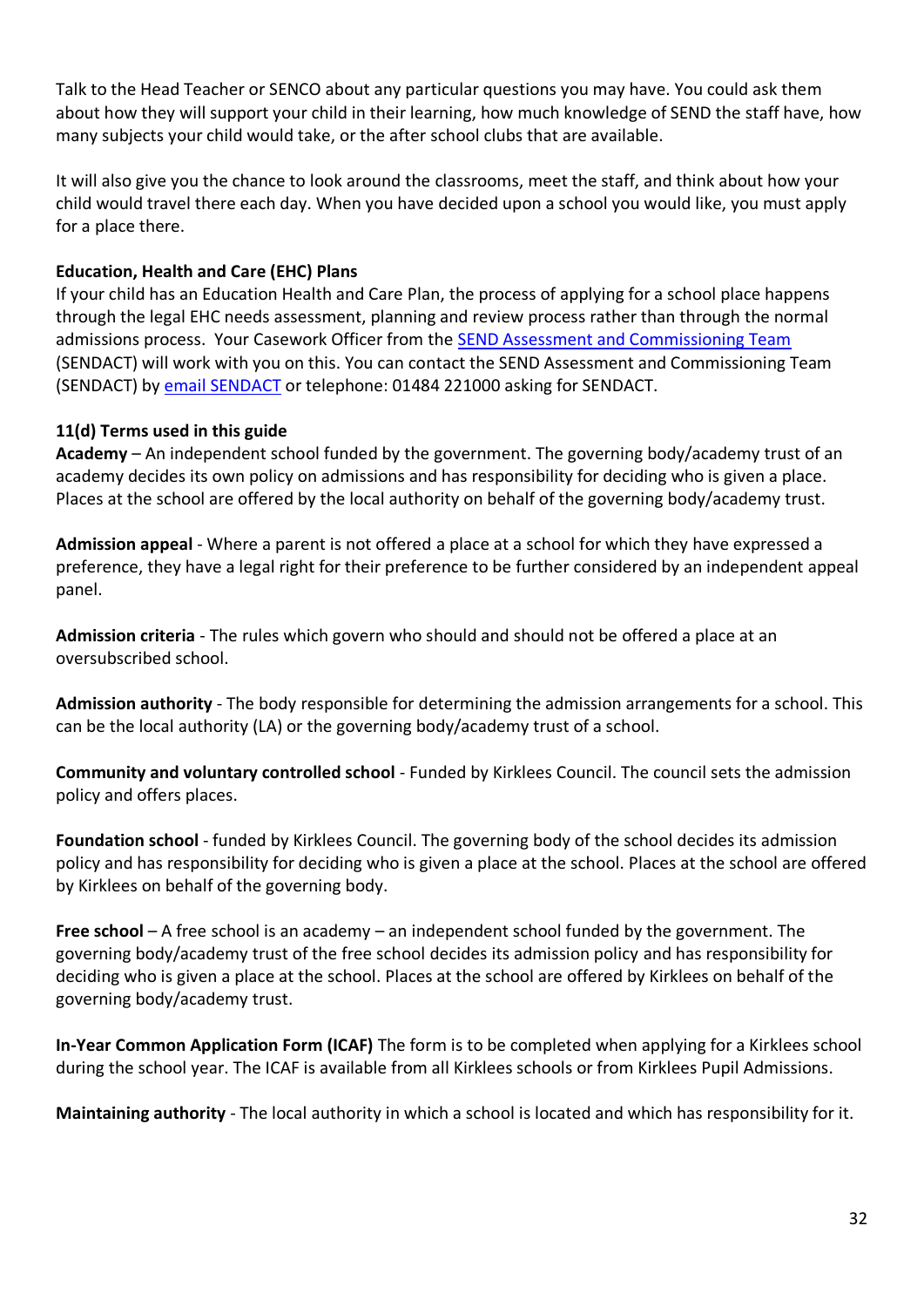**National Offer Day** The day each year when an authority's single offer of a primary school place is sent to parents. For children starting in a reception class, or transferring to a junior or middle school in September 2022, National Offer Day is **19 April 2022**.

**Net capacity** -The total number of pupil places available in a school.

**Notice of appeal** - The form to be completed by a parent/carer and submitted to the authority to request an independent appeal for a school at which they have not been offered a place.

**Order of preference** - The order in which parents have to list up to three preferences to enable the local authority to determine the single offer of a school place.

**Oversubscribed** - Where the number of applications for the year group exceeds the PAN.

**PAN** - Published Admission Number. A PAN is determined in consultation with each school based on the net capacity. This is the number of pupils that must be admitted to a school if sufficient applications are received.

**Preferences** - The schools which parents indicate to the local authority they would wish their child to attend above all others.

**Qualify for a school place** – When a child can be offered a place at a school either because; the number of applications for the school is below the admission number or it is oversubscribed but the child has priority under the admission criteria.

**Sibling** - a sibling is your child's brother or sister (including half-brothers and sisters, stepbrothers and sisters, adoptive brothers and sisters and fostered children living with the same family at the same address). Please note that cousins do not count as siblings.

**Single offer of a school place** - The one offer of a school place at the highest preference school where the child qualifies.

**Summer born child** – child born between 1 April and 31 August.

**[Supplementary Information Form](https://www.kirklees.gov.uk/beta/admissions/apply-primary-school-place.aspx) (SIF)** - All parents/carers must list their preferred schools on the online application to make a valid application. A SIF is an additional form that some schools require to enable the governing body to apply the school's admission criteria. SIFs can be obtained from the schools.

**Trust school** - Funded by Kirklees Council. A trust school is a foundation school supported by a charitable trust. The governing body of the trust school decides its own admission policy and has responsibility for deciding who is given a place at the school. Places at the school are offered by Kirklees on behalf of the governing body.

**Voluntary aided school** - Jointly funded by Kirklees Council and a voluntary organisation, usually a church diocesan board. The governing body of the school decides its own admission policy and has responsibility for deciding who is given a place at the school. Kirklees offer places at the school on behalf of the governing body.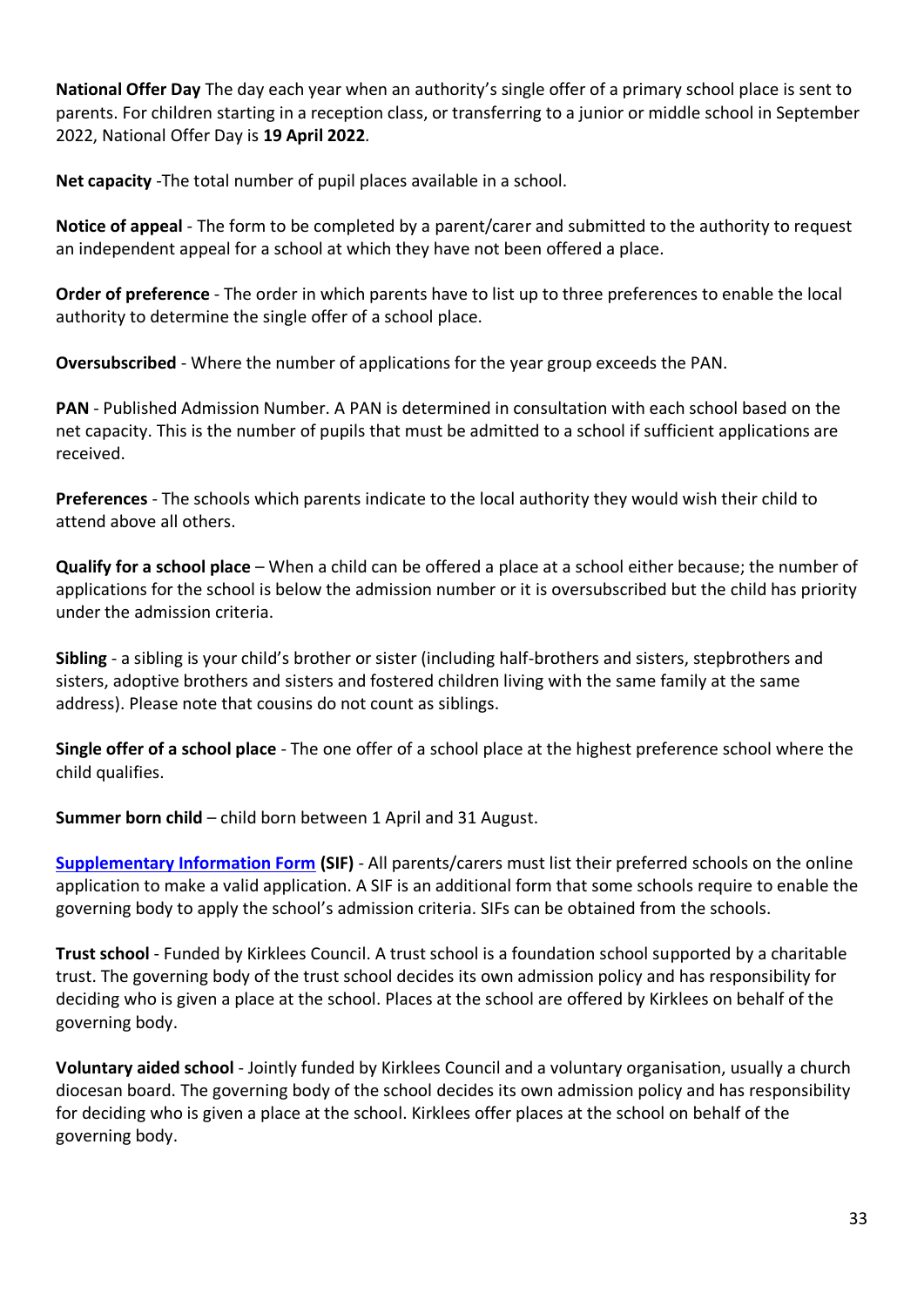11(e) Other information available for parents on the Kirklees website

- [Bus passes](https://www.kirklees.gov.uk/beta/schools/school-transport.aspx)
- [Complaints and compliments](https://www.kirklees.gov.uk/beta/contact-the-council.aspx#complaints-comment)
- [Employment of school children and entertainment licences](https://www.kirklees.gov.uk/beta/employment-information/children-and-employment.aspx)
- [Governors and governing bodies](https://www.kirklees.gov.uk/beta/working-for-kirklees/school-governors.aspx)
- [Health and the school health team](https://www.locala.org.uk/your-healthcare/school-nursing/kirklees-school-nurses/)
- [Meals at school and free school meals](https://www.kirklees.gov.uk/beta/schools/free-school-meals.aspx)
- **[Free Milk](https://www.kirklees.gov.uk/beta/schools/free-school-meals.aspx)**
- [Re-organisation of schools](https://www.kirklees.gov.uk/beta/schools/school-organisation-and-planning.aspx)
- [Special educational needs and disabilities](https://www.kirklees.gov.uk/beta/schools-and-education.aspx#special-education)
- **EXECUTE:** [Transport for pupils with special educational needs and disabilities](https://www.kirklees.gov.uk/beta/schools/school-transport.aspx)

# <span id="page-34-0"></span>**Step 12 Useful addresses and contact information**

### <span id="page-34-1"></span>*12(a) The Advisory Centre for Education*

Provides free independent advice on the admissions process and education issues including bullying, exclusion, Special Educational Needs and Disabilities (SEND) and attendance. For advice, call free on 0300 0115 142 Mon-Wed 10.00am-1.00pm term time only for further information visit [ACE](http://www.ace-ed.org.uk/)

### <span id="page-34-2"></span>*12b) OFSTED reports and school performance table information*

Access OFSTED reports at [Ofsted -](https://www.gov.uk/government/organisations/ofsted) GOV.UK or directly from the school concerned. School and college achievement and attainment tables are available on the DfE website Individual schools will also provide information about their own results.

### <span id="page-34-3"></span>*12c) Kirklees SEND Information, Advice and Support Service*

A free, independent and totally confidential service supporting parents/carers of children and young people who have already been identified as having special educational needs or a disability. **Email KIAS** or telephone 0300 330 1504 (local rate).

### <span id="page-34-4"></span>*12d) Contact details for neighbouring local authorities*

**Barnsley Metropolitan Borough Council, School Admissions**, Directorate for Children, Young People and Families, PO Box 634, Barnsley S70 9GG. [visit Barnsley Metropolitan Borough Council, School Admissions](https://www.barnsley.gov.uk/services/children-families-and-education/schools-and-learning/school-admissions-and-transfers/)  [website.](https://www.barnsley.gov.uk/services/children-families-and-education/schools-and-learning/school-admissions-and-transfers/)

[Email Barnsley Admissions](mailto:admissions@barnsley.gov.uk) or telephone 01226 773677

**City of Bradford Metropolitan District Council,** School Admissions, Margaret McMillan Tower, Princes Way, Bradford BD1 1NN. [visit City of Bradford Metropolitan District Council, School Admissions](https://www.bradford.gov.uk/education-and-skills/school-admissions/apply-for-a-place-at-one-of-bradford-districts-schools/)  [website.](https://www.bradford.gov.uk/education-and-skills/school-admissions/apply-for-a-place-at-one-of-bradford-districts-schools/) [Email City of Bradford Metropolitan District Council, School Admissions](mailto:primaryadmissions@bradford.gov.uk) or telephone 01274 439200

**Calderdale Council, Admissions Team**, Admissions Team, Calderdale MBC, Town Hall, Halifax HX1 1UJ. [visit Calderdale Council, Admissions Team website.](https://www.calderdale.gov.uk/v2/residents/education-and-learning/schools/admissions/) [Email Calderdale Council, Admissions Team](mailto:cyps.admissions@calderdale.gov.uk) or telephone 01422 392617

**Leeds City Council, School Admissions**, PO box 837 Leeds LS1 9PZ [visit Leeds City Council, School Admissions website.](https://www.leeds.gov.uk/schools-and-education) [Email Leeds City Council, School Admissions](mailto:startingprimary@leeds.gov.uk) or telephone Tel: 0113 222 4414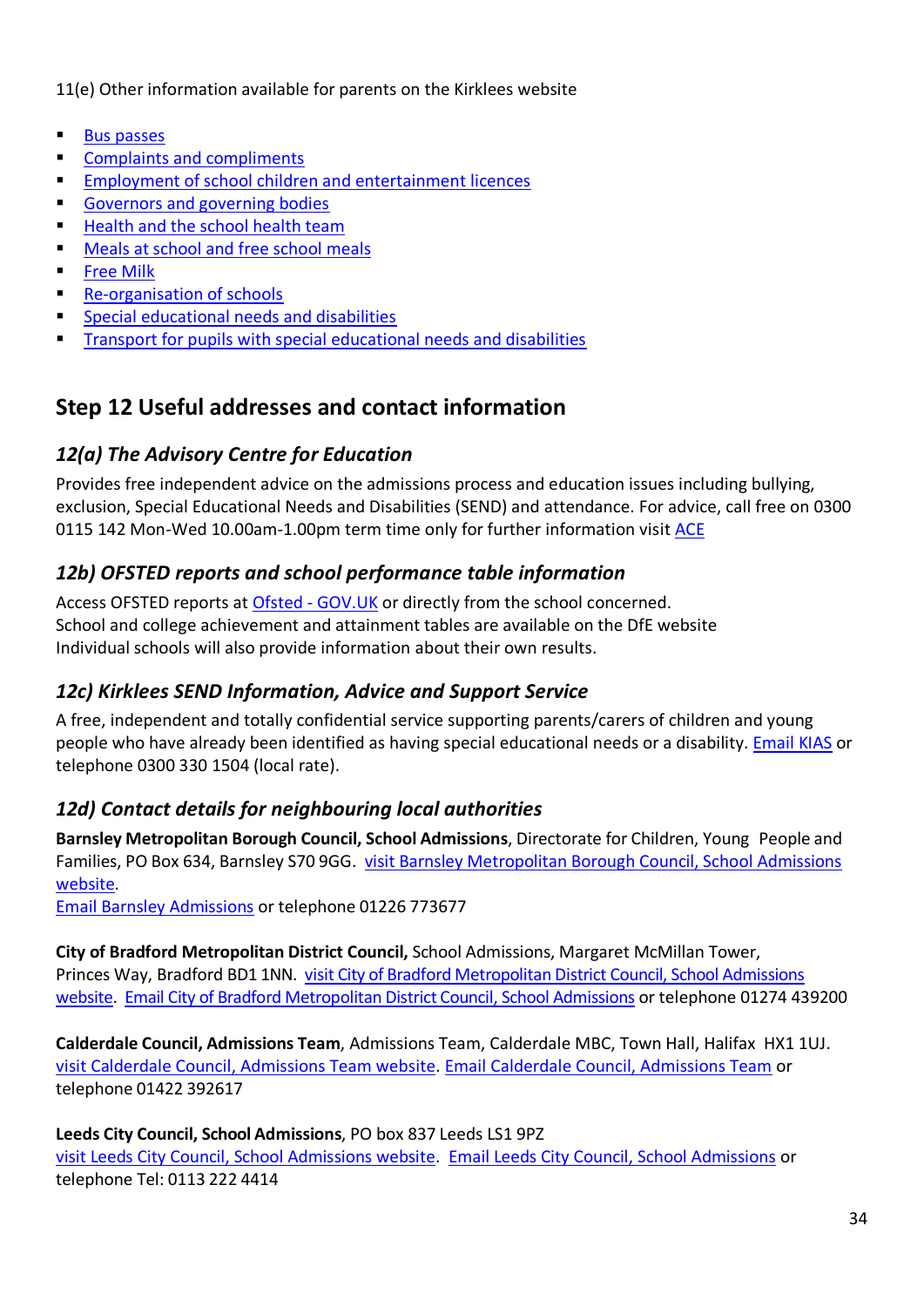**Oldham Council, School Admissions**, Level 8, Civic Centre, West Street, Oldham. OL1 1XJ [visit Oldham Council, School Admissions.](https://www.oldham.gov.uk/admissions) [Email Oldham Council, School Admissions](mailto:ecs.pupils@oldham.gov.uk) or telephone 0161 770 4213

**Wakefield Council, School Admissions**, Room 42 County Hall, Bond Street, Wakefield, WF1 2QL [visit Wakefield Council, School Admissions.](http://www.wakefield.gov.uk/schools-and-children/schools) [Email Wakefield Council, School Admissions](mailto:admissions@wakefield.gov.uk) or telephone 01924 306 052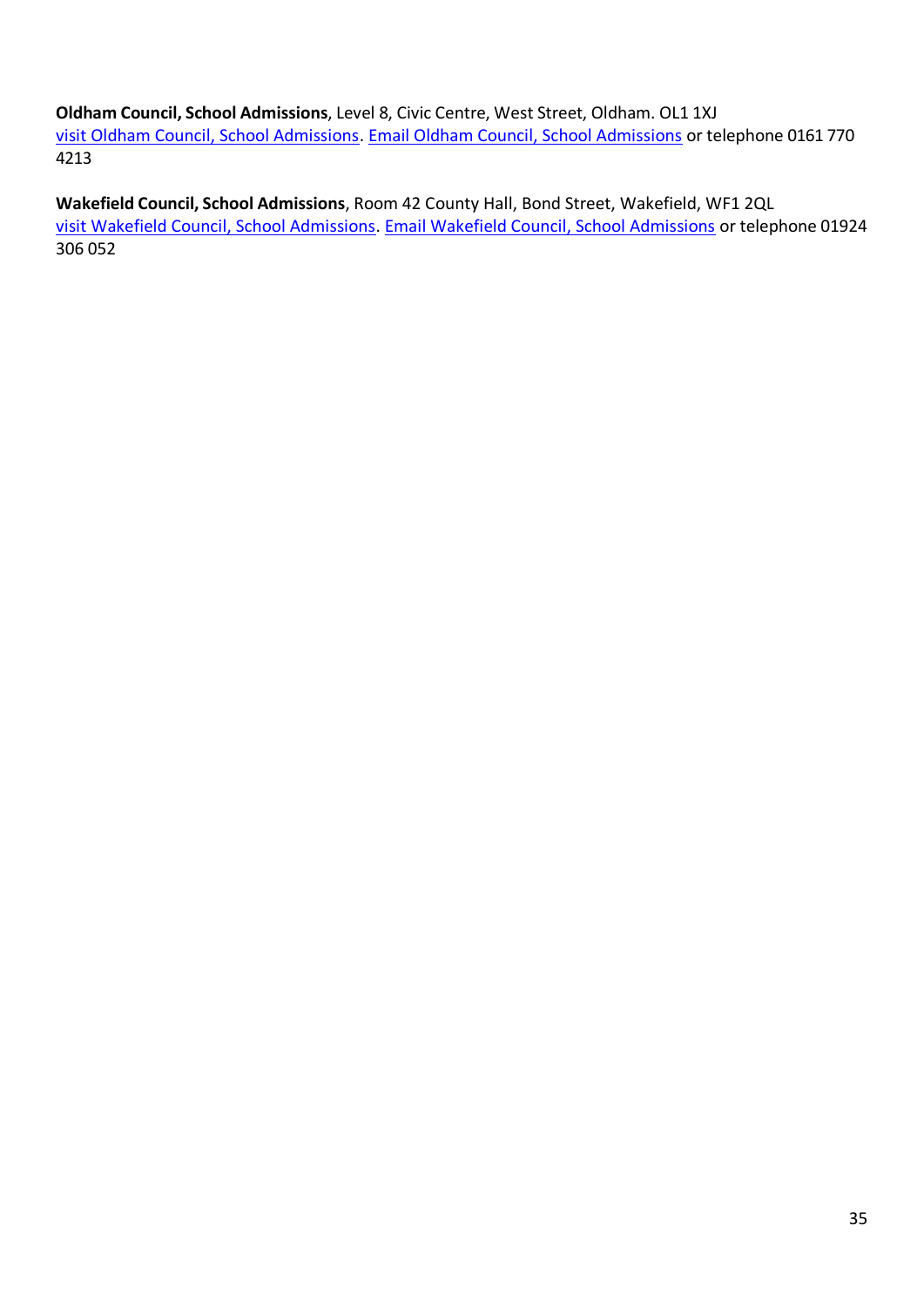# <span id="page-36-0"></span>**Step 13 Kirklees schools providing primary education**

# <span id="page-36-1"></span>*13(a) primary, middle and all-through schools*

| Primary and all-through schools <sup>17</sup>                                                               | <b>Head Teacher</b>       | Age Range | September 2021<br>unrsery)<br><b>Estimated Roll</b><br>(not including | Number (PAN)<br>Admission<br>Published | September 2021<br><b>Applications</b><br>Preference<br>On-time First |
|-------------------------------------------------------------------------------------------------------------|---------------------------|-----------|-----------------------------------------------------------------------|----------------------------------------|----------------------------------------------------------------------|
| All Hallows' Primary CE (VA) School<br>Longcroft, Almondbury, Huddersfield HD5 8XW<br>01484 431700          | Mrs V Wyatt               | $3 - 9$   | 192                                                                   | 30                                     | 20                                                                   |
| Ashbrow School (C)<br>Ash Meadow Close, Sheepridge, Huddersfield HD2 1EX<br>01484 452128                    | Ms Louise<br>Kent         | $3 - 11$  | 407                                                                   | 60                                     | 59                                                                   |
| Batley Grammar School (Primary Phase) (F)<br>Carlinghow Hill, Batley, WF17 0AD<br>01924 474980              | Mr G C<br>Kibble          | $3 - 18$  | 206                                                                   | 27                                     | 22 <sup>†</sup>                                                      |
| Batley Parish CE (VA) J I & N School (VA)<br>Stocks Lane, Batley WF17 8PA<br>01924 326361                   | Mr P Sunter               | $3 - 11$  | 203                                                                   | 30                                     | 24 <sup>†</sup>                                                      |
| <b>Battyeford CE(VC) Primary School (VC)</b><br>Nab Lane, Mirfield, WF14 9QH<br>01924 495518                | Miss R Batty              | $3 - 11$  | 417                                                                   | $KS1 - 60$<br>KS2 - 62                 | 45                                                                   |
| <b>Beaumont Primary Academy (A)</b><br>Dryclough Road, Crosland Moor, Huddersfield, HD4 5JA<br>01484 503111 | Ms D Kelly                | $4 - 11$  | 502                                                                   | 90                                     | 81                                                                   |
| Berry Brow I & N School (C)<br>Birch Road, Berry Brow, Huddersfield HD4 7LP<br>01484 663965                 | Ms J Fraser               | $3 - 7$   | 132                                                                   | 60                                     | 46                                                                   |
| <b>Birdsedge First School (A)</b><br>Penistone Road, Birdsedge HD8 8XR<br>01484 605441                      | Ms D<br>Waddington        | $4 - 10$  | 43                                                                    | 15                                     | 5                                                                    |
| Birkby I & N School (C)<br>Blacker Road, Birkby, Huddersfield HD1 5HQ<br>01484 223969                       | Mrs D<br>Wilson           | $3 - 7$   | 385                                                                   | 150                                    | 114                                                                  |
| <b>Birkby Junior School (C)</b><br>Mead Street, Fartown, Huddersfield HD1 6HE<br>01484 223975               | Mrs S Davis               | $7 - 11$  | 557                                                                   | 150                                    | 116                                                                  |
| Birkenshaw CE(C) Primary School (VC)<br>Station Lane, Birkenshaw, BD11 2JE 01274 651232                     | Mrs R<br>Martin           | $3 - 11$  | 426                                                                   | 60                                     | $60+$                                                                |
| <b>Birstall Primary Academy (A)</b><br>Chapel Lane, Birstall, Batley WF17 9EJ<br>01924 471372               | Ms N<br>Sweryt-<br>Hannam | $4 - 11$  | 199                                                                   | 30                                     | $26+$                                                                |
| <b>Boothroyd Primary Academy (A)</b><br>Temple Road, Dewsbury WF13 3QE<br>01924 450289                      | Ms K Stubbs               | $4 - 11$  | 554                                                                   | 90                                     | 45                                                                   |

 $17$  (A) Academy

- (C) Community School
- (VC) Voluntary Controlled School

(F) Free School

(VA) Voluntary Aided School

† The admission limit for this school was reached in the 2021-22 school year. If the same conditions apply next year some applicants are unlikely to get a place.

<sup>(</sup>T) Trust School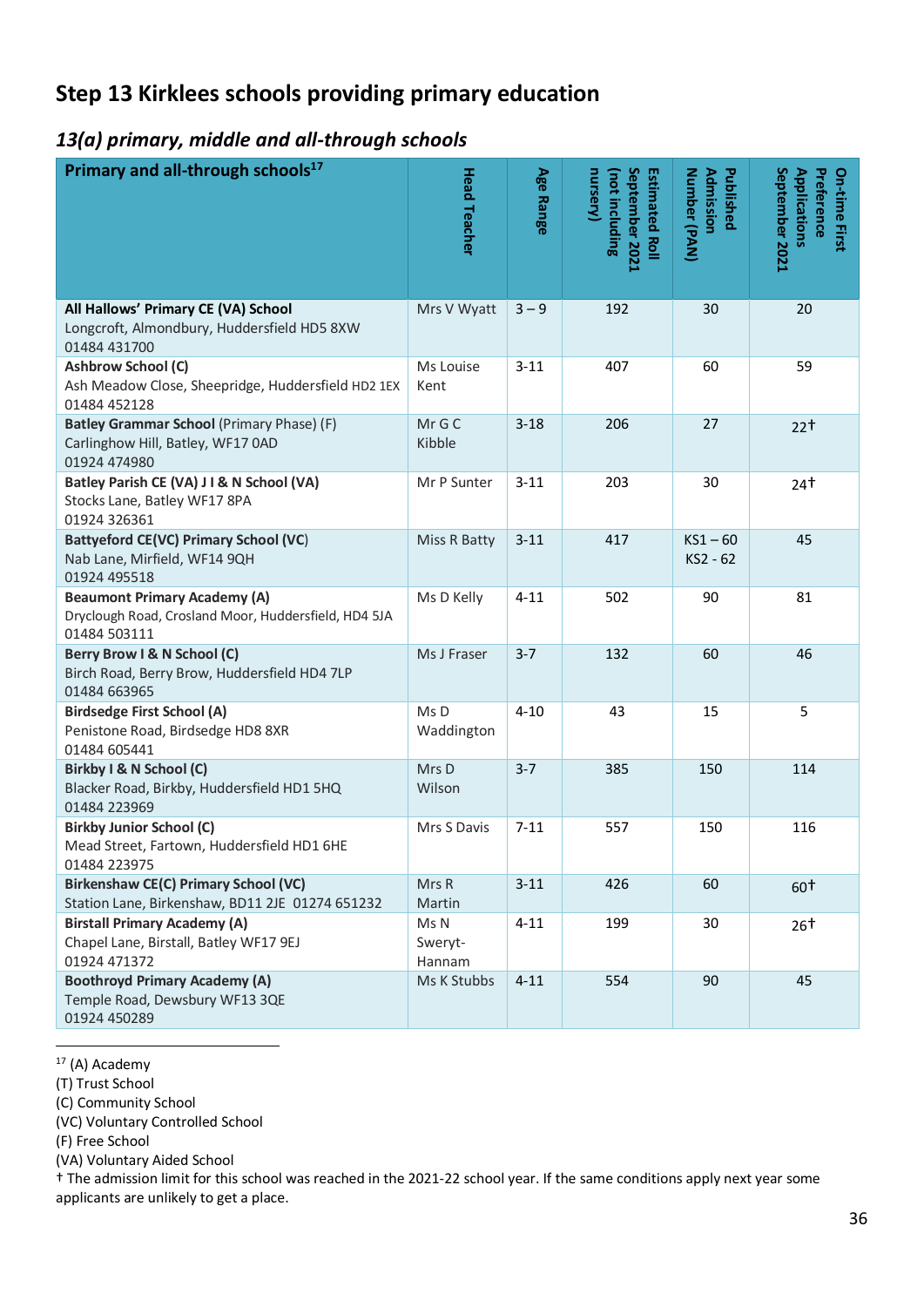| Primary and all-through schools <sup>17</sup>                                                                     | <b>Head Teacher</b>                | Age Range | September 2021<br>nursery)<br>(not including<br>Estimated Roll | Number (PAN)<br><b>Admission</b><br>Published | September 2021<br>Preference<br>Applications<br>On-time First |
|-------------------------------------------------------------------------------------------------------------------|------------------------------------|-----------|----------------------------------------------------------------|-----------------------------------------------|---------------------------------------------------------------|
| <b>Brambles Primary Academy (A)</b><br>Cemetery Road, Huddersfield HD4 5JA<br>07592 503818                        | Mrs S Dodd                         | $4 - 7$   | 146                                                            | 60                                            | 25                                                            |
| Brockholes CE(VC) J & I School (VC)<br>Brockholes Lane, Brockholes, Holmfirth HD9 7EB<br>01484 222807             | Miss <sub>C</sub><br><b>Thomas</b> | $4 - 11$  | 206                                                            | 30                                            | 19                                                            |
| <b>Bywell CE(VC) Junior School (VC)</b><br>Bendigo Road, Dewsbury WF12 7LX<br>01924 460666                        | Ms Z Adam                          | $7 - 11$  | 383                                                            | 97                                            | 87                                                            |
| <b>Carlinghow Academy (A)</b><br>Ealand Road, Carlinghow, Batley WF17 8HT<br>01924 326371                         | D<br>Worthington                   | $3 - 11$  | 281                                                            | 50                                            | 23                                                            |
| Carlton J & I School (C)<br>Off Upper Rd, Batley Carr, Dewsbury, WF13 2DQ<br>01924 325265                         | MsR<br>Mahmood                     | $3 - 11$  | 217                                                            | $KS1 - 30$<br>$KS2 - 33$                      | 29†                                                           |
| <b>Christ Church CE Academy (A)</b><br>Deighton Road, Deighton, Huddersfield HD2 1JP<br>01484 226595              | Ms M Uttley                        | $3 - 11$  | 198                                                            | 30                                            | 19                                                            |
| Clough Head J & I School (C)<br>Bolster Moor Rd, Golcar, HD7 4NW<br>01484 222217                                  | Mrs C<br>Kenworthy                 | $4 - 11$  | 84                                                             | 12                                            | 12                                                            |
| Co-op Academy Smithies Moor (A)<br>Leeds Old Road, Heckmondwike WF16 9BB<br>01924 326708                          | Mr S<br>Stafford                   | $3 - 11$  | 251                                                            | 60                                            | 21                                                            |
| Crossley Fields J & I School (C)<br>Wellhouse Lane, Mirfield, WF14 OBE<br>01924 499608                            | Mr N Long                          | $4 - 11$  | 559                                                            | 89                                            | 68                                                            |
| Crow Lane Primary and Foundation Stage School (T)<br>Crow Lane, Milnsbridge, Huddersfield HD3 4QT<br>01484 646422 | Mr M Vayro                         | $3 - 11$  | 176                                                            | 30                                            | 19                                                            |
| Crowlees CE(VC) J & I School (VC)<br>Springfield Park, off Parker Lane, Mirfield, WF14 9PD<br>01924 494970        | Ms K Woods                         | $4 - 11$  | 415                                                            | 60                                            | 54†                                                           |
| <b>Cumberworth CE (VA) First School (VA)</b><br>Cumberworth Lane, Upper Cumberworth HD8 8NU<br>01484 609818       | Ms M<br>Walker                     | $4 - 10$  | 120                                                            | 20                                            | 19                                                            |
| Dalton School Junior Infant & Nursery(C)<br>Mayfield Avenue, Dalton, Huddersfield HD5 9HN<br>01484 538729         | Mr I<br>Richardson                 | $3 - 11$  | 465                                                            | 70                                            | 66                                                            |
| Denby CE (VA) First School (VA)<br>Goose Green, Upper Denby HD8 8UN<br>01484 866511                               | Mrs C<br>Minogue                   | $4 - 10$  | 59                                                             | 10                                            | 5                                                             |
| Denby Dale First & Nursery School (C)<br>Gilthwaites Lane, Denby Dale HD8 8SG<br>01484 866071                     | Miss J Wood                        | $3 - 10$  | 146                                                            | $KS1 - 30$<br>KS2 - 33                        | 12                                                            |
| <b>Diamond Wood Community Academy (A)</b><br>North Road, Ravensthorpe, Dewsbury WF13 3AD<br>01924 325308          | Ms S<br>Titherington               | $3 - 7$   | 410                                                            | 120                                           | 80                                                            |
| Earlsheaton Infant School (C)<br>Commercial Street, Earlsheaton, Dewsbury WF12 8JF<br>01924 460969                | Mrs W Kelly                        | $4 - 7$   | 116                                                            | 40                                            | 37†                                                           |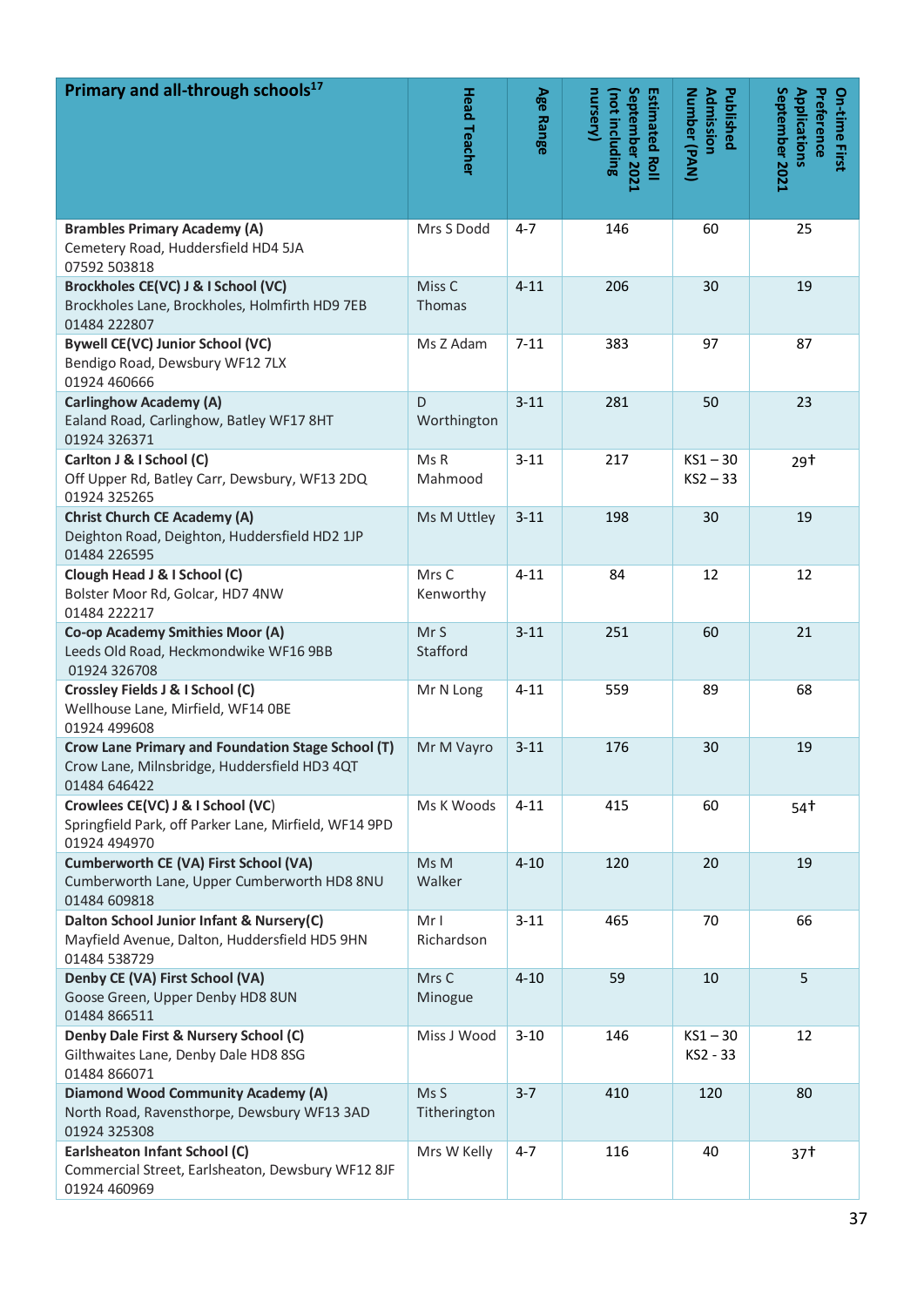| Primary and all-through schools <sup>17</sup>                                                           | <b>Head Teacher</b>      | Age Range | September 2021<br>uursery)<br>(not including<br>Estimated Roll | Number (PAN)<br>Admission<br>Published | September 2021<br>Preference<br>Applications<br>On-time First |
|---------------------------------------------------------------------------------------------------------|--------------------------|-----------|----------------------------------------------------------------|----------------------------------------|---------------------------------------------------------------|
| East Bierley CE (VC) Primary School (VC)<br>South View Road, East Bierley. BD4 6PH<br>01274 681235      | Ms L Upham               | $4 - 11$  | 205                                                            | 30                                     | $26+$                                                         |
| Eastborough J I & N School (C)<br>Rockley Street, Dewsbury WF13 1NS<br>01924 430960                     | Mrs T<br>Mahmood         | $3 - 11$  | 199                                                            | 30                                     | 23                                                            |
| <b>Emley First School (C)</b><br>School Lane, Emley HD8 9RT<br>01924 326802                             | Ms H<br>Cameron          | $4 - 10$  | 143                                                            | 25                                     | 19                                                            |
| Farnley Tyas CE(VC) First School (VC)<br>Butts Road, Farnley Tyas HD4 6TZ<br>01484 666714               | Mrs C<br>Minogue         | $4 - 10$  | 55                                                             | 10                                     | 8t                                                            |
| Field Lane J I & N School (A)<br>Albion St, Batley WF17 5AH<br>01924 326378                             | Ms H<br>Towers-<br>Islam | $3 - 11$  | 211                                                            | 30                                     | 28 <sup>†</sup>                                               |
| <b>Fieldhead Primary Academy (A)</b><br>Charlotte Close, Birstall, Batley, WF17 9BX<br>01924 473016     | Ms V Saville             | $3 - 11$  | 164                                                            | 30                                     | 11                                                            |
| Fixby J & I School (C)<br>Lightridge Road, Fixby, Huddersfield HD2 2HB<br>01484 226650                  | Mrs C Allen              | $4 - 11$  | 300                                                            | 45                                     | 35                                                            |
| Flockton CE(VC) First School (VC)<br>Barnsley Road, Flockton WF4 4DH<br>01924 326800                    | Ms E Bulmer              | $4 - 10$  | 81                                                             | 15                                     | 10                                                            |
| Golcar J I & N School (T)<br>Manor Road, Golcar HD7 4QE<br>01484 652954                                 | Ms F Turner              | $3 - 11$  | 396                                                            | 60                                     | 49                                                            |
| <b>Gomersal Primary School (C)</b><br>Oxford Road, Gomersal, BD19 4JR<br>01274 879313                   | Ms M Cox                 | $3 - 11$  | 418                                                            | 60                                     | 53†                                                           |
| Gomersal St Mary's CE (C) Primary School (VC)<br>Shirley Ave, Gomersal, BD19 4NA<br>01274 874550        | Ms J Barker              | $3 - 11$  | 178                                                            | 30                                     | 12                                                            |
| <b>Grange Moor Primary School (C)</b><br>Liley Lane, Grange Moor, WF4 4EW<br>01924 840748               | Mr M<br>Rodgers          | $4 - 11$  | 88                                                             | 15                                     | 15 <sup>†</sup>                                               |
| Hade Edge J & I School (C)<br>Greave Road, Hade Edge HD9 2DF<br>01484 682782                            | Mr J Kilner              | $4 - 11$  | 81                                                             | 12                                     | 9                                                             |
| Hanging Heaton CE(VC) J & I School (VC)<br>High Street, Hanging Heaton, Batley WF17 6DW<br>01924 463035 | Ms J Potter              | $4 - 11$  | 134                                                            | 20                                     | 18†                                                           |
| Hartshead J & I School (C)<br>School Lane, Hartshead, Liversedge WF15 8AW<br>01274 879700               | Ms S Shaw                | $4 - 11$  | 84                                                             | 12                                     | 11 <sup>†</sup>                                               |
| Headfield CE (C) Junior School (VC)<br>Vicarage Road, Thornhill Lees Dewsbury WF12 9PD<br>01924 463193  | Ms L Brown               | $7 - 11$  | 562                                                            | 150                                    | 141                                                           |
| Headlands CE(VC) J I & N School (VC)<br>Headlands Rd, Liversedge WF15 6PR<br>01924 767066               | Ms A Dunn                | $3 - 11$  | 402                                                            | 60                                     | $53+$                                                         |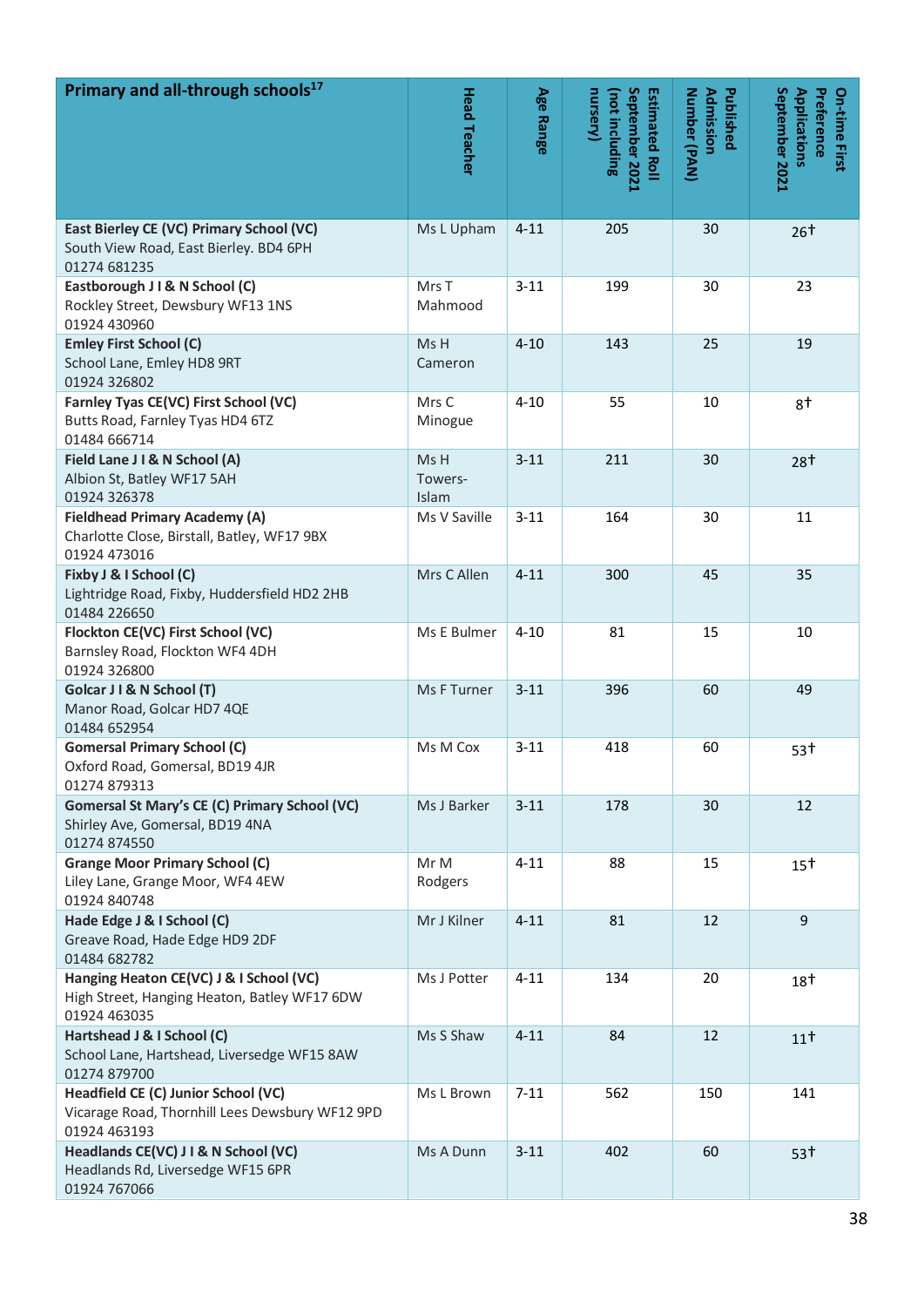| Primary and all-through schools <sup>17</sup>                                                                                               | <b>Head Teacher</b> | Age Range | September 2021<br>uursery)<br>(not including<br>Estimated Roll | Number (PAN)<br>Admission<br>Published | September 2021<br>Preference<br>Applications<br>On-time First |
|---------------------------------------------------------------------------------------------------------------------------------------------|---------------------|-----------|----------------------------------------------------------------|----------------------------------------|---------------------------------------------------------------|
| Healey J I & N School (A)<br>Healey Lane, Batley WF17 8BN<br>01924 326386                                                                   | Ms L Lang           | $3 - 11$  | 326                                                            | 55                                     | 25                                                            |
| Heaton Avenue, A SHARE Primary Academy (A)<br>South Parade, Cleckheaton, BD19 3AE<br>01274 335228                                           | Mr D Gough          | $3 - 11$  | 389                                                            | 60                                     | 43                                                            |
| <b>Heckmondwike Primary School (T)</b><br>Cawley Lane, Heckmondwike WF16 0AN<br>01924 325690                                                | Mr G Bishop         | $3 - 11$  | 421                                                            | 60                                     | 55†                                                           |
| <b>Helme Church of England Academy (A)</b><br>Helme, Meltham HD9 5RW<br>01484 854524                                                        | Mrs M<br>Garlick    | $4 - 11$  | 106                                                            | 20                                     | 9                                                             |
| Hepworth J & I School (C)<br>Main Gate, Hepworth HD9 1TJ<br>01484 685450                                                                    | Mr M<br>Crouch      | $4 - 11$  | 107                                                            | 16                                     | 16 <sup>†</sup>                                               |
| High Bank J I & N School (C)<br>Eighth Avenue, Liversedge, WF15 8LD<br>01274 875330                                                         | Ms K Chubb          | $3 - 11$  | 122                                                            | 20                                     | $\overline{7}$                                                |
| Highburton CE(VC) First School (VC)<br>Northfield Lane, Highburton HD8 0QT<br>01484 506526                                                  | Ms G<br>Leadbeater  | $4 - 10$  | 182                                                            | 30                                     | 30†                                                           |
| Hightown J I & N School (C)<br>Hightown Road, Liversedge, WF15 8BL<br>01274 865745                                                          | Mr R Ingleby        | $3 - 11$  | 208                                                            | 30                                     | 28 <sup>†</sup>                                               |
| <b>Hillside Primary School (A)</b><br>Headfield Road, Newsome, Huddersfield HD4 6LU<br>01484 226834                                         | Miss N<br>Sadler    | $3 - 11$  | 317                                                            | 45                                     | 54                                                            |
| Hill View Academy (A) - part of Impact Education<br>Multi Academy Trust<br>Fernside Avenue, Almondbury Huddersfield HD5 8PQ<br>01484 426666 | Ms K<br>Eastwood    | $3 - 11$  | 222                                                            | 30                                     | 21                                                            |
| Hinchliffe Mill J & I School (C)<br>Waterside Lane, Holmbridge HD9 2PF<br>01484 689692                                                      | Mrs R<br>Townsend   | $4 - 11$  | 85                                                             | 16                                     | 6                                                             |
| Holme J & I School (C)<br>Meal Hill Rd, Holme HD9 2QQ<br>01484 687362                                                                       | Ms K<br>D'Aubney    | $4 - 11$  | 35                                                             | 6                                      | 6 <sup>†</sup>                                                |
| Holmfirth J I & N School (C)<br>Cartworth Rd, Holmfirth, HD9 2RG<br>01484 687565                                                            | Mr J Rose           | $3 - 11$  | 186                                                            | $KS1 - 30$<br>$KS2 - 34$               | 18                                                            |
| <b>Holy Spirit Catholic Primary School (VA)</b><br>Bath Road, Heckmondwike, WF16 9EA<br>01924 400820                                        | Mr J Cooper         | $4 - 11$  | 210                                                            | 30                                     | 27                                                            |
| Honley CE(VC) Junior, Infant & Nursery School (VC)<br>School Street, Honley HD9 6AU 01484 508001                                            | Miss L<br>Goodall   | $4 - 11$  | 425                                                            | 66                                     | 57                                                            |
| <b>Hopton Primary School (C)</b><br>Woodend Road, Lower Hopton, Mirfield, WF14 8PR<br>01924 489736                                          | Mr A<br>Blakeley    | $3 - 11$  | 322                                                            | 45                                     | 44 <sup>†</sup>                                               |
| <b>Howard Park Community School (C)</b><br>St. Peg Lane, Cleckheaton, BD19 3SD<br>01274 864972                                              | Mr J Pickles        | $3 - 11$  | 212                                                            | 30                                     | 30†                                                           |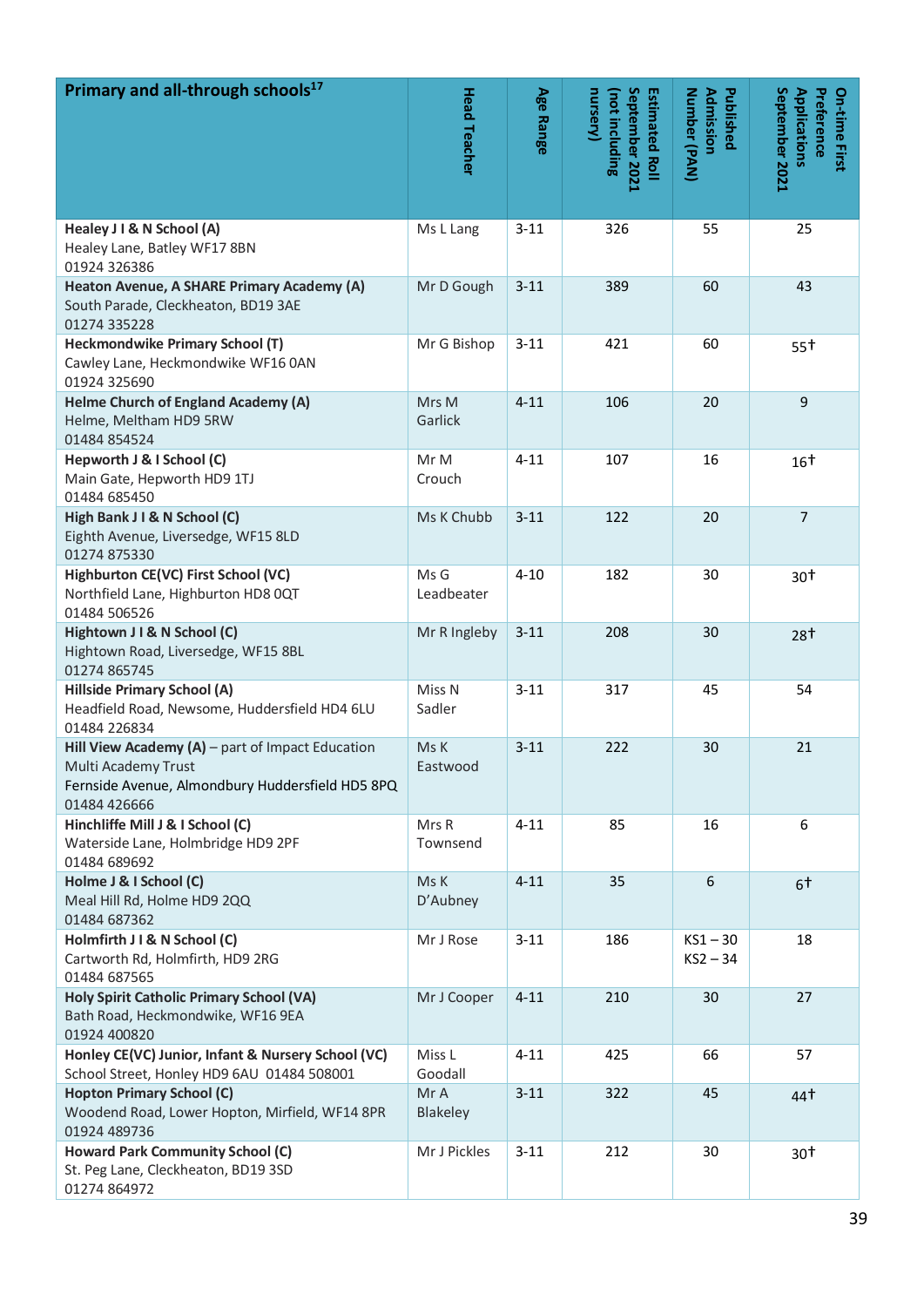| Primary and all-through schools <sup>17</sup>                                                                              | <b>Head Teacher</b>        | Age Range | uursery)<br>September 2021<br>(not including<br>Estimated Roll | <b>Admission</b><br>Number (PAN)<br>Published | September 2021<br>Preference<br>Applications<br>On-time First |
|----------------------------------------------------------------------------------------------------------------------------|----------------------------|-----------|----------------------------------------------------------------|-----------------------------------------------|---------------------------------------------------------------|
| <b>Hyrstmount Junior School (C)</b><br>Highcliffe Road, Batley WF17 7NS<br>01924 326700                                    | Mr M Leach                 | $7 - 11$  | 299                                                            | 90                                            | 54                                                            |
| Kaye's F & N School (C)<br>Holmfield, Clayton West HD8 9LZ 01484 222918                                                    | Ms J<br>Dearnley           | $3 - 10$  | 170                                                            | $KS1 - 30$<br>$KS2 - 32$                      | 30†                                                           |
| Kirkburton CE (VA) First School (VA)<br>School Hill, Kirkburton HD8 0SG<br>01484 609190                                    | Mr P West                  | $4 - 10$  | 141                                                            | 24                                            | 17                                                            |
| Kirkburton Middle School (A)<br>Turnshaws Avenue, Kirkburton HD8 0TJ<br>01484 222737                                       | Mr C Taylor                | $10 - 13$ | 503                                                            | 165                                           | 158                                                           |
| Kirkheaton Primary School (A) - part of South<br><b>Pennine Academies</b><br>New Road, Kirkheaton, HD5 OHR<br>01484 548049 | Mrs S<br>Gallant           | $3 - 11$  | 359                                                            | 60                                            | 36                                                            |
| Lepton CofE Primary Academy (A)<br>Station Road, Lepton, HD8 ODE<br>01484 600384                                           | Mr T Burns                 | $3 - 11$  | 168                                                            | $KS1 - 30$<br>$KS2 - 33$                      | 19                                                            |
| Lily Park, A SHARE Primary Academy (A)<br>Beech Avenue, Golcar, Huddersfield, HD7 4BE<br>01484 463366                      | Mr A Quinn                 | $3 - 11$  | 128                                                            | 30                                            | 12                                                            |
| Lindley CE Infant School (A)<br>East Street, Lindley, Huddersfield HD3 3NE<br>01484 646888                                 | Mrs N<br><b>Beaumont</b>   | $4 - 7$   | 359                                                            | 120                                           | 115 <sup>†</sup>                                              |
| <b>Lindley Junior School (A)</b><br>George Street, Lindley, Huddersfield HD3 3LY<br>01484 654650                           | Mrs C Jubbs                | $7 - 11$  | 497                                                            | 124                                           | 122 <sup>†</sup>                                              |
| Linthwaite Ardron CE (VA) J & I School (VA)<br>Church Lane, Linthwaite. HD7 5TA<br>01484 845544                            | Mrs J Travis               | $4 - 11$  | 192                                                            | 30                                            | 24                                                            |
| Linthwaite Clough J I & EY School (C)<br>Chapel Hill, Linthwaite. HD7 5NJ<br>01484 222576                                  | Ms N Barker                | $3 - 11$  | 293                                                            | 45                                            | 41                                                            |
| Littletown J I & N School (T)<br>Bradford Road, Liversedge. WF15 6LP<br>01274 878136                                       | Mrs F<br>Cullivan-<br>Ward | $3 - 11$  | 176                                                            | 25                                            | 25†                                                           |
| Lowerhouses CE(VC) J I & EY School (VC)<br>Lowerhouses Lane, Almondbury, Huddersfield HD5 8JY<br>01484 226672              | Ms R Shaw                  | $3 - 11$  | 184                                                            | 29                                            | 29 <sup>†</sup>                                               |
| Luck Lane, A SHARE Primary Academy (A)<br>Luck Lane, Paddock, Huddersfield, HD3 4HA<br>01484 463366                        | Ms J<br>Jenkinson          | $4 - 11$  | 351                                                            | 60                                            | 28                                                            |
| Lydgate J & I School (C)<br>Lydgate Road, Soothill, Batley WF17 6EY<br>01924 476218                                        | Mrs A<br>Kishore           | $4 - 11$  | 271                                                            | 43                                            | 35                                                            |
| Manorfield I & N School (C)<br>Manor Way, Staincliffe, Batley. WF17 7DQ<br>01924 326718                                    | Ms K<br>Bradshaw           | $3 - 7$   | 232                                                            | 90                                            | 57                                                            |
| Marsden I & N School (C)<br>Brougham Rd, Marsden. HD7 6BL<br>01484 845124                                                  | Mrs F<br>Swallow           | $3 - 7$   | 121                                                            | 60                                            | 49                                                            |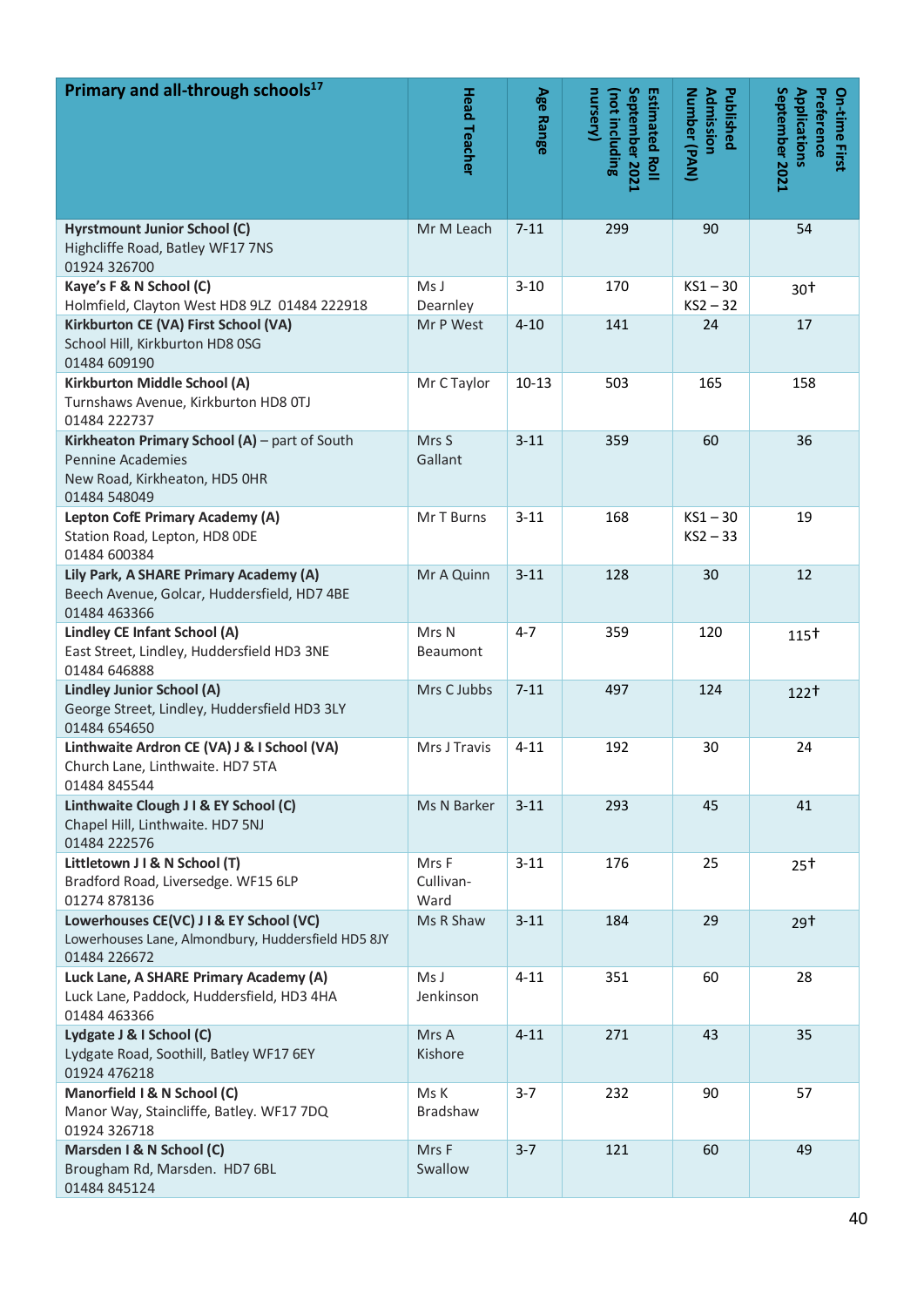| Primary and all-through schools <sup>17</sup>                                                                                                            | <b>Head Teacher</b>    | Age Range | September 2021<br>nursery)<br>(not including<br>Estimated Roll | Number (PAN)<br>Admission<br>Published | September 2021<br>Preference<br>Applications<br>On-time First |
|----------------------------------------------------------------------------------------------------------------------------------------------------------|------------------------|-----------|----------------------------------------------------------------|----------------------------------------|---------------------------------------------------------------|
| <b>Marsden Junior School (A)</b><br>Manchester Rd, Marsden. HD7 6EP<br>01484 843588                                                                      | Ms S<br>Mansell        | $7 - 11$  | 195                                                            | 60                                     | 36                                                            |
| Meltham CE (VC) Primary School (VC)<br>Holmfirth Road, Meltham. HD9 4DA<br>01484 850671                                                                  | Mr P<br>Gibbons        | $4 - 11$  | 417                                                            | 60                                     | 60                                                            |
| <b>Meltham Moor Primary School (A)</b><br>Birmingham Lane, Meltham. HD9 5LH<br>01484 859032                                                              | Mrs E<br>Woodfield     | $3 - 11$  | 200                                                            | 30                                     | 27                                                            |
| Mill Lane J I & EY School (C)<br>Mill Lane, Batley, WF17 6EG<br>01924 477544                                                                             | Ms C Barlow            | $3 - 11$  | 162                                                            | 25                                     | 15                                                            |
| Millbridge, A SHARE Primary Academy (A)<br>Vernon Rd, Liversedge, WF15 6HU<br>01924 668836                                                               | Ms L<br>McCaffrey      | $3 - 11$  | 277                                                            | 47                                     | 20                                                            |
| <b>Moldgreen Community Primary School (C)</b><br>The Avenue, Moldgreen, Huddersfield, HD5 8AE<br>01484 226681                                            | Ms H<br>Pearson        | $3 - 11$  | 337                                                            | 60                                     | 43                                                            |
| <b>Moorlands Primary School (C)</b><br>Moorlands Road, Mount, Huddersfield, HD3 3UH<br>01484 655800                                                      | Mrs A<br>Denney        | $4 - 11$  | 632                                                            | 90                                     | 82†                                                           |
| <b>Mount Pleasant Primary School (C)</b><br>Lockwood Road, Lockwood, Huddersfield, HD1 3QR<br>01484 223198                                               | Mr N Nazir             | $3 - 11$  | 560                                                            | 90                                     | 71                                                            |
| Netherhall St James CofE (VC) Infant & Nursery<br>School (VC)<br>Rawthorpe Lane, Rawthorpe, Huddersfield, HD5 9NT<br>01484 226601                        | Ms K<br>McGrath        | $3 - 7$   | 170                                                            | 90                                     | 55                                                            |
| <b>Netherhall Learning Campus Junior School (formerly</b><br>Rawthorpe Junior School)<br>Rawthorpe Lane, Rawthorpe, Huddersfield HD5 9NT<br>01484 300080 | Ms Z Lowe              | $7 - 11$  | 305                                                            | 90                                     | 53                                                            |
| <b>Netherthong Primary School (C)</b><br>School Street, Netherthon, HD9 3EB<br>01484 681950                                                              | Miss R Kelly           | $4 - 11$  | 216                                                            | $KS1 - 30$<br>$KS2 - 32$               | 30†                                                           |
| Netherton I & N School (A)<br>Netherton Moor Road, Netherton, Huddersfield HD4<br>7JE<br>01484 661832                                                    | Ms E Barker            | $3 - 7$   | 165                                                            | 60                                     | 46                                                            |
| <b>New Mill Infant School (A)</b><br>Kirkroyds Lane, New Mill, Holmfirth HD9 1LS<br>01484 955820                                                         | Ms E Barrow            | 4-7       | 89                                                             | 60                                     | 20                                                            |
| <b>New Mill Junior School (A)</b><br>Royds Avenue, New Mill, HD9 1LJ<br>01484 686252                                                                     | Ms E Barrow            | $7 - 11$  | 175                                                            | 60                                     | 31                                                            |
| <b>Newsome Junior School (C)</b><br>Castle Avenue, Newsome, Huddersfield, HD4 6JN<br>01484 955820                                                        | Ms J Fraser            | $7 - 11$  | 194                                                            | 60                                     | 41                                                            |
| Nields J I & N School (C)<br>Nields Rd, Slaithwaite, HD7 5HT 01484 842154                                                                                | Ms A Owen<br>(Interim) | $3 - 11$  | 186                                                            | 30                                     | 23                                                            |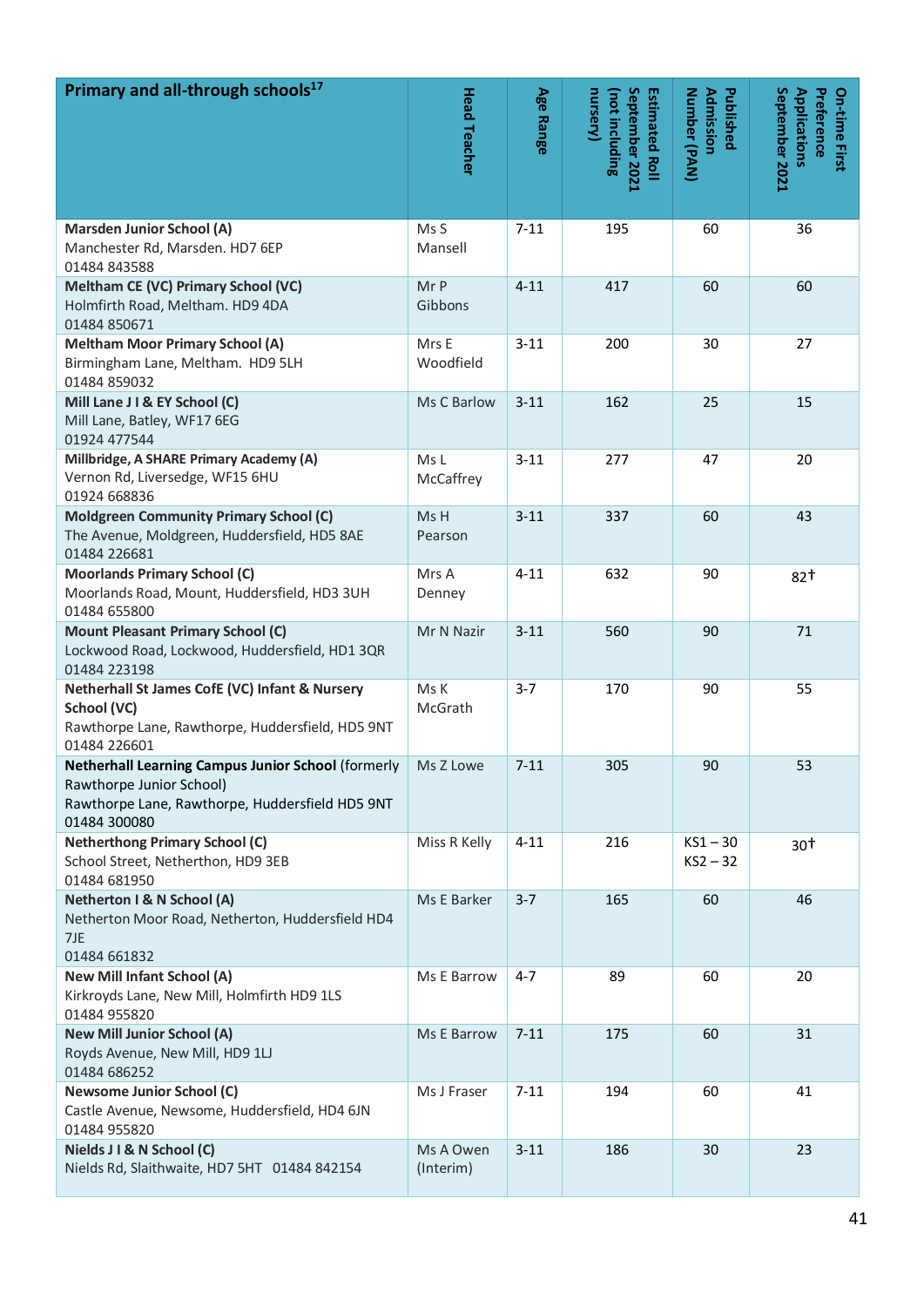| Primary and all-through schools <sup>17</sup>                                                                                                                                      | Head Teacher                 | Age Range | September 2021<br>uursery)<br>(not including<br>Estimated Roll | Number (PAN)<br>Admission<br>Published | September 2021<br>Preference<br><b>Applications</b><br>On-time First |
|------------------------------------------------------------------------------------------------------------------------------------------------------------------------------------|------------------------------|-----------|----------------------------------------------------------------|----------------------------------------|----------------------------------------------------------------------|
| Norristhorpe J & I School (C)<br>School Street, Norristhorpe, Liversedge, WF15 7AW<br>01924 325720                                                                                 | Mrs C Lyles                  | $4 - 11$  | 414                                                            | 60                                     | 53†                                                                  |
| Oak CofE (VC) Primary School (VC)<br>Dryclough Road, Crosland Moor, Huddersfield HD4<br>5HX<br>01484 977211                                                                        | Mr D<br>Bendall              | $7 - 11$  | 492                                                            | 120                                    | 39                                                                   |
| <b>Old Bank Academy (A)</b><br>Taylor Hall Lane, Mirfield, WF14 0HW<br>01924 495790                                                                                                | Ms J Wood                    | $3 - 11$  | 104                                                            | 25                                     | 6                                                                    |
| <b>Orchard Primary Academy (A)</b><br>Princess Rd, Chickenley, Dewsbury WF12 8QT<br>01924 469578                                                                                   | Mr M<br>Carbutt              | $3 - 11$  | 340                                                            | 50                                     | 38                                                                   |
| Our Lady of Lourdes Catholic Primary Academy (A) -<br>part of Blessed Peter Snow Catholic Academy Trust<br>Bradley Boulevard, Sheepridge, Huddersfield, HD2<br>1EA<br>01484 310700 | Mr H Rowan                   | $3 - 11$  | 205                                                            | 30                                     | 26                                                                   |
| <b>Overthorpe CofE Academy (A)</b><br>Edge Top Road, Thornhill, Dewsbury, WF12 0BH<br>01924 325300                                                                                 | Mr M Birkett                 | $3 - 11$  | 245                                                            | 42                                     | 30                                                                   |
| Paddock J I & N School (T)<br>Heaton Road, Paddock, Huddersfield, HD1 4JJ<br>01484 515954                                                                                          | Ms K<br>Pearson              | $3 - 11$  | 308                                                            | 50                                     | 45                                                                   |
| Park Road J I & N School (C)<br>Park Road, Batley, WF17 5LP<br>01924 326728                                                                                                        | Ms J<br>Hampson              | $3 - 11$  | 187                                                            | 30                                     | 18                                                                   |
| Pentland I & N School (C)<br>Pentland Road, Dewsbury WF12 9JR<br>01924 451631                                                                                                      | Ms K Coates-<br>Mohammed     | $3 - 7$   | 178                                                            | 49                                     | 45                                                                   |
| Purlwell I & N School (C)<br>Purlwell Lane, Batley, WF17 7PE<br>01924 326734/3                                                                                                     | Ms S Nazam                   | $3 - 7$   | 201                                                            | 90                                     | 56                                                                   |
| Ravensthorpe CE(VC) Junior School (VC)<br>Myrtle Rd, Ravensthorpe, Dewsbury, WF13 3AS<br>01924 907082                                                                              | J Alderson                   | $7 - 11$  | 418                                                            | 108                                    | 112 <sup>†</sup>                                                     |
| <b>Reinwood Community Junior School (C)</b><br>Burfitts Road, Oakes, Huddersfield, HD3 4YL<br>01484 647925                                                                         | Ms E<br>Eastwood             | $7 - 11$  | 381                                                            | 90                                     | $85+$                                                                |
| Reinwood I & N School (C)<br>Burfitts Road, Oakes, Huddersfield HD3 4YL<br>01484 651103                                                                                            | Ms M<br>Symonds<br>(Acting)  | $3 - 7$   | 267                                                            | 90                                     | 79†                                                                  |
| Roberttown CE(VC) J & I School (VC)<br>Church Rd, Roberttown, Liversedge, WF15 8BE<br>01924 403532                                                                                 | Mrs S J<br>Laycock-<br>Smith | $4 - 11$  | 240                                                            | 34                                     | $33+$                                                                |
| Rowley Lane J I & N School (C)<br>Rowley Lane, Lepton, HD8 OJD<br>01484 222745                                                                                                     | Ms J Shore                   | $3 - 11$  | 420                                                            | $KS1 - 60$<br>$KS2 - 66$               | 60†                                                                  |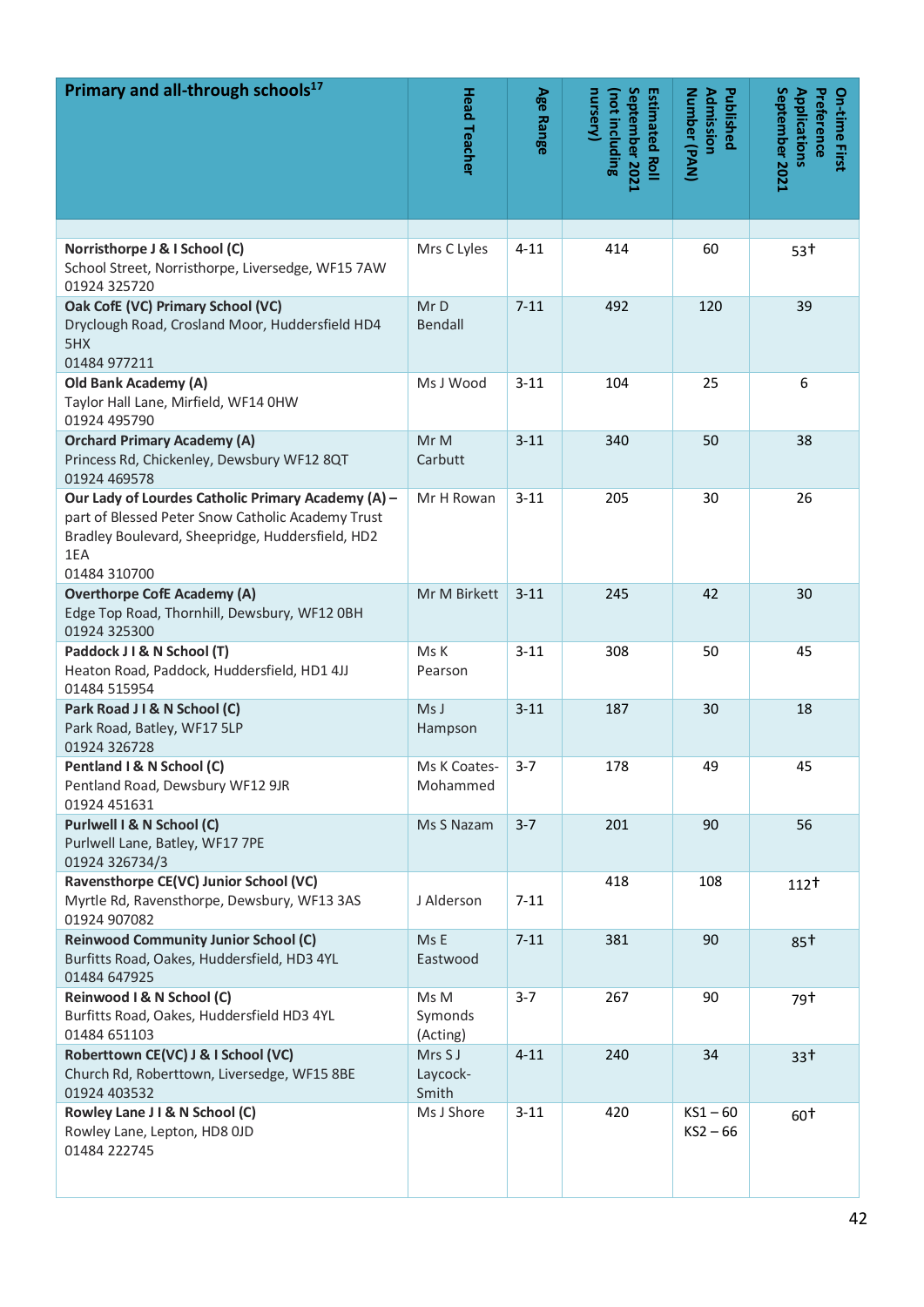| Primary and all-through schools <sup>17</sup>                                                                                                                   | <b>Head Teacher</b>     | Age Range | September 2021<br>uursery)<br>(not including<br>Estimated Roll | Number (PAN)<br><b>Admission</b><br>Published | September 2021<br>Preference<br><b>Applications</b><br>On-time First |
|-----------------------------------------------------------------------------------------------------------------------------------------------------------------|-------------------------|-----------|----------------------------------------------------------------|-----------------------------------------------|----------------------------------------------------------------------|
| Savile Town CE(VC) I & N School (VC)<br>Warren St, Savile Town, Dewsbury, WF12 9LY<br>01924 469455                                                              | Ms D<br>Douglas         | $3 - 7$   | 104                                                            | 60                                            | 17                                                                   |
| Scapegoat Hill J & I School (C)<br>School Rd, Scapegoat Hill, Golcar, HD7 4NU<br>01484 647008                                                                   | Ms N Barker             | $4 - 11$  | 77                                                             | 12                                            | 10                                                                   |
| Scholes (Holmfirth) J & I School (C)<br>Wadman Road, Scholes, HD9 1SZ<br>01484 682190                                                                           | Ms T<br>Thornton        | $4 - 11$  | 201                                                            | $KS1 - 30$<br>$KS2 - 33$                      | 17                                                                   |
| <b>Scholes Village Primary School (C)</b><br>Old Popplewell Lane, Scholes, Cleckheaton BD19 6DN<br>01274 679541                                                 | Ms K<br><b>Burman</b>   | $3 - 11$  | 210                                                            | 30                                            | 30†                                                                  |
| <b>Scissett CE Academy (A)</b><br>Wakefield Road, Scissett, HD8 9HR<br>01484 841488                                                                             | MrB<br>Cunningham       | $4 - 10$  | 201                                                            | 30                                            | 19                                                                   |
| <b>Scissett Middle School (A)</b><br>Wakefield Road, Scissett, HD8 9JX<br>01484 865444                                                                          | Ms A Large              | $10 - 13$ | 617                                                            | 195                                           | 225 <sup>†</sup>                                                     |
| Shaw Cross I & N School (C)<br>Leeds Rd, Shaw Cross, Dewsbury, WF12 7HP<br>01924 325319                                                                         | Ms A Pickup             | $3 - 7$   | 174                                                            | 60                                            | 54 <sup>†</sup>                                                      |
| <b>Shelley First School (A)</b><br>School Terrace, Shelley HD8 8HU<br>01484 604484                                                                              | Mrs D J<br>Knowles      | $4 - 10$  | 194                                                            | 34                                            | 30                                                                   |
| <b>Shepley First School (C)</b><br>Firth Street, Shepley HD8 8DD 01484 603230                                                                                   | Ms B Adams              | $4 - 10$  | 169                                                            | 30                                            | 29                                                                   |
| <b>Skelmanthorpe Academy (A)</b><br>Elm Street, Skelmanthorpe HD8 9DZ<br>01484 863306                                                                           | Ms S Senior             | $3 - 10$  | 174                                                            | 30                                            | 20                                                                   |
| Slaithwaite CE(VC) J & I School (VC)<br>Holme Lane, Slaithwaite HD7 5UG<br>01484 506463                                                                         | Mrs E<br><b>Bradley</b> | $4 - 11$  | 166                                                            | 23                                            | 22                                                                   |
| South Crosland CE (VA) Junior School (VA)<br>Moor Lane, Netherton, Huddersfield HD4 7HF<br>01484 667075                                                         | Miss C<br>Brewster      | $7 - 11$  | 207                                                            | 53                                            | 36                                                                   |
| Spring Grove J I & N School (C)<br>Water Street, Huddersfield, HD1 4BJ<br>01484 517998                                                                          | Ms S Azhar              | $3 - 11$  | 203                                                            | 30                                            | $29+$                                                                |
| St Aidan's CE Academy (A)<br>Smithy Close, Skelmanthorpe HD8 9DQ<br>01484 862142                                                                                | Ms L<br>Willimott       | $4 - 10$  | 206                                                            | 30                                            | 27                                                                   |
| St John's CE (VA) J & I School (VA)<br>Fieldhead, off Leymoor Rd, Golcar, HD7 4QQ<br>01484 644444                                                               | Mrs K<br>Benford        | $4 - 11$  | 200                                                            | 30                                            | 25                                                                   |
| St John's CE(VC) Infant School (VC) - to start to<br>become an all-through primary from September<br>2022<br>Boothroyd Lane, Dewsbury, WF13 2LP<br>01924 325323 | Mr A<br>Blackburn       | $4 - 8$   | 160                                                            | 30                                            | 24                                                                   |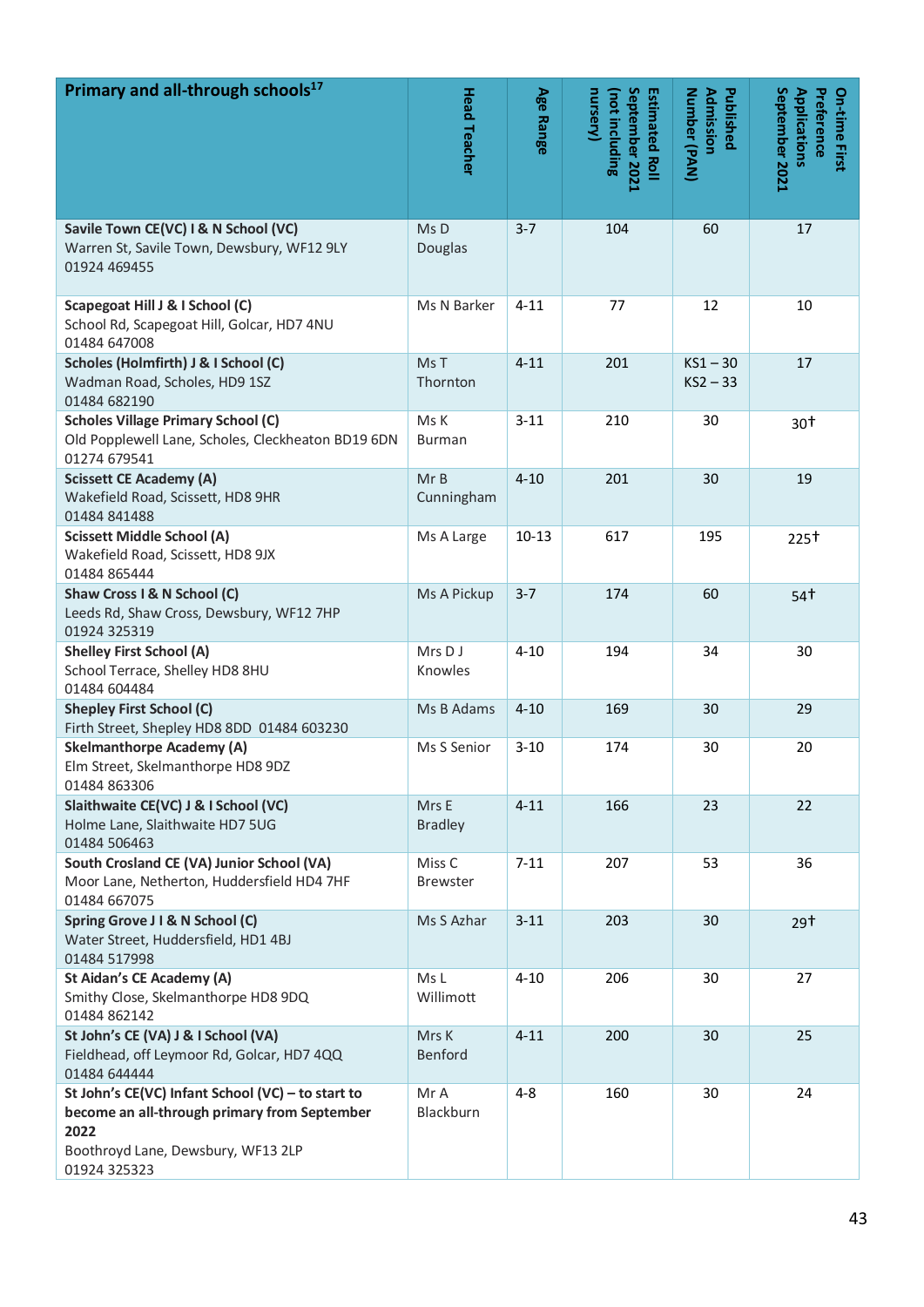| Primary and all-through schools <sup>17</sup>                                                                                                                         | <b>Head Teacher</b>   | <b>Age Range</b> | uursery)<br>September 2021<br>(not including<br>Estimated Roll | Published<br>Number (PAN)<br>Admission | September 2021<br>Preference<br>Applications<br>On-time First |
|-----------------------------------------------------------------------------------------------------------------------------------------------------------------------|-----------------------|------------------|----------------------------------------------------------------|----------------------------------------|---------------------------------------------------------------|
| St Joseph's Catholic Primary School (VA)<br>Healds Road, Dewsbury, WF13 4HY<br>01924 462053                                                                           | Ms C<br>Faubert       | $4 - 11$         | 212                                                            | $KS1 - 30$<br>$KS2 - 32$               | 22                                                            |
| St Joseph's Catholic Primary School (VA)<br>Grosvenor Road, Dalton, Huddersfield, HD5 9HU<br>01484 531669                                                             | Mr D<br>Williams      | $3 - 11$         | 289                                                            | 45                                     | 26                                                            |
| <b>St Mary's Catholic Primary School (VA)</b><br>Upton St, Batley, WF17 8PH<br>01924 472273                                                                           | Mr P Glover<br>(AHT)  | $3 - 11$         | 289                                                            | 45                                     | 28                                                            |
| St Patrick's Catholic Primary School (VA)<br>Nova Lane, Birstall, Batley, WF17 9LQ<br>01924 423220                                                                    | Ms C<br>Moulding      | $3 - 11$         | 245                                                            | 35                                     | 32                                                            |
| St Patrick's Catholic Primary School (A) - part of<br><b>Blessed Peter Snow Catholic Academy Trust</b><br>George Avenue, Birkby, Huddersfield HD2 2BJ<br>01484 300800 | Mr H Rowan            | $4 - 11$         | 411                                                            | 60                                     | 47                                                            |
| St Paulinus Catholic Primary School (VA)<br>Temple Road, Dewsbury, WF13 3QE<br>01924 488282                                                                           | Ms S Hayes            | $3 - 11$         | 371                                                            | 60                                     | 30                                                            |
| St Peter's CE (VA) J I & E Y School (VA)<br>Fieldhead Lane, Birstall, Batley, WF17 9HN<br>01924 326750                                                                | Mr L Evans            | $3 - 11$         | 177                                                            | 30                                     | 28 <sup>†</sup>                                               |
| St Thomas CE(VC) Primary School (VC)<br>Sherwood Ave, Bradley, Huddersfield HD2 1RQ<br>01484 226557                                                                   | Ms K Meade            | $3 - 11$         | 408                                                            | 60                                     | 54                                                            |
| <b>Staincliffe CE(VC) Junior School (VC)</b><br>Staincliffe Hall Road, Batley, WF17 7QX<br>01924 326756                                                               | Mr P Dixon            | $7 - 11$         | 354                                                            | 90                                     | 86                                                            |
| Thornhill J & I School (A)<br>Edge Lane, Thornhill, Dewsbury WF12 0QT<br>01924 485638                                                                                 | Ms J Rylance<br>(AHT) | $4 - 11$         | 354                                                            | 60                                     | 44                                                            |
| Thornhill Lees CE(VC) I & N School (VC)<br>Slaithwaite Rd, Thornhill Lees, Dewsbury, WF12 9DL<br>01924 430548                                                         | Ms D<br>Douglas       | $3 - 7$          | 226                                                            | 90                                     | 87                                                            |
| Thurstonland Endowed (VC) First School (VC)<br>Marsh Hall Lane, Thurstonland HD4 6XD<br>01484 666480                                                                  | Mrs C<br>Minogue      | $4 - 10$         | 64                                                             | 12                                     | 11 <sup>†</sup>                                               |
| Upperthong J & I School (C)<br>Burnlee Road, Holmfirth, HD9 2LE<br>01484 683176                                                                                       | Mrs C<br>Littlewood   | $4 - 11$         | 213                                                            | $KS1 - 30$<br>$KS2 - 32$               | $26+$                                                         |
| <b>Warwick Road Primary School (C)</b><br>Warwick Road, Batley WF17 6BS 01924 455593                                                                                  | Mrs S<br>Qureshi      | $3 - 11$         | 350                                                            | 48                                     | 46†                                                           |
| Wellhouse J & I School (C)<br>Lower Wellhouse, Golcar, HD7 4ES<br>01484 222255                                                                                        | Mrs C<br>Kenworthy    | $4 - 11$         | 77                                                             | 12                                     | 12 <sup>†</sup>                                               |
| <b>Westmoor Primary School (C)</b><br>Church Lane, Dewsbury, WF13 4EW<br>01924 485982                                                                                 | Mrs K<br>Lonnergan    | $3 - 11$         | 440                                                            | $KS$ 1 – 45<br>$KS$ 2 – 90             | 44                                                            |
| <b>Whitechapel Church of England Primary School (VC)</b><br>Whitechapel Road, Cleckheaton, BD19 6HR<br>01274 876461                                                   | Ms J Burden           | $4 - 11$         | 414                                                            | 60                                     | 46                                                            |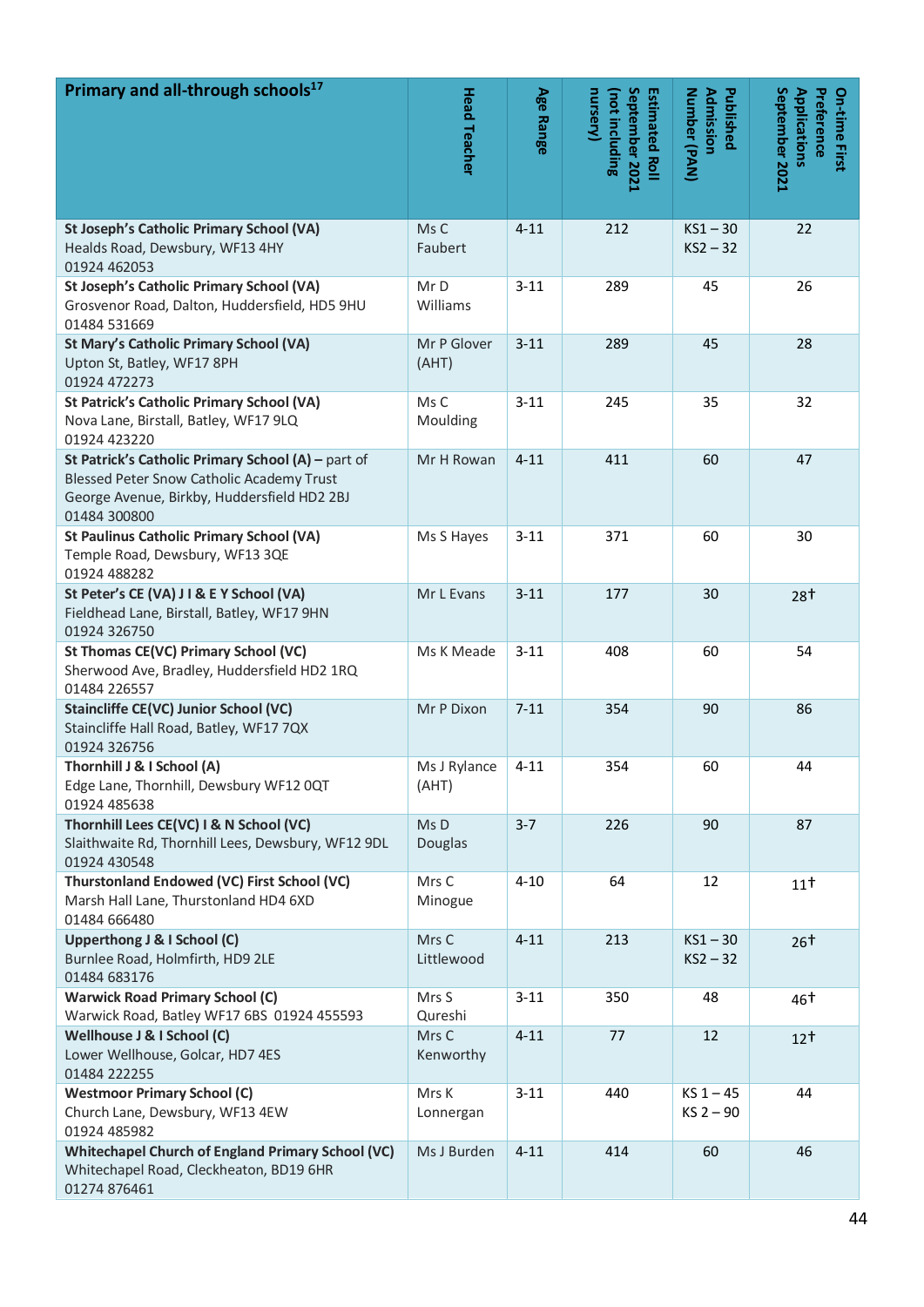| Primary and all-through schools <sup>17</sup>                                                                | <b>Head</b><br>Teacher | Age<br>Range | Estimated<br>September<br>not including<br>ursery<br>Roll<br>2021 | Published<br>Admission<br><b>Number</b><br>(NVd) | September<br>pplications<br>Ş<br>൹<br>ന<br>គ<br><b>First</b><br>2021 |
|--------------------------------------------------------------------------------------------------------------|------------------------|--------------|-------------------------------------------------------------------|--------------------------------------------------|----------------------------------------------------------------------|
| Wilberlee J & I School (C)<br>Heys Lane, Wilberlee, Slaithwaite, HD7 5UX<br>01484 222588                     | Mrs C<br>Kenworthy     | $4 - 11$     | 82                                                                | 12                                               | 12                                                                   |
| Windmill CE(VC) Primary School (C)<br>Upper Batley Lane, Batley, WF17 ONP<br>01924 470555                    | Mr D Foulke            | $4 - 11$     | 412                                                               | 60                                               | 58†                                                                  |
| Woodside Green, A SHARE Primary Academy (A)<br>Main Avenue, Cowlersley, Huddersfield HD4 5US<br>01484 508170 | Mr A Quinn             | $3 - 11$     | 133                                                               | 50                                               | 16                                                                   |

Further information on Kirklees schools, including the catchment area map (for those schools with a catchment area), can be found on [the Kirklees website.](https://www.kirklees.gov.uk/beta/schools/search-for-a-school/default.aspx)

A [breakdown of how places were allocated by school can be found on our website.](http://www.kirklees.gov.uk/beta/admissions/policies-and-publications.aspx)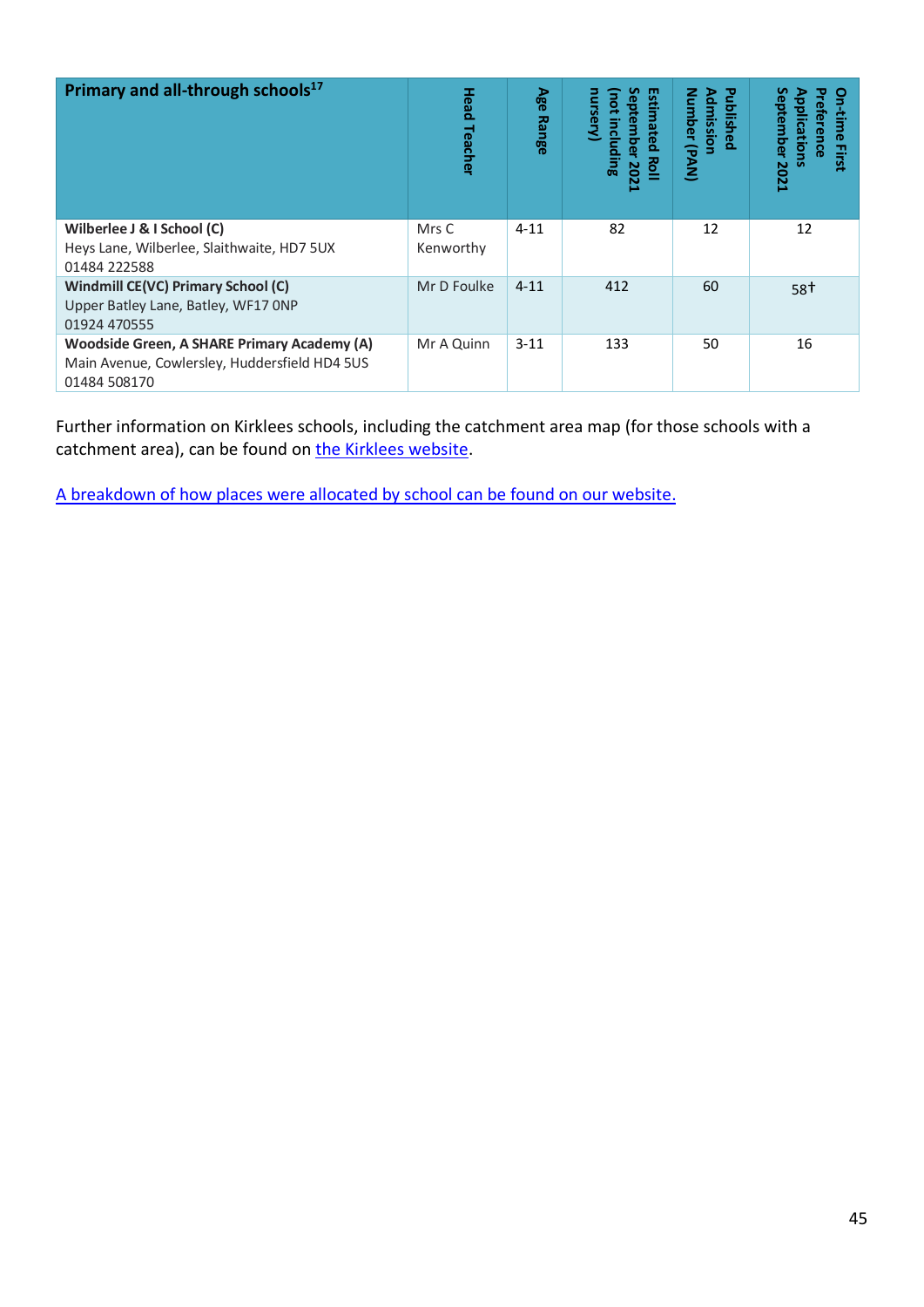### <span id="page-46-0"></span>*13(b) special schools with provision for primary aged children and young people<sup>18</sup>*

Places in special schools are reserved for children and young people with an Education, Health & Care Plan (EHCP) Admission to a special school follows consultation and agreement between parents/carers, an education psychologist, the head teacher of the school and the Kirklees SEND Assessment & Commissioning Team (SENDACT) Contact the SENDACT team for further information telephone 01484 221000 or **[Email SENDACT](mailto:SENACT@kirklees.gov.uk)**

| <b>SEN Provision</b>                                                          | <b>School</b>                                                                                                                                                                                                                                                                                                                                                                                                                                                             |
|-------------------------------------------------------------------------------|---------------------------------------------------------------------------------------------------------------------------------------------------------------------------------------------------------------------------------------------------------------------------------------------------------------------------------------------------------------------------------------------------------------------------------------------------------------------------|
| Specialist school for children and young people<br>with autism                | Woodley School - Age range: 5-19<br>Dog Kennel Bank, Huddersfield HD5 8JE<br>Tel: 01484 223937<br>Head teacher: Mrs A Lawton<br><b>Woodley School Website</b><br><b>Email Woodley School</b>                                                                                                                                                                                                                                                                              |
| For children and young people with complex<br>needs                           | Southgate School<br>Southfield Road, Almondbury, Huddersfield HD5 8TJ<br>Tel: 01484 504544<br>Head teacher: Mr P Evans<br><b>Southgate School Website</b><br><b>Email Southgate School</b>                                                                                                                                                                                                                                                                                |
|                                                                               | Ravenshall School - Age range: 5-19<br>Ravensthorpe Road, Dewsbury WF12 9EE<br>Tel: 01924 456811<br>Head teacher: Mrs J Tate<br><b>Ravenshall School Website</b><br><b>Email Ravenshall School</b>                                                                                                                                                                                                                                                                        |
| For children and young people with severe and<br>profound needs               | Castle Hill School - Specialist College for Communication &<br>Interaction - Age range: 3-19<br>Newsome Road South, Newsome, Huddersfield HD4 6JL<br>Tel: 01484 544558<br>Head teacher: Mr S. Perren<br><b>Castle Hill School Website</b><br><b>Email Castle Hill School</b><br>Fairfield School - Age range: 3-19<br>White Lee Road, Batley WF17 8AS Tel: 01924 326103<br>Head teacher: Mr John Page<br><b>Fairfield School Website</b><br><b>Email Fairfield School</b> |
| For children and young people with behavioural,<br>emotional and social needs | Joseph Norton Academy - Age range: 7-16<br>Busker Lane, Scissett, HD8 9JU Tel: 01484 868218<br>Head teacher: Ms T Southward<br><b>Joseph Norton Academy Website</b><br><b>Email Joseph Norton Academy</b><br>Engage Academy/ETHOS Academy Trust Age range: 4-11<br>Park Road, Batley WF17 5LP Tel: 01924 476449<br>Head teacher: Ms A. Ward<br><b>Pupil Referral Service Website</b><br><b>Email Engage Academy</b>                                                       |

<sup>18</sup> **Special Educational Needs and Education Health and Care Plans**

The Children & Families Act (2014) came into force on 1 September 2014. An assessment for special educational needs could now lead to a young person having an Education Health and Care Plan which is the replacement for a statement of special educational need[s \(see section 11\(c\)\)](#page-30-2).

Previous statements have now been replaced by Education Health and Care Plans.

In all the admission policies in this section, the term Statement of Special Educational Needs should be read as Education Health and Care Plan.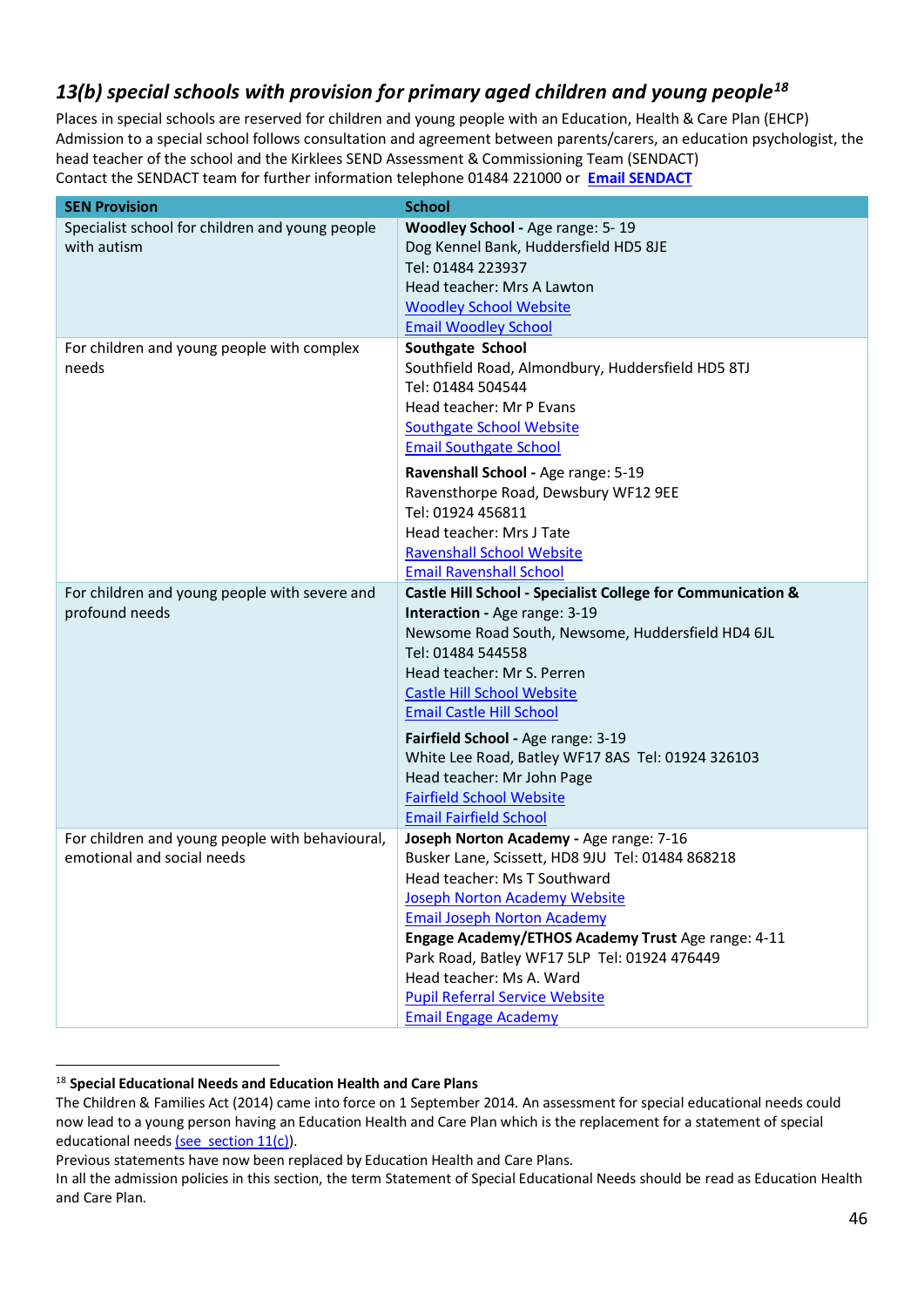#### <span id="page-47-0"></span>*13(c) specialist provision in Kirklees primary schools*

Some Kirklees primary schools have specialist provision for children and young people with an Education, Health & Care Plan (EHCP)

Admission to a specialist provision follows consultation and agreement between parents/carers, an education psychologist, the head teacher of the school and the Kirklees SEND Assessment & Commissioning Team (SENDACT) Contact the SENDACT team for further information telephone 01484 221000 or **[Email SENDACT](mailto:SENACT@kirklees.gov.uk)**

| <b>Specialist Provision</b>                    | <b>Primary School</b>                                                                                                            |
|------------------------------------------------|----------------------------------------------------------------------------------------------------------------------------------|
| Autism                                         | Windmill CofE Primary School, Batley                                                                                             |
| Complex communication and interaction<br>needs | Windmill CofE Primary School, Batley                                                                                             |
| Physical impairment                            | Netherhall St James CofE (VC) Infant & Nursery School,<br>Huddersfield<br>Netherhall Learning Campus Junior School, Huddersfield |
| Sensory Impairment                             | Dalton School Junior Infant & Nursery, Huddersfield<br>Lowerhouses CE (VC) J I & EY School, Huddersfield                         |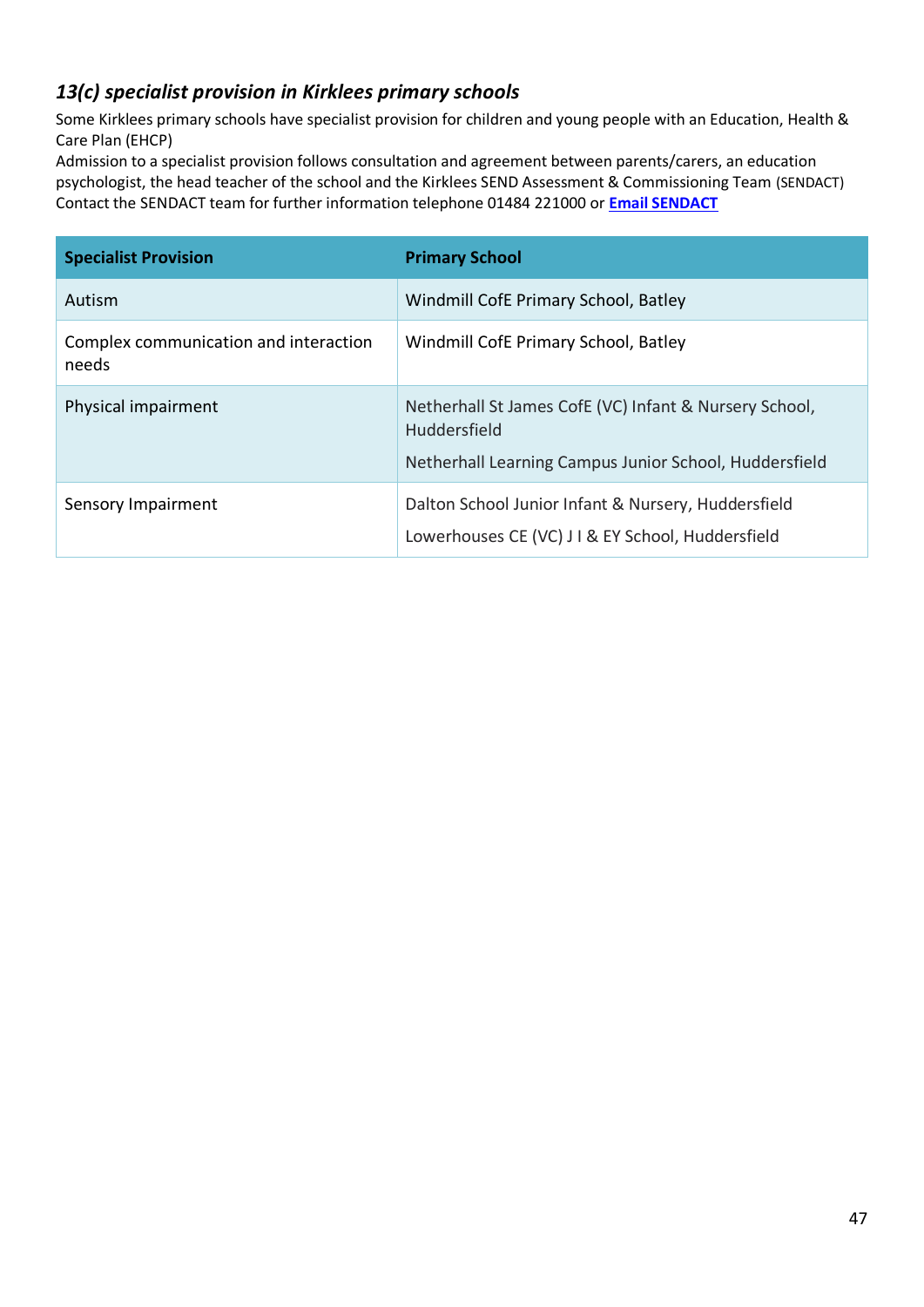#### <span id="page-48-0"></span>*Step 14 Admission arrangements 2022-23 for Kirklees schools providing primary education*

The 2022-23 admission arrangements for Kirklees schools providing primary education can be found on [the](https://www.kirklees.gov.uk/beta/admissions/policies-and-publications.aspx)  [Kirklees website.](https://www.kirklees.gov.uk/beta/admissions/policies-and-publications.aspx)

For the following own admission authority schools, you can find their admission arrangements on the individual school/academy website.

<span id="page-48-1"></span>**Academies and free schools** – state schools that are independent of the local authority. The governing body or academy trust is responsible for deciding who is given a place.

[Beaumont Primary Academy](https://www.beaumontprimary.org.uk/Policies/) [Birdsedge First School](https://www.birdsedgefirst.org/) [Birstall Primary Academy](http://www.birstallprimaryacademy.co.uk/our-school/admission-to-the-academy/) [Boothroyd Primary Academy](http://www.boothroydprimaryacademy.co.uk/welcome/curriculum-policies/admissions-policy/) [Brambles Primary Academy](http://brambles.teesvalleyeducation.co.uk/key-information/admissions-arrangments/) [Carlinghow Academy](https://carlinghowacademy.org.uk/) [Christ Church CE Academy](https://www.christchurchcofeacademy.co.uk/home/admissions) [Co-op Academy Smithies Moor](https://smithiesmoor.coopacademies.co.uk/about-us/admissions/) [Diamond Wood Community Academy](https://www.diamondwoodacademy.co.uk/) [Fieldhead Primary Academy](http://www.fieldheadprimaryacademy.co.uk/policies/admissions/) [Field Lane J I & N School](https://fieldlanepri-kgfl.secure-dbprimary.com/kgfl/primary/fieldlanepri) [Healey J I & N School](https://healeypri-kgfl.secure-dbprimary.com/kgfl/primary/healeypri/site/pages/parentpage/admissioninformation) [Heaton Avenue, A SHARE Primary Academy](https://www.heatonavenue.co.uk/) [Helme Church of England Academy](https://helmeschool.com/kgfl/primary/helmepri/site/pages/ourcommunity/admissions) [Hillside Primary School](https://www.hillsideprimaryschool.co.uk/about-our-school/policies) [Kirkburton Middle School](http://www.kirkburtonmiddleschool.co.uk/?page_id=1173)<sup>19</sup> [Lepton CofE Primary Academy](https://www.leptonschool.co.uk/school-office/admissions) [Lily Park, A SHARE Primary Academy](https://www.beechprimary.org.uk/page/?title=Admissions&pid=43) [Lindley CE Infant School](https://lindleyinfantschool.org.uk/kirklees/primary/lindley/site/pages/keyinformation/policies) [Lindley Junior School](https://lindley.schooljotter2.com/about-us/policies-statements) Luck Lane Primary A [SHARE Primary Academy](https://www.lucklaneprimary.org.uk/page/?title=Admissions&pid=40) [Marsden Junior School](https://www.themjs.org/Admissions/) [Meltham Moor Primary School](https://www.melthammoor.org/virtual-office/information-for-parentscarers/admissions) Millbridge, A [SHARE Primary Academy](https://www.millbridge.org.uk/page/?title=Admissions&pid=41) [Netherton I & N School](https://www.nethertonian.co.uk/about-us/admissions) [New Mill Infant School](https://www.wooldalejunior.org.uk/) [New Mill Junior School](https://www.wooldalejunior.org.uk/) [Old Bank Academy](https://www.oldbankschool.co.uk/) [Orchard Primary Academy](https://www.orchardprimaryacademy.org/Policies/) Our Lady of Lourdes Catholic Primary Academy - [part of Blessed Peter Snow Catholic Academy Trust](https://ourladyoflourdesschool.org.uk/kgfl/primary/olol/site/pages/a) [Overthorpe CofE Academy](https://www.overthorpecofe.co.uk/academy-information/school-policies) [Scissett CE Academy](https://www.scissettceacademy.org/information/our-prospectus) [Scissett Middle School](https://www.scissettmiddle.com/our-school/policies)<sup>20</sup> [Shelley First School](https://www.shelleyfirstschool.co.uk/information-for-parents/admissions-1) [Skelmanthorpe Academy](https://www.skelmanthorpeacademy.org/) [St Aidan's CE Academy](https://www.saintaidans.org.uk/)

 $19$  Middle schools admit children from Year 6 – Year 8

[Batley Grammar School](http://www.batleygrammar.co.uk/Admissions-2020/)

<sup>&</sup>lt;sup>20</sup> Middle schools admit children from Year  $6 -$  Year 8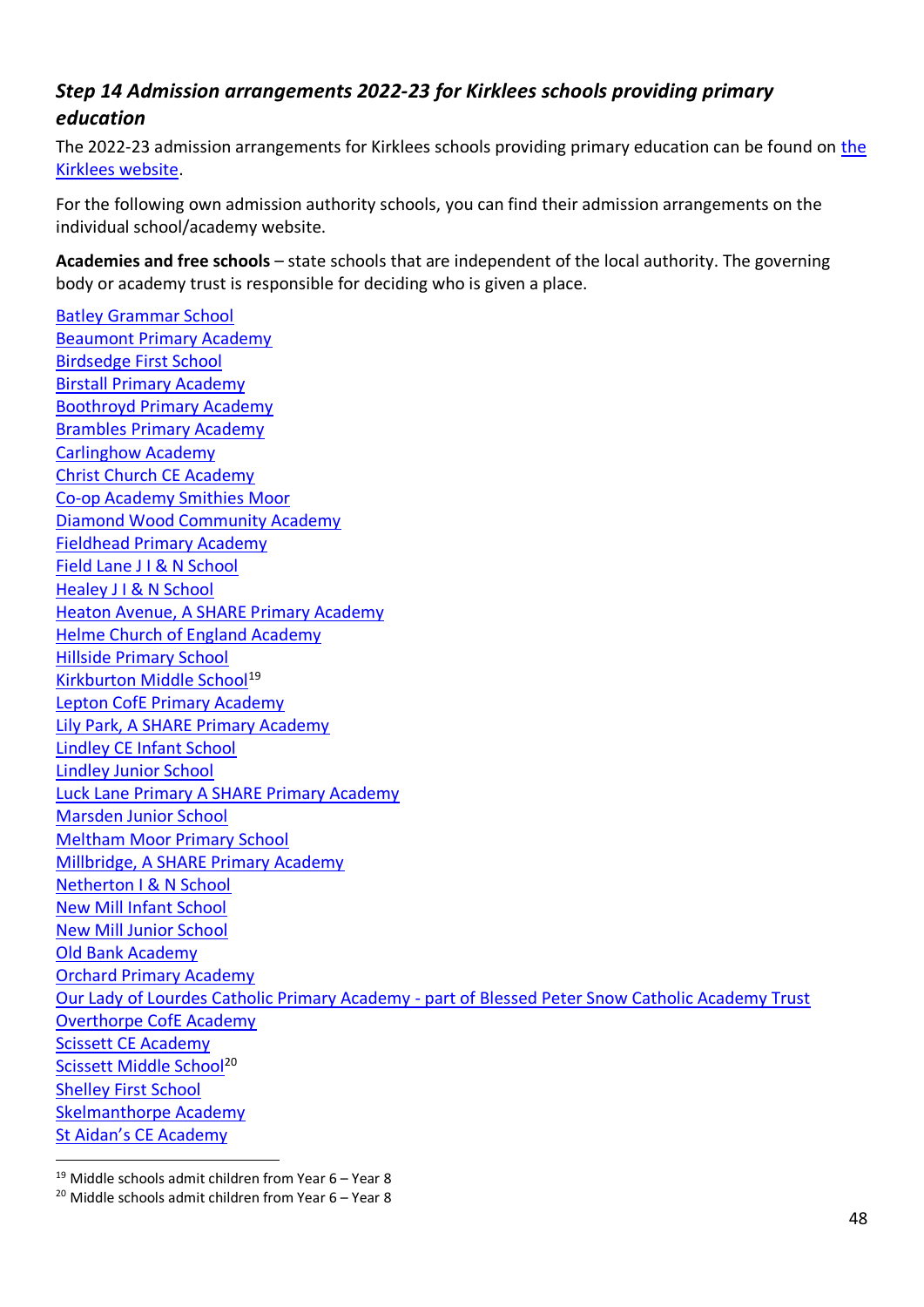[St Patrick's Catholic Primary School \(Huddersfield\) -](https://stpatricks.org.uk/kgfl/primary/olspfederation/site/pages/admissions) part of Blessed Peter Snow Catholic Academy Trust

[Thornhill J & I School](http://www.thornhilljischool.co.uk/statutory-information/admissions/) [Woodside Green, A SHARE Primary Academy](http://www.cowlersleyprimaryschool.org.uk/page/?title=Admissions&pid=21)

<span id="page-49-0"></span>**Trust schools** – foundation schools supported by a charitable trust. The governing body is responsible for deciding who is given a place

[Crow Lane Primary & Foundation Stage School](https://www.crowlane.org.uk/) [Golcar J I & N School](https://www.golcarjin.com/) [Heckmondwike Primary School](https://www.heckmondwikeprimary.co.uk/about-us/school-admissions) [Littletown J I & N School](https://www.littletownschool.org.uk/school-information/admissions) [Paddock J I & N School](https://www.paddockjinschool.co.uk/kirklees/primary/paddock)

<span id="page-49-1"></span>**Voluntary aided schools** – the governing body is responsible for deciding who is given a place

[All Hallows' CE \(VA\)](https://www.allhallowsschool.org.uk/information/admissions) Primary School [Batley Parish CE\(VA\) J I & N School](https://batleyparishpri-kgfl.secure-dbprimary.com/kgfl/primary/batleyparishpri/site/pages/importantdocuments/admissions) [Cumberworth CE\(VA\) First School](http://www.cumberworthfirstschool.co.uk/starting-school/) [Denby CE\(VA\) First School](http://www.denbyfirstschool.kirklees.sch.uk/) [Holy Spirit Catholic Primary School](https://www.holyspiritprimary.co.uk/parent-info/admissions) [Kirkburton CE\(VA\) First School](https://kirkburtonfirst.co.uk/kgfl/primary/kirkburtonpri/site/pages/office) [Linthwaite Ardron CE\(VA\) J & I School](https://www.linthwaite-ardron.org.uk/information/policies) [South Crosland CE\(VA\) Junior School](https://www.southcrosland.org.uk/information/admission-policy) [St John's CE\(VA\) J & I School](https://www.stjohnsji.co.uk/about-us/admissions) [St Joseph's Catholic Primary School](https://stjosephsdewsbury.co.uk/page.php?id=5079) (Dewsbury) [St Joseph's Catholic Primary School](http://www.stjosephscps.co.uk/page/?title=Admissions&pid=11) (Huddersfield) [St Mary's Catholic Primary School](https://www.stmarysbatley.co.uk/policies) [St Patrick's Catholic Primary School](https://www.stpatricksbirstall.co.uk/ourpolicies) (Birstall) [St Paulinus Catholic Primary School](http://www.stpaulinuscps.org.uk/) [St Peter's CE\(VA\) J I & EY School](https://www.stpetersschoolbirstall.co.uk/Policies/)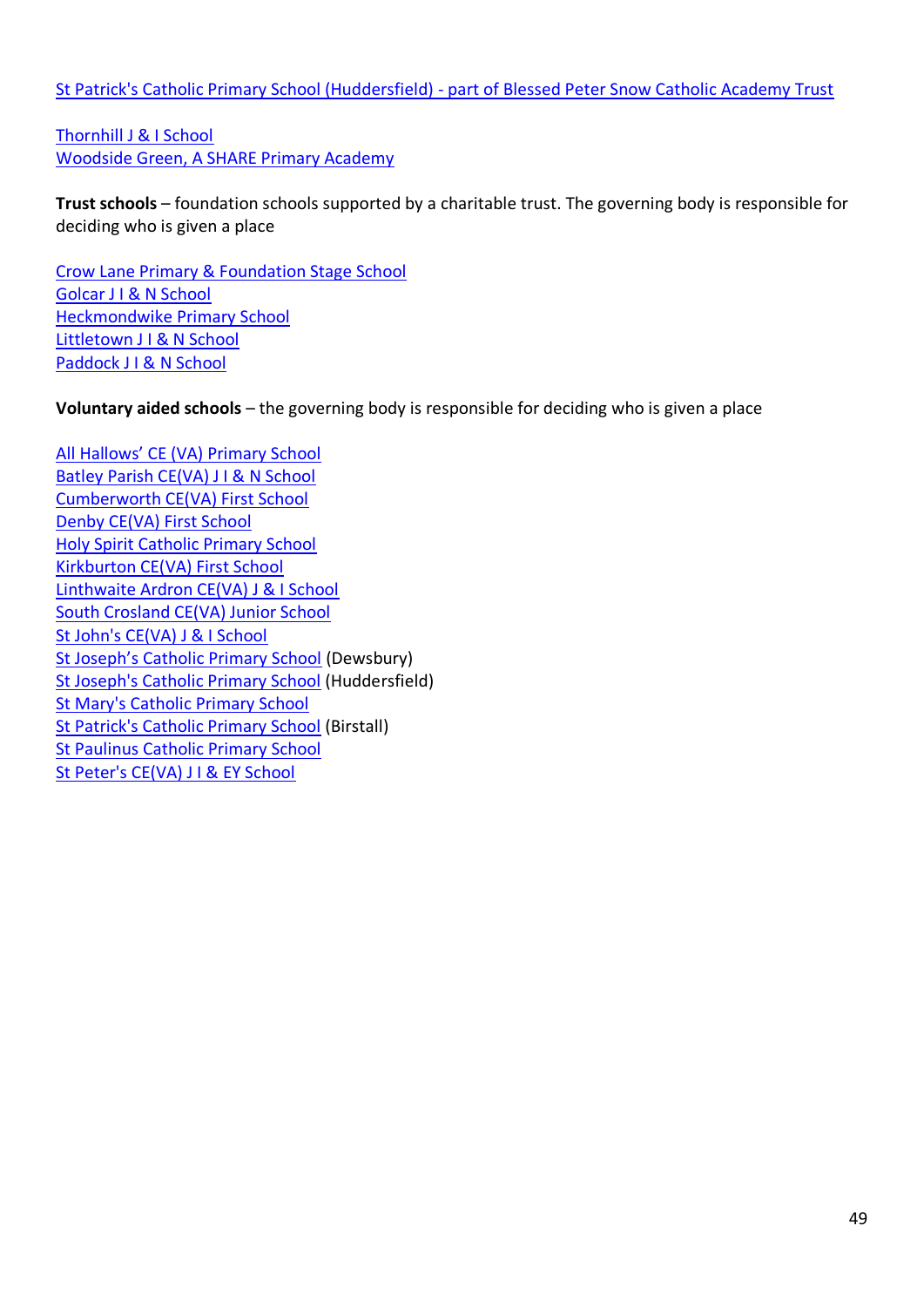#### <span id="page-50-0"></span>*Kirklees admission policy for community and controlled schools 2022-23*

This admission policy applies to the community and controlled schools which make some educational provision for primary age children and young people.

#### **Admission Criteria**

If there are fewer applicants than there are places available, everyone who applies will be offered a place. When there are more applicants than there are places available there has to be a way of deciding which children are offered places. This is done by having admission criteria, also known as oversubscription criteria, which are considered in order. The Kirklees admission criteria for community and voluntary controlled schools are:

- 1. children in public care (looked after children) and all previously looked after children, including those children who appear (to the admission authority) to have been in state care outside of England and ceased to be as a result of being adopted;
- 2. children who live in the school's Priority Admission Area (PAA) who have a brother or sister attending from the same address at the date of admission (the sibling rule);
- 3. children who live in the school's PAA;
- 4. children who live outside the school's PAA who have a brother or sister attending from the same address at the date of admission (the sibling rule);
- 5. children who live outside the school's PAA.

Community and voluntary controlled schools will admit a child with Special Educational Needs where the school is named on the Education Health and Care Plan.

#### **Linked infant and junior schools**

There are several combinations of infant and junior schools in Kirklees. These are shown in the list below. The majority of children transfer from the infant school to the linked junior school. It is included to strengthen the admissions criteria for linked infant and junior schools to increase the continuity for children to a level comparable to that in an all-through primary school

- Berry Brow I & N School and Newsome Junior School
- Birkby I & N School and Birkby Junior School
- Diamond Wood Community Academy and Ravensthorpe CE (VC) Junior School
- Earlsheaton Infant School and Bywell CE (VC) Junior School
- New Mill Infant School & New Mill Junior School
- Lindley Church of England Infant1<sup>21</sup> School and Lindley Junior School1<sup>22</sup>
- Manorfield I & N School and Staincliffe CE (VC) Junior School
- Netherhall Learning Campus Netherhall St James C of E (VC) Infant and Nursery School and Netherhall Learning Campus Junior School
- Netherton I & N School and South Crosland CE (VA) Junior School<sup>23</sup>
- Pentland I & N School and Headfield CE (C) Junior School
- Purlwell I & N School and Hyrstmount Junior School
- Reinwood I & N School and Reinwood Community Junior School
- Savile Town CE (VC) I & N School and Headfield CE (C) Junior School
- Shaw Cross I & N School and Bywell CE (VC) Junior School

<sup>&</sup>lt;sup>21</sup> Please see the admission policy for each academy and CE (VA) school which can be found on the individual school's website

<sup>&</sup>lt;sup>22</sup> Please see the admission policy for each academy and CE (VA) school which can be found on the individual school's website

<sup>&</sup>lt;sup>23</sup> admissions to Netherton I & N School only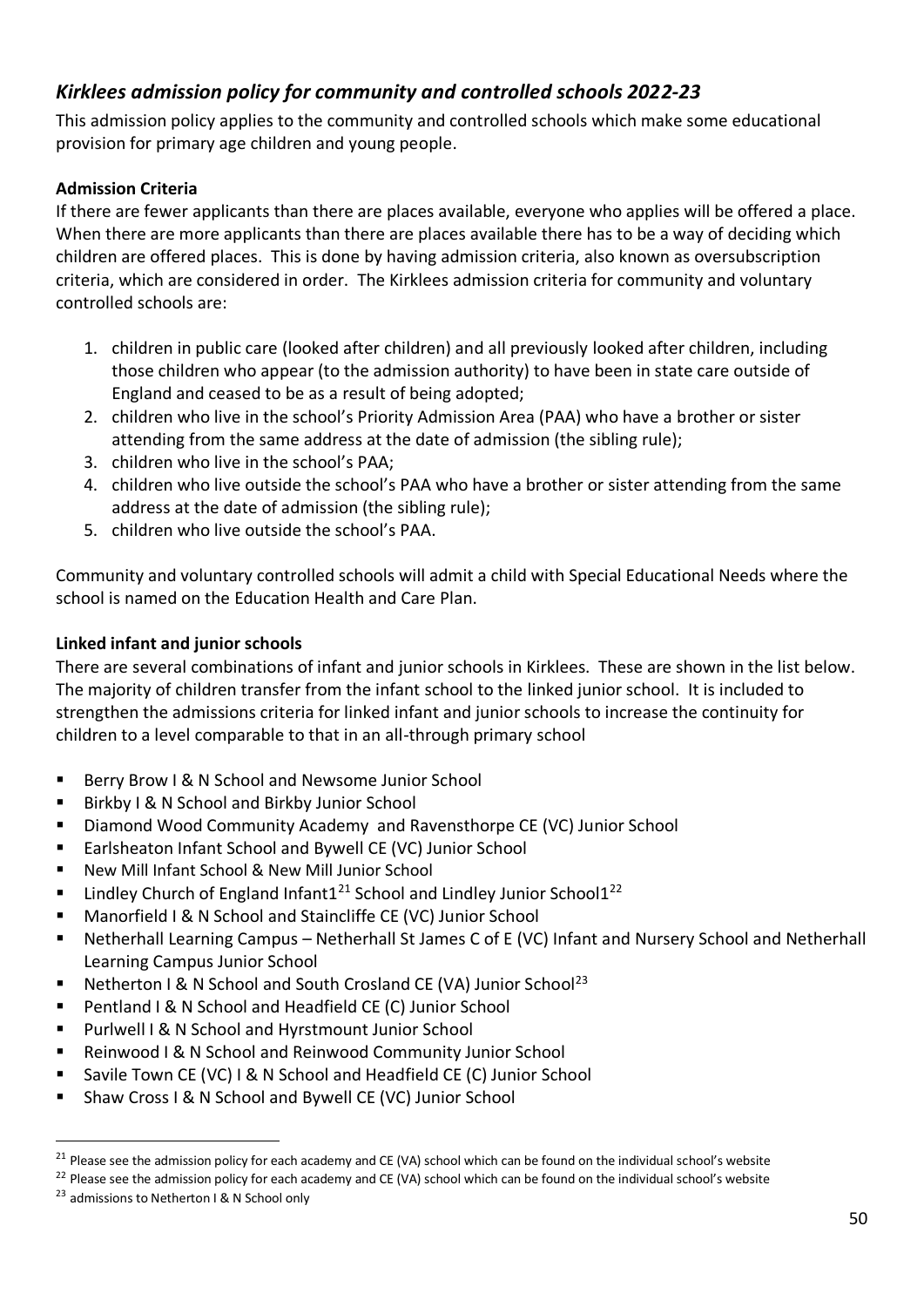- St John's CE (C) Infant School <sup>24</sup>and Westmoor Primary School
- Thornhill Lees CE (VC) I & N School and Headfield CE (C) Junior School

#### **Admission criteria for linked infant and junior schools**

If there are fewer applicants than there are places available, everyone who applies will be offered a place. When there are more applicants than there are places available there has to be a way of deciding which children are offered places. This is done by having admission criteria, also known as oversubscription criteria, which are considered in order.

The Kirklees admission criteria for linked infant and junior, community and voluntary controlled schools are:

- 1. children in public care (looked after children) and all previously looked after children, including those children who appear (to the admission authority) to have been in state care outside of England and ceased to be as a result of being adopted;
- 2. children who live in the school's Priority Admission Area (PAA) who have a brother or sister attending either school from the same address at the date of admission (the sibling rule);
- 3. children who attend a listed infant school (with priority for the linked junior school)
- 4. children who live in the school's PAA;
- 5. children who live outside the school's PAA who have a brother or sister attending either school from the same address at the date of admission (the sibling rule);
- 6. children who live outside the school's PAA.

Community and voluntary controlled schools will admit a child with Special Educational Needs where the school is named on the Education Health and Care Plan.

#### **Notes**

- The definition of a 'looked after child' in England is a person under the age of 18 who is provided with accommodation by a local authority, acting in its social services capacity, for a continuous period of more than 24 hours, by agreement with the parents or in accordance with 5 section 22 of the Children Act 1989. Previously Looked After refers to those children who immediately after being looked after became subject to an adoption order, (under section 46 of the Adoption and Children Act 2002), Child Care Arrangement Order (under Section 8 of the Children Act 1989), or specialist guardianship order (under Section 14A of the Children Act 1989). Children looked after under an agreed series of short term placements (respite care) are excluded. If a request for admission to school is made under the previously looked after (PLAC) criteria, an online supplementary information form (SIF) will need to be completed on the Kirklees [Pupil Admissions website](https://www.kirklees.gov.uk/beta/admissions/apply-primary-school-place.aspx)
- Children in priority 1 above may be admitted above the PAN.
- A child is regarded as having been in 'state care outside of England' if they were in the care of or were accommodated by a public authority, a religious organisation or any other provider of care whose sole purpose is to benefit society. Evidence must be provided by parents of the child's adoption from state care outside England.
- If we cannot agree to requests for admission in priorities 2 to 5 above without exceeding the PAN, we will give priority up to the PAN to children living nearest the school.
- Distance is measured in a straight line from a child's home address to the school. Measurements are calculated using six-figure National Grid Co-ordinates from the National Land and Property Gazetteer. This grid reference relates to a point that falls within the permanent building structure corresponding

<sup>&</sup>lt;sup>24</sup> Due to become an all-through primary school from September 2022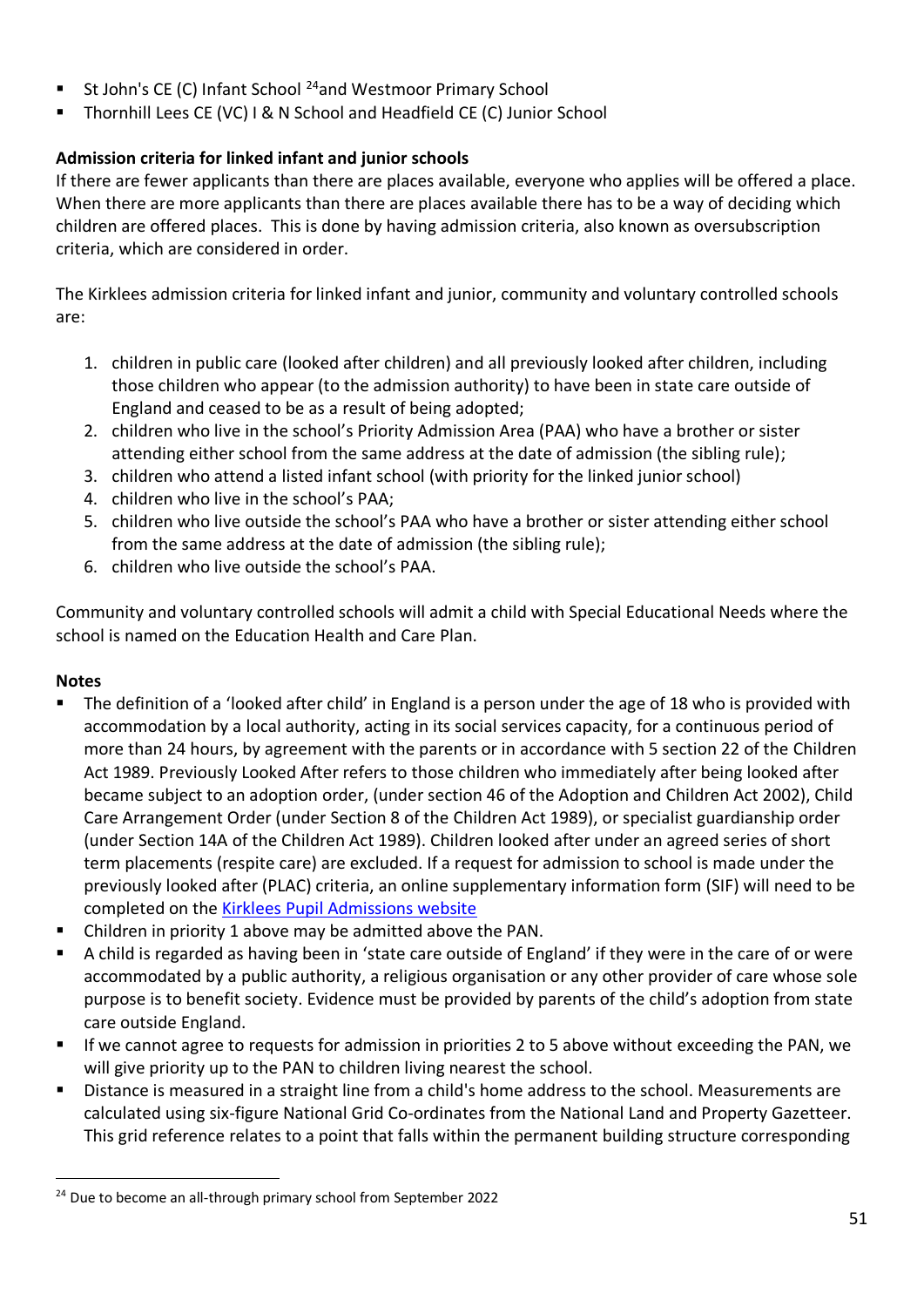to the address. The boundary of the building structure for the address is from Ordnance Survey's MasterMap. For smaller, residential properties the grid reference marks a point near the centre of the building. For larger properties like schools with, for example, multiple buildings and large grounds, the grid reference relates to a point inside the main addressable building structure. The distance calculated is accurate to within 1 metre.

- For all-through schools located on two different sites, Kirklees LA will calculate the distance in a straight line from the applicant's home address to both sites and the shortest distance will be used for admission purposes for applications for all year groups. The year group the application is for and where that year group is taught is not part of the consideration, as this is an operational decision down to Headteacher / Governing Body discretion and could change outside of the admission arrangements consultation and determination process.
- 'Live' means the child's permanent home at the date when applications close or, if a significant house move is involved, the latest reasonable date before the final allocation of places (see [page 5\)](#page-5-0).
- Where a child's parents live at different addresses and the child spends time at each address we will consider the following when deciding on the address that will be used for admissions purposes:
	- the amount of time spent at each address
	- which parent has parental responsibility for the child
	- who receives child benefit for the child
	- where the child is registered for medical and dental care
	- any residency or custody orders made by the courts

We will ask for documentary evidence to support information given about the above points.

- For children transferring from first or middle schools, we will give preference in priorities 2-5 above (up to the PAN) to children attending a first or middle school in the middle or secondary school PAA.
- A PAA means a geographical area determined by Kirklees in consultation with the governing body of the school. It is called this because children living there normally have priority for admission over children who live elsewhere. It is also referred to as the catchment area.
- Children with Education Health and Care Plans are admitted to mainstream schools, special units and special schools separately from the general admission policies, but we do ask families to complete the online application if they would like to name a mainstream school as one of their preferences.

**It is important to note that attending a school nursery or pre-school setting on a school site does not give any priority for a place in that primary/infant school and there is no automatic transfer.**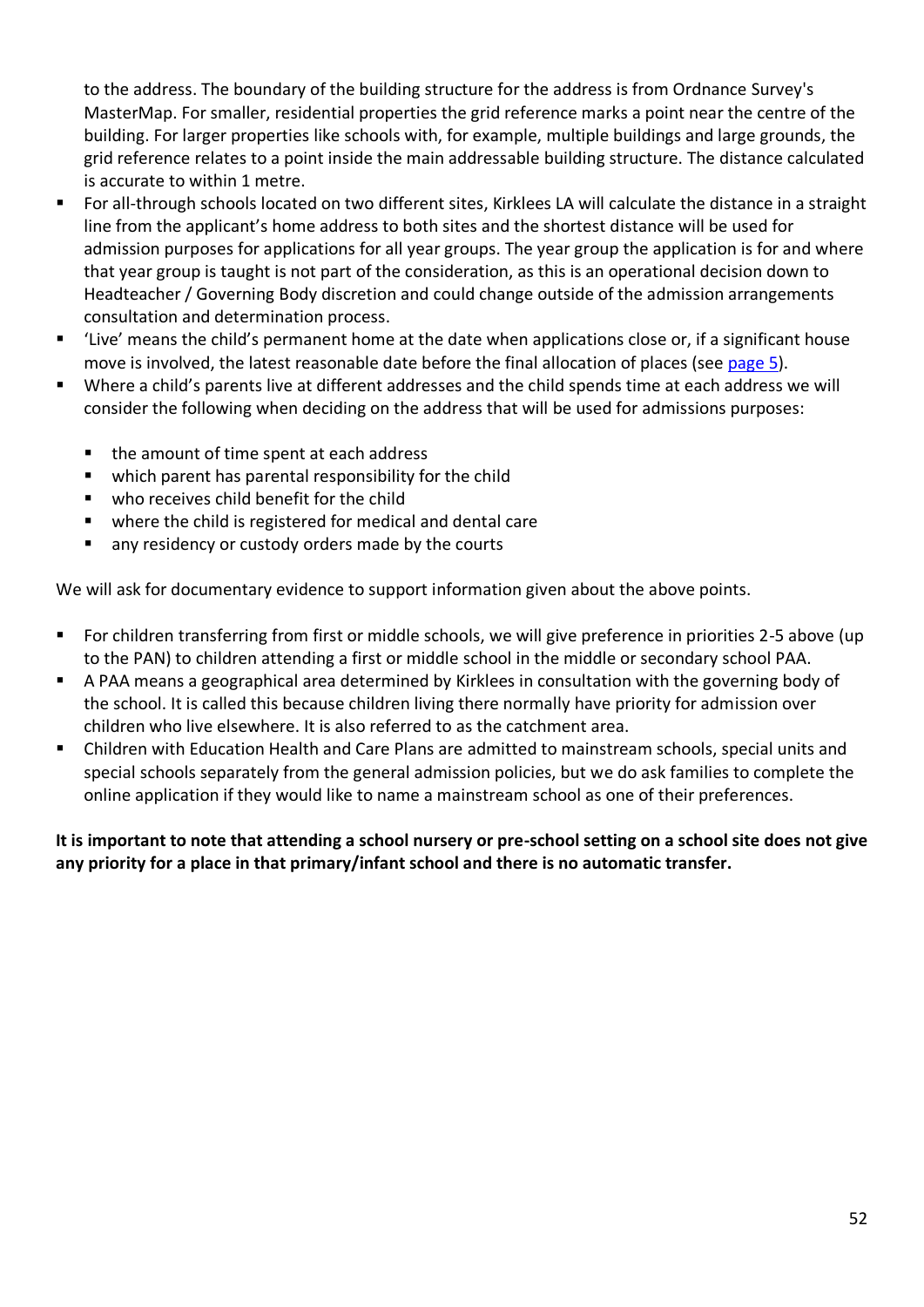#### **Application Procedures**

#### **Transfer to junior or middle school**

Kirklees residents will apply for a junior or middle school place by using the online Parent Portal on the Kirklees website. The application period will run from the week beginning **1 September 2021**. **The closing date for applications will be 15 January 2022.**

#### **Admission to full-time school for rising five year old children**

Kirklees residents will apply for admission to full-time school (rising five year old children) by using the online Parent Portal on the [Kirklees website.](https://www.kirklees.gov.uk/beta/schools-and-education.aspx#admissions) The application period will run from the week beginning **1 September 2021. The closing date for applications will be 15 January 2022.** 

#### **Late applications**

Applications received after the appropriate closing date will be regarded as late unless, in Kirklees' judgment, there are significant and exceptional reasons for the lateness. Proof of special circumstances will be required. Late applications are not considered until all on-time applicants have been allocated places. Forms submitted after the closing date due to a significant house move will be regarded as on-time provided that documentary evidence to confirm the move is provided by the following deadlines in time for the allocation process. For Reception, year 3 and year 6 – **the latest reasonable date for evidence of a significant house move will therefore be 15 February 2022.**

#### **Waiting lists**

A child's name will automatically be placed on the waiting list for any Kirklees community or voluntary controlled school where they have been refused a place in the school's normal year of entry, eg, Reception at primary school.

The waiting lists will be held in admission criteria order and will close on 31 December 2022. For in-year admissions, the waiting list will be held for the remainder of the term for which they have applied for a place.

#### **In-year admissions**

Kirklees residents who wish to apply for a place in the first year at a school after the first school day in September 2022, or to any other age group at any time, will apply on the In-year Common Application Form (ICAF).

#### **Twins / multiple births**

A twin or sibling from a multiple birth can be admitted as an excepted pupil into an infant class, where admission of more than one of the siblings would exceed the infant class size limit of 30 pupils, such cases would be examined on an individual basis.

#### **Flats**

In the event of two or more children living equidistant from the school, eg, blocks of flats, the place will be decided by drawing lots, the first name drawn out of the bag will be offered the place.

#### **Rising five year old children**

Full time places will be available from the September following a child's fourth birthday. Parents may defer their child's entry until later in the school year and the allocated place will be held for the child. Parents may not defer entry beyond the beginning of the term in which the child reaches their fifth birthday, nor beyond the school year for which the original application was accepted.